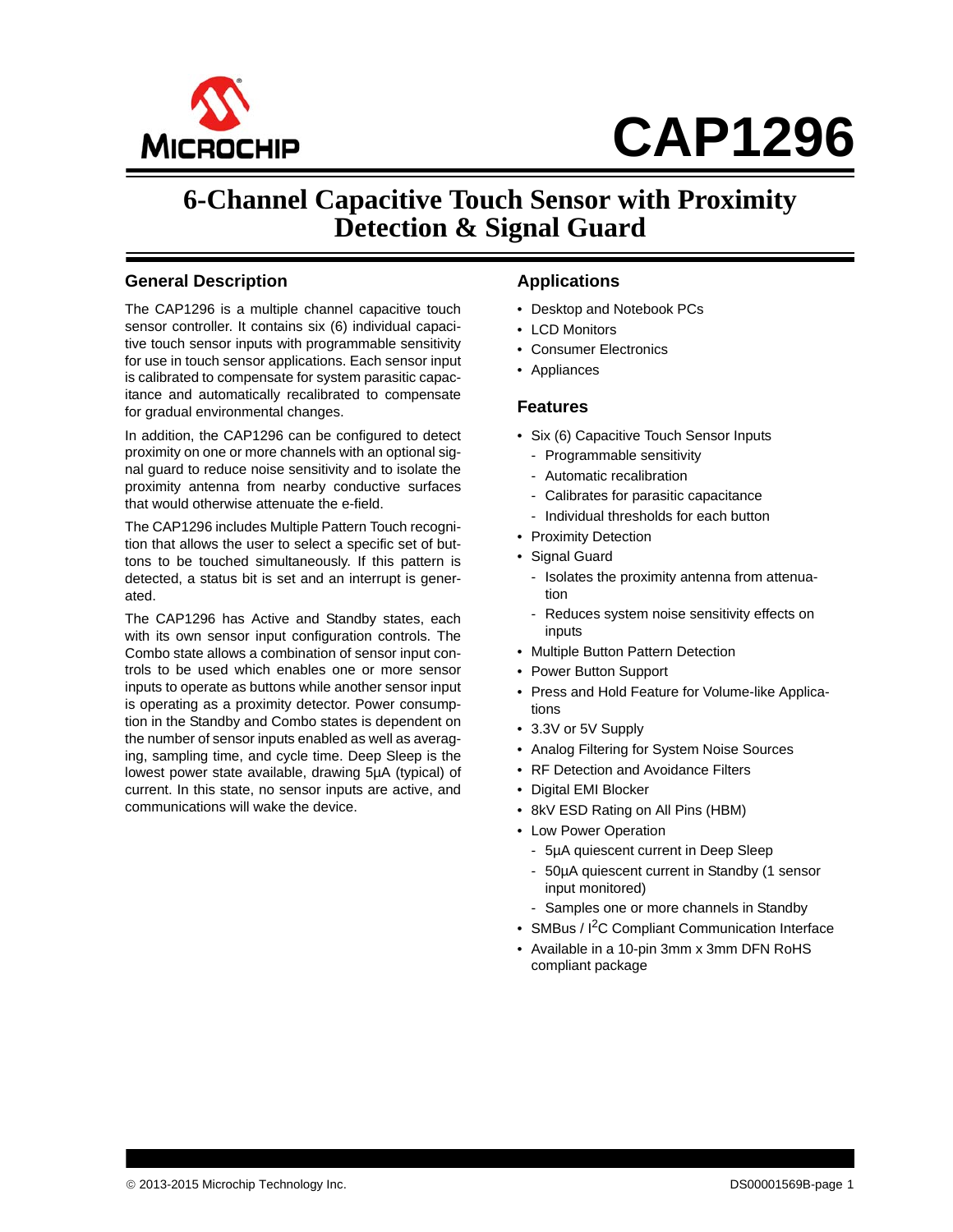## **TO OUR VALUED CUSTOMERS**

It is our intention to provide our valued customers with the best documentation possible to ensure successful use of your Microchip products. To this end, we will continue to improve our publications to better suit your needs. Our publications will be refined and enhanced as new volumes and updates are introduced.

If you have any questions or comments regarding this publication, please contact the Marketing Communications Department via E-mail at **[docerrors@microchip.com](mailto:docerrors@microchip.com)**. We welcome your feedback.

## **Most Current Data Sheet**

To obtain the most up-to-date version of this data sheet, please register at our Worldwide Web site at:

#### **http://www.microchip.com**

You can determine the version of a data sheet by examining its literature number found on the bottom outside corner of any page. The last character of the literature number is the version number, (e.g., DS30000000A is version A of document DS30000000).

#### **Errata**

An errata sheet, describing minor operational differences from the data sheet and recommended workarounds, may exist for current devices. As device/documentation issues become known to us, we will publish an errata sheet. The errata will specify the revision of silicon and revision of document to which it applies.

To determine if an errata sheet exists for a particular device, please check with one of the following:

• [Microchip's Worldwide Web site; h](http://www.microchip.com)ttp://www.microchip.com

• Your local Microchip sales office (see last page)

When contacting a sales office, please specify which device, revision of silicon and data sheet (include -literature number) you are using.

#### **Customer Notification System**

Register on our web site at **[www.microchip.com](http://www.microchip.com)** to receive the most current information on all of our products.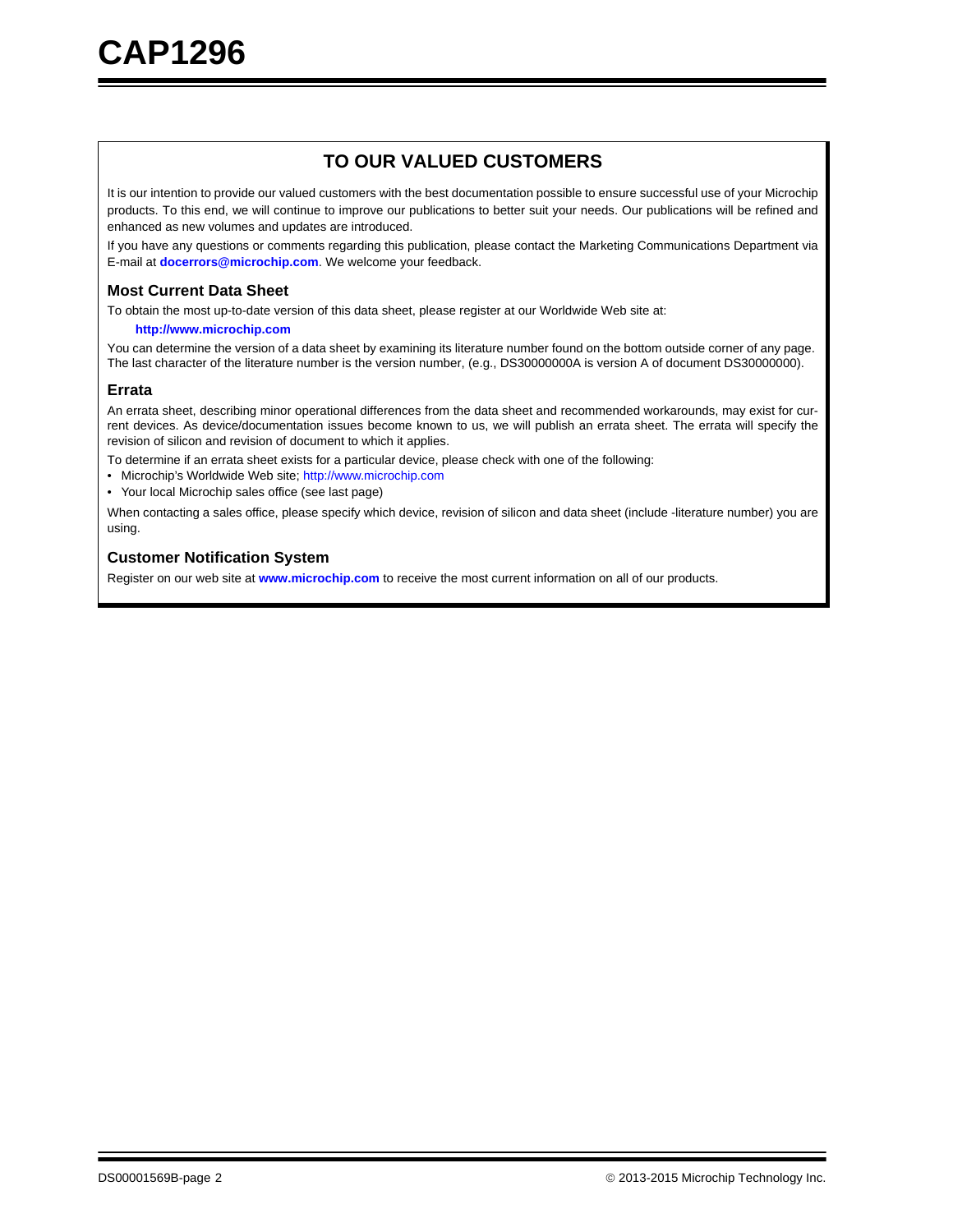## **Table of Contents**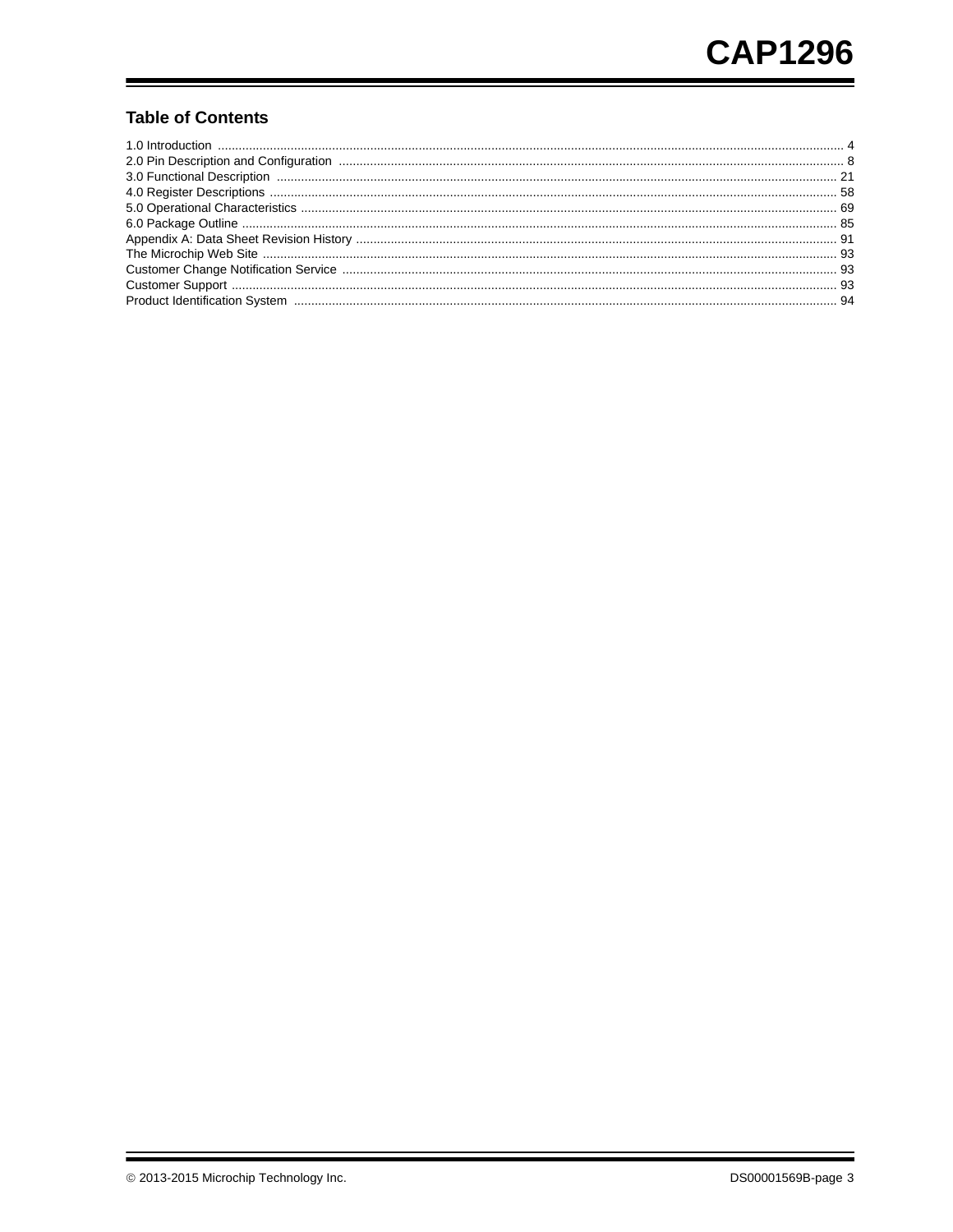## **CAP1296**

## **1.0 INTRODUCTION**

## **1.1 Block Diagram**

## **FIGURE 1-1: CAP1296 BLOCK DIAGRAM**



## **1.2 Pin Diagrams**

## **FIGURE 1-2: CAP1296 14-PIN SOIC**

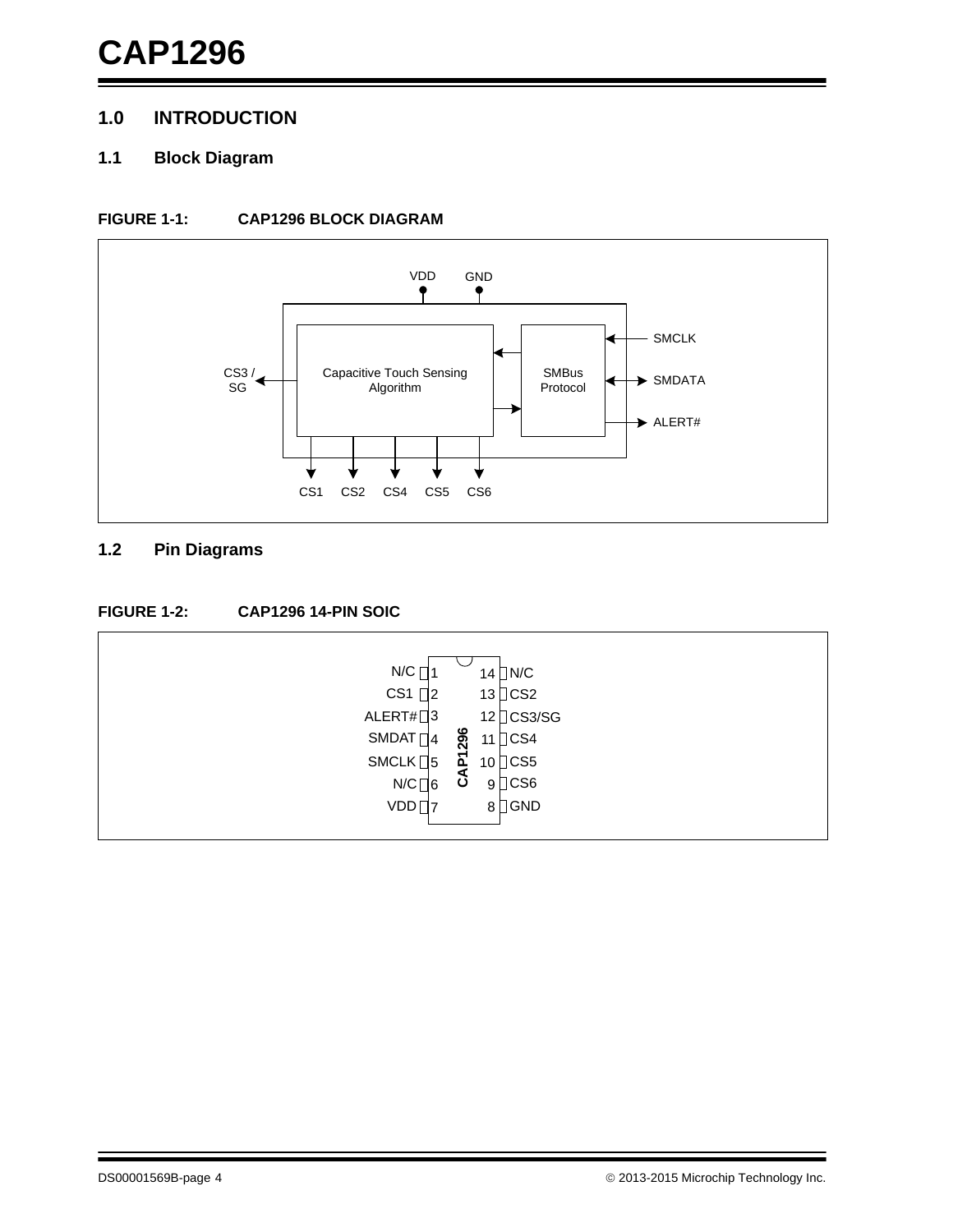## **FIGURE 1-3: CAP1296 PIN DIAGRAM (10-PIN 3 X 3 MM DFN)**



## **TABLE 1-1: PIN DESCRIPTION FOR CAP1296**

| QFN Pin #            | SOIC Pin #     | <b>Pin Name</b> | <b>Pin Function</b>                                                                                        | <b>Pin Type</b> | <b>Unused</b><br><b>Connection</b> |
|----------------------|----------------|-----------------|------------------------------------------------------------------------------------------------------------|-----------------|------------------------------------|
| 1                    | 2              | CS <sub>1</sub> | Capacitive Touch Sensor Input 1                                                                            | <b>AIO</b>      | Connect to<br>Ground               |
| 2                    | 3              | ALERT#          | ALERT# - Active low alert / interrupt out-<br>put for SMBus alert - requires pull-up<br>resistor (default) | <b>OD</b>       | Connect to<br>Ground               |
| 3                    | $\overline{4}$ | <b>SMDATA</b>   | SMDATA - Bi-directional, open-drain<br>SMBus or I <sup>2</sup> C data - requires pull-up<br>resistor       | <b>DIOD</b>     | n/a                                |
| 4                    | 5              | <b>SMCLK</b>    | SMCLK - SMBus or $I2C$ clock input -<br>requires pull-up resistor                                          | <b>DI</b>       | n/a                                |
| 5                    | $\overline{7}$ | <b>VDD</b>      | Positive Power supply                                                                                      | Power           | n/a                                |
| 6                    | 9              | CS <sub>6</sub> | Capacitive Touch Sensor Input 6                                                                            | <b>AIO</b>      | Connect to<br>Ground               |
| $\overline{7}$       | 10             | CS <sub>5</sub> | Capacitive Touch Sensor Input 5                                                                            | <b>AIO</b>      | Connect to<br>Ground               |
| 8                    | 11             | CS <sub>4</sub> | Capacitive Touch Sensor Input 4                                                                            | <b>AIO</b>      | Connect to<br>Ground               |
| 9                    | 12             | CS3 / SG        | CS3 - Capacitive Touch Sensor Input 3                                                                      | <b>AIO</b>      | Connect to<br>Ground               |
|                      | 12             |                 | SG - Signal guard output                                                                                   | <b>AIO</b>      | Leave Open                         |
| 10                   | 13             | CS <sub>2</sub> | Capacitive Touch Sensor Input 2                                                                            | <b>AIO</b>      | Connect to<br>Ground               |
| <b>Bottom</b><br>Pad | 8              | <b>GND</b>      | Ground                                                                                                     | Power           | n/a                                |

© 2013-2015 Microchip Technology Inc. Compared to the control of the DS00001569B-page 5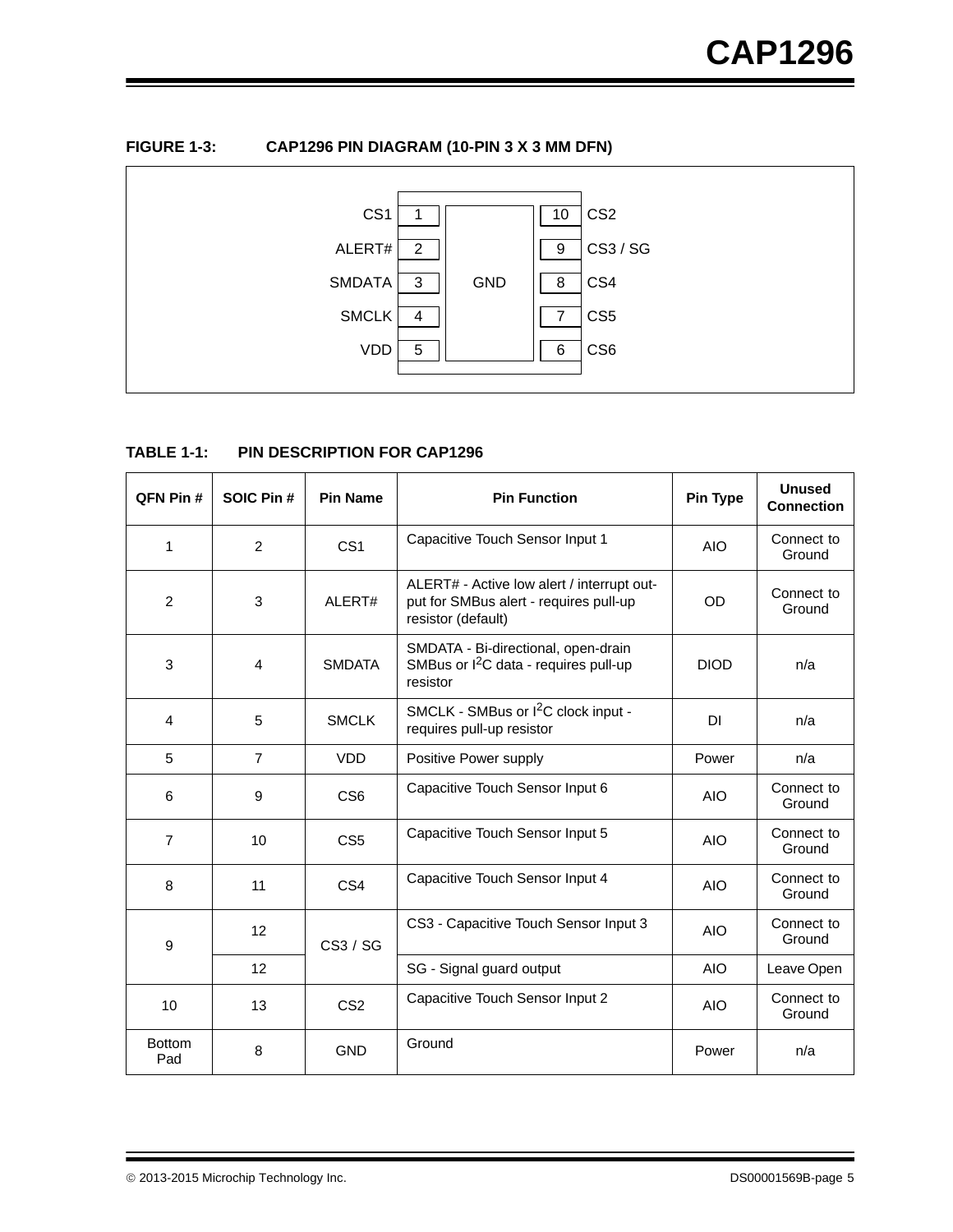## **1.3 Pin Description**

**APPLICATION NOTE:** All digital pins are 5V tolerant pins. The pin types are described in [Table 1-2, "Pin Types".](#page-5-0)

## <span id="page-5-0"></span>**TABLE 1-2: PIN TYPES**

| <b>Pin Type</b> | <b>Description</b>                                                                                                                                                              |
|-----------------|---------------------------------------------------------------------------------------------------------------------------------------------------------------------------------|
| Power           | This pin is used to supply power or ground to the device.                                                                                                                       |
| DI              | Digital Input - This pin is used as a digital input. This pin is 5V tolerant.                                                                                                   |
| <b>AIO</b>      | Analog Input / Output - This pin is used as an I/O for analog signals.                                                                                                          |
| <b>DIOD</b>     | Digital Input / Open Drain Output - This pin is used as a digital I/O. When it is used as an output, it is open drain and requires a pull-up resistor. This pin is 5V tolerant. |
| OD.             | Open Drain Digital Output - This pin is used as a digital output. It is open drain and requires<br>a pull-up resistor. This pin is 5V tolerant.                                 |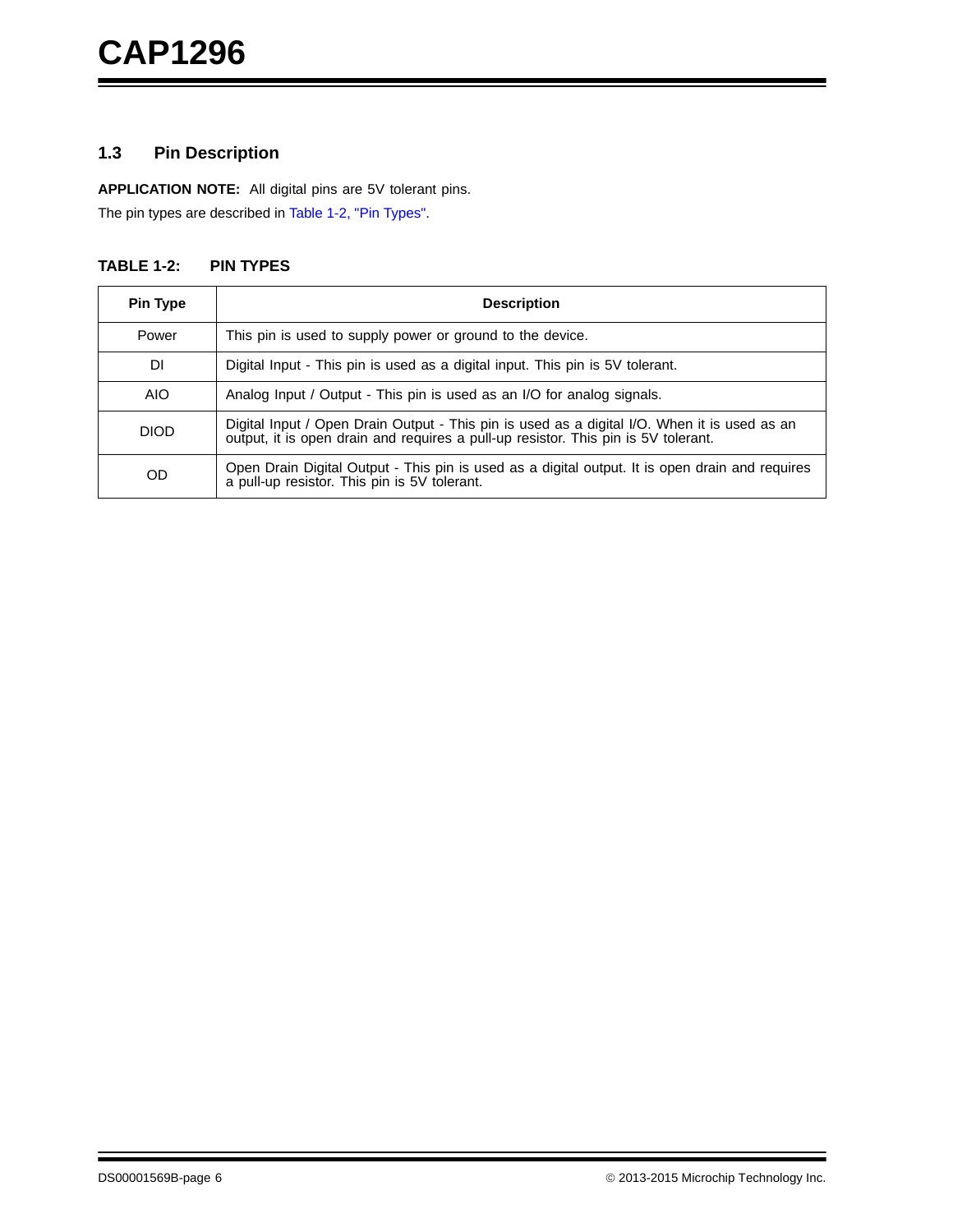## **2.0 ELECTRICAL SPECIFICATIONS**

## **TABLE 2-1: ABSOLUTE MAXIMUM RATINGS**

| Voltage on VDD pin                                                                     | $-0.3$ to 6.5   | V      |
|----------------------------------------------------------------------------------------|-----------------|--------|
| Voltage on CS pins to GND                                                              | $-0.3$ to $4.0$ | $\vee$ |
| Voltage on 5V tolerant pins ( $V_{5VT}$ PIN)                                           | $-0.3$ to 5.5   | $\vee$ |
| Voltage on 5V tolerant pins ( V <sub>5VT_PIN</sub> - V <sub>DD</sub>  ) (see Note 2-2) | $0$ to $3.6$    | $\vee$ |
| Input current to any pin except VDD                                                    | ±10             | mA     |
| Output short circuit current                                                           | Continuous      | N/A    |
| Package Power Dissipation up to $T_A = 85^{\circ}$ C for 10-pin DFN<br>(see Note 2-3)  | 0.5             | W      |
| Junction to Ambient $(\theta_{JA})$ (see Note 2-4)                                     | 78              | °C/W   |
| Operating Ambient Temperature Range                                                    | $-40$ to 125    | °C     |
| Storage Temperature Range                                                              | $-55$ to 150    | °C     |
| ESD Rating, All Pins, HBM                                                              | 8000            | V      |

- **Note 2-1** Stresses above those listed could cause permanent damage to the device. This is a stress rating only and functional operation of the device at any other condition above those indicated in the operation sections of this specification is not implied.
- <span id="page-6-0"></span>**Note 2-2** For the 5V tolerant pins that have a pull-up resistor, the voltage difference between  $V_{5VT-PHN}$  and  $V_{DD}$ must never exceed 3.6V.
- <span id="page-6-1"></span>**Note 2-3** The Package Power Dissipation specification assumes a recommended thermal via design consisting of a 2x3 matrix of 0.3mm (12mil) vias at 0.9mm pitch connected to the ground plane with a 1.6 x 2.3mm thermal landing.
- <span id="page-6-2"></span>**Note 2-4** Junction to Ambient  $(\theta_{JA})$  is dependent on the design of the thermal vias. Without thermal vias and a thermal landing, the  $\theta_{JA}$  will be higher.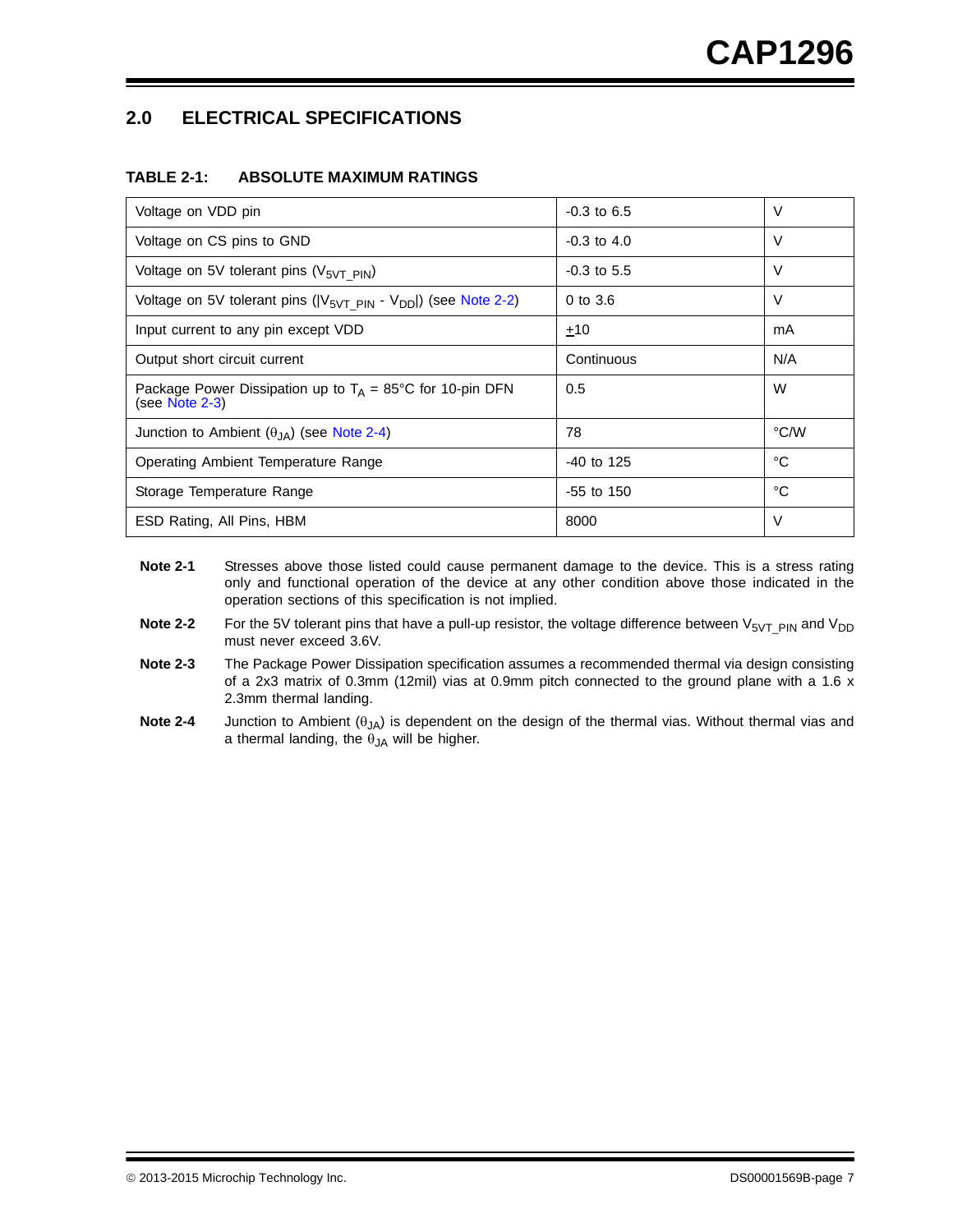## **TABLE 2-2: ELECTRICAL SPECIFICATIONS**

| $V_{DD}$ = 3V to 5.5V, T <sub>A</sub> = 0°C to 85°C, all Typical values at T <sub>A</sub> = 25°C unless otherwise noted. |                                       |                                                         |                 |                |                      |                                                                                                                                                         |  |  |  |  |  |
|--------------------------------------------------------------------------------------------------------------------------|---------------------------------------|---------------------------------------------------------|-----------------|----------------|----------------------|---------------------------------------------------------------------------------------------------------------------------------------------------------|--|--|--|--|--|
| Characteristic                                                                                                           | <b>Symbol</b>                         | Min                                                     | <b>Typ</b>      | Max            | Unit                 | <b>Conditions</b>                                                                                                                                       |  |  |  |  |  |
|                                                                                                                          |                                       |                                                         | <b>DC Power</b> |                |                      |                                                                                                                                                         |  |  |  |  |  |
| Supply Voltage                                                                                                           | V <sub>DD</sub>                       | 3.0                                                     |                 | 5.5            | $\vee$               |                                                                                                                                                         |  |  |  |  |  |
| <b>Supply Current</b>                                                                                                    | STBY_DEF                              |                                                         | 120             | 170            | μA                   | Standby state active<br>1 sensor input monitored<br>Default conditions (8 avg, 70ms<br>cycle time)                                                      |  |  |  |  |  |
|                                                                                                                          | STBY_LP                               |                                                         | 50              |                | μA                   | Standby state active<br>1 sensor input monitored<br>1 avg, 140ms cycle time                                                                             |  |  |  |  |  |
|                                                                                                                          | <b>IDSLEEP_3V</b>                     |                                                         | 5               | <b>TBD</b>     | μA                   | Deep Sleep state active<br>No communications<br>$T_A < 40^{\circ}$ C<br>$3.135 < V_{DD} < 3.465V$                                                       |  |  |  |  |  |
|                                                                                                                          | $I_{DD}$                              |                                                         | 500             | 750            | μA                   | <b>Capacitive Sensing Active</b><br>signal guard disabled                                                                                               |  |  |  |  |  |
|                                                                                                                          | <b>Capacitive Touch Sensor Inputs</b> |                                                         |                 |                |                      |                                                                                                                                                         |  |  |  |  |  |
| Maximum Base<br>Capacitance                                                                                              | $C_{\text{BASE}}$                     |                                                         |                 | 50             | pF                   | Pad untouched                                                                                                                                           |  |  |  |  |  |
| Minimum Detectable<br><b>Capacitive Shift</b>                                                                            | $\Delta C_{TOUCH}$                    | 20                                                      |                 |                | fF                   | Pad touched - default conditions                                                                                                                        |  |  |  |  |  |
| Recommended Cap<br>Shift                                                                                                 | $\Delta C_{TOUCH}$                    | 0.1                                                     |                 | $\overline{c}$ | рF                   | Pad touched - Not tested                                                                                                                                |  |  |  |  |  |
| Power Supply<br>Rejection                                                                                                | <b>PSR</b>                            |                                                         | ±3              | ±10            | counts<br>$\sqrt{V}$ | <b>Untouched Current Counts</b><br>Base Capacitance 5pF - 50pF<br>Negative Delta Counts disabled<br>Maximum sensitivity<br>All other parameters default |  |  |  |  |  |
|                                                                                                                          |                                       | Power-On and Brown-out Reset (see Section 4.2, "Reset") |                 |                |                      |                                                                                                                                                         |  |  |  |  |  |
| Power-On Reset<br>Voltage                                                                                                | V <sub>POR</sub>                      |                                                         | 1               | 1.3            | $\vee$               | Pin States Defined                                                                                                                                      |  |  |  |  |  |
| Power-On Reset<br>Release Voltage                                                                                        | V <sub>PORR</sub>                     |                                                         | 2.85            |                | V                    | Rising V <sub>DD</sub><br>Ensured by design                                                                                                             |  |  |  |  |  |
| <b>Brown-Out Reset</b>                                                                                                   | <b>V<sub>BOR</sub></b>                |                                                         | 2.8             |                | $\vee$               | Falling V <sub>DD</sub>                                                                                                                                 |  |  |  |  |  |
| <b>VDD Rise Rate</b><br>(ensures internal<br>POR signal)                                                                 | SV <sub>DD</sub>                      | 0.05                                                    |                 |                | V/ms                 | 0 to 3V in 60ms                                                                                                                                         |  |  |  |  |  |
| Power-Up Timer<br>Period                                                                                                 | t <sub>PWRT</sub>                     |                                                         | 10              |                | ms                   |                                                                                                                                                         |  |  |  |  |  |
| <b>Brown-Out Reset</b><br>Voltage Delay                                                                                  | t <sub>BORDC</sub>                    | 1                                                       |                 |                | μs                   | $V_{DD} = V_{BOR} - 1$                                                                                                                                  |  |  |  |  |  |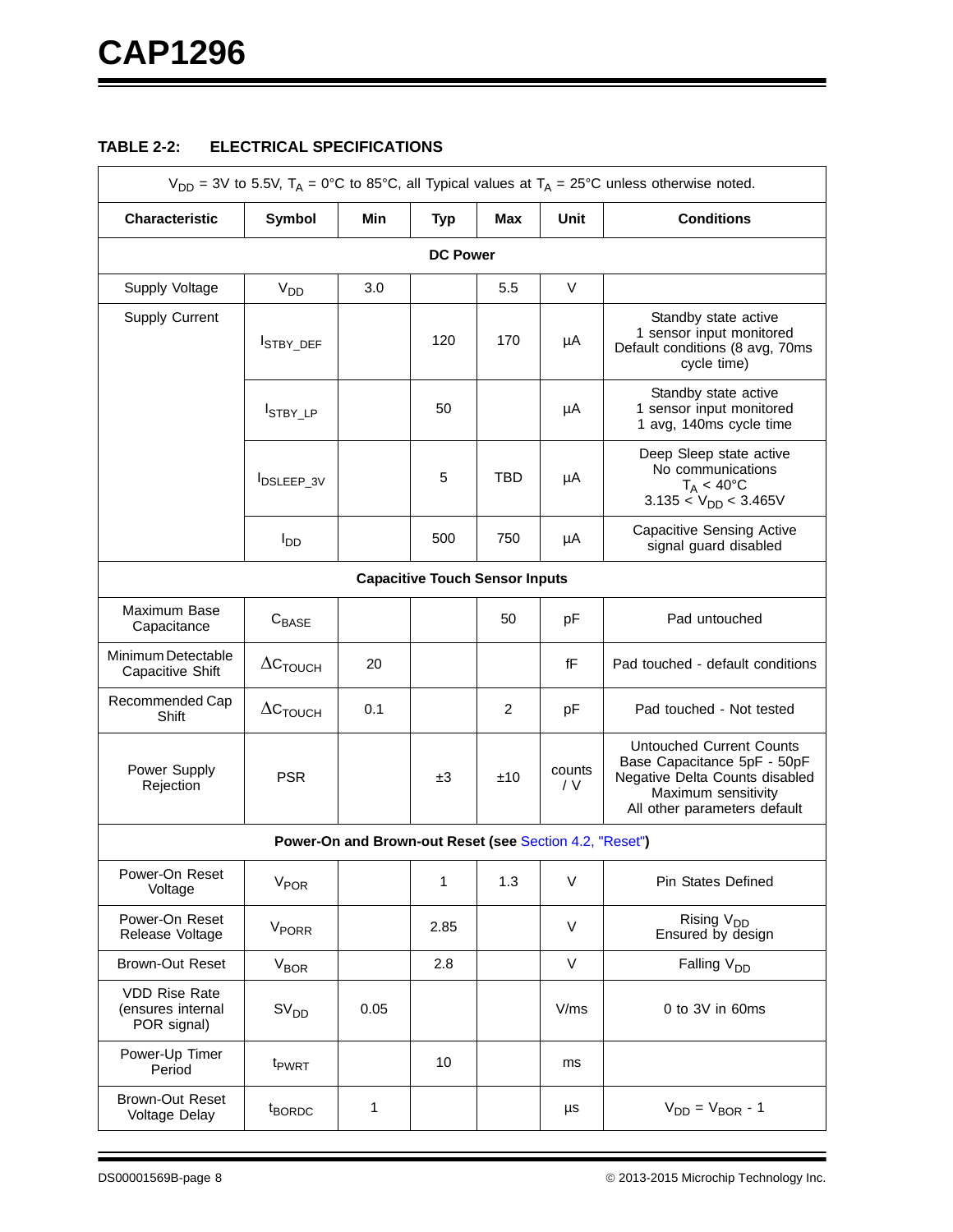|                                          | $V_{DD}$ = 3V to 5.5V, T <sub>A</sub> = 0°C to 85°C, all Typical values at T <sub>A</sub> = 25°C unless otherwise noted. |                   |                     |            |               |                                                                                             |  |  |  |  |  |  |  |
|------------------------------------------|--------------------------------------------------------------------------------------------------------------------------|-------------------|---------------------|------------|---------------|---------------------------------------------------------------------------------------------|--|--|--|--|--|--|--|
| Characteristic                           | <b>Symbol</b>                                                                                                            | Min               | <b>Typ</b>          | <b>Max</b> | Unit          | <b>Conditions</b>                                                                           |  |  |  |  |  |  |  |
|                                          | <b>Timing</b>                                                                                                            |                   |                     |            |               |                                                                                             |  |  |  |  |  |  |  |
| Time to<br>Communications<br>Ready       | t <sub>COMM_DLY</sub>                                                                                                    |                   |                     | 15         | ms            |                                                                                             |  |  |  |  |  |  |  |
| Time to First<br><b>Conversion Ready</b> | t <sub>CONV_DLY</sub>                                                                                                    |                   | 170                 | 200        | ms            |                                                                                             |  |  |  |  |  |  |  |
|                                          |                                                                                                                          |                   | I/O Pins            |            |               |                                                                                             |  |  |  |  |  |  |  |
| Output Low Voltage                       | $V_{OL}$                                                                                                                 |                   |                     | 0.4        | V             | $I_{SINK\_IO} = 8mA$                                                                        |  |  |  |  |  |  |  |
| Output High Voltage                      | $V_{OH}$                                                                                                                 | $V_{DD}$ -<br>0.4 |                     |            | V             | $I_{\text{SOURCE\_IO}} = 8 \text{mA}$                                                       |  |  |  |  |  |  |  |
| Input High Voltage                       | $V_{\text{IH}}$                                                                                                          | 2.0               |                     |            | V             |                                                                                             |  |  |  |  |  |  |  |
| Input Low Voltage                        | $V_{IL}$                                                                                                                 |                   |                     | 0.8        | V             |                                                                                             |  |  |  |  |  |  |  |
| Leakage Current                          | <b>ILEAK</b>                                                                                                             |                   |                     | ±5         | μA            | powered or unpowered<br>$T_A < 85^{\circ}$ C<br>pull-up voltage $\leq$ 3.6V if<br>unpowered |  |  |  |  |  |  |  |
|                                          |                                                                                                                          |                   | <b>SG Pin</b>       |            |               |                                                                                             |  |  |  |  |  |  |  |
| Capacitive Drive<br>Capability           | $C_{\text{BASE}\_\text{SG}}$                                                                                             | 20                |                     | 200        | pF            | capacitance to ground                                                                       |  |  |  |  |  |  |  |
|                                          |                                                                                                                          |                   | <b>SMBus Timing</b> |            |               |                                                                                             |  |  |  |  |  |  |  |
| Input Capacitance                        | $C_{IN}$                                                                                                                 |                   | 5                   |            | pF            |                                                                                             |  |  |  |  |  |  |  |
| Clock Frequency                          | $f_{\mathsf{SMB}}$                                                                                                       | 10                |                     | 400        | kHz           |                                                                                             |  |  |  |  |  |  |  |
| Spike Suppression                        | $t_{SP}$                                                                                                                 |                   |                     | 50         | ns            |                                                                                             |  |  |  |  |  |  |  |
| <b>Bus Free Time Stop</b><br>to Start    | $t_{\text{BUF}}$                                                                                                         | 1.3               |                     |            | $\mu\text{s}$ |                                                                                             |  |  |  |  |  |  |  |
| Start Setup Time                         | $t_{\text{SU:STA}}$                                                                                                      | 0.6               |                     |            | μs            |                                                                                             |  |  |  |  |  |  |  |
| Start Hold Time                          | t <sub>HD:STA</sub>                                                                                                      | 0.6               |                     |            | μs            |                                                                                             |  |  |  |  |  |  |  |
| Stop Setup Time                          | t <sub>SU:STO</sub>                                                                                                      | 0.6               |                     |            | μs            |                                                                                             |  |  |  |  |  |  |  |
| Data Hold Time                           | <sup>t</sup> HD:DAT                                                                                                      | $\mathbf 0$       |                     |            | μs            | When transmitting to the master                                                             |  |  |  |  |  |  |  |
| Data Hold Time                           | <sup>t</sup> HD:DAT                                                                                                      | 0.3               |                     |            | $\mu s$       | When receiving from the master                                                              |  |  |  |  |  |  |  |
| Data Setup Time                          | $t_{\text{SU:DAT}}$                                                                                                      | 0.6               |                     |            | μs            |                                                                                             |  |  |  |  |  |  |  |
| Clock Low Period                         | $t_{LOW}$                                                                                                                | 1.3               |                     |            | μs            |                                                                                             |  |  |  |  |  |  |  |
| Clock High Period                        | t <sub>HIGH</sub>                                                                                                        | 0.6               |                     |            | μs            |                                                                                             |  |  |  |  |  |  |  |
| Clock / Data Fall<br>Time                | <sup>t</sup> FALL                                                                                                        |                   |                     | 300        | ns            | Min = $20+0.1C_{LOAD}$ ns                                                                   |  |  |  |  |  |  |  |

## **TABLE 2-2: ELECTRICAL SPECIFICATIONS (CONTINUED)**

© 2013-2015 Microchip Technology Inc. COMEXANDED SOME DESIGNATION DESIGNATION DESIGNATION DESIGNATION OF PAGE 9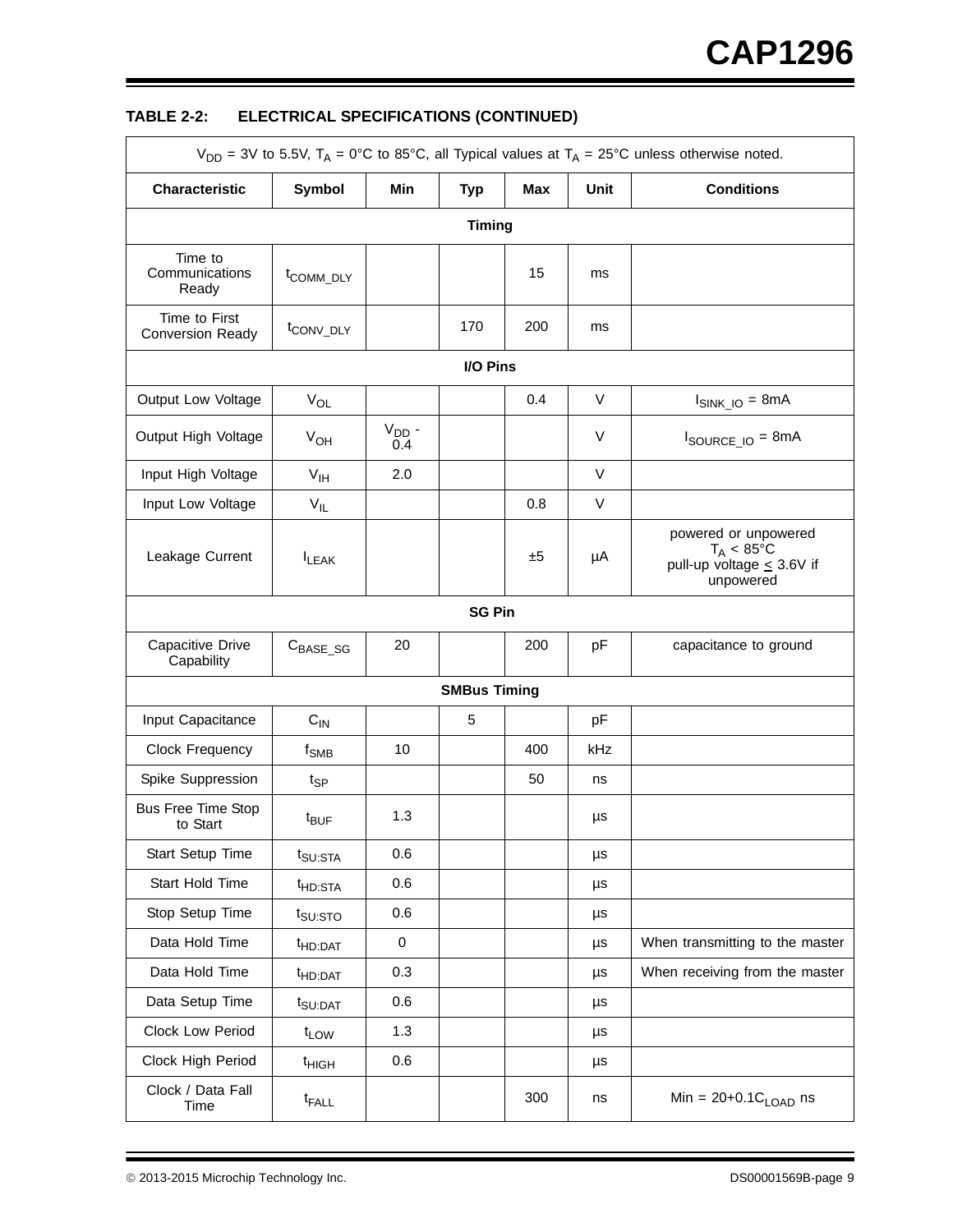## **TABLE 2-2: ELECTRICAL SPECIFICATIONS (CONTINUED)**

| $V_{DD}$ = 3V to 5.5V, T <sub>A</sub> = 0°C to 85°C, all Typical values at T <sub>A</sub> = 25°C unless otherwise noted. |                   |  |  |     |    |                           |  |  |  |  |  |
|--------------------------------------------------------------------------------------------------------------------------|-------------------|--|--|-----|----|---------------------------|--|--|--|--|--|
| Unit<br><b>Characteristic</b><br><b>Max</b><br>Min<br><b>Conditions</b><br>Symbol<br>Typ                                 |                   |  |  |     |    |                           |  |  |  |  |  |
| Clock / Data Rise<br>Time                                                                                                | <sup>I</sup> RISE |  |  | 300 | ns | Min = $20+0.1C_{LOAD}$ ns |  |  |  |  |  |
| Capacitive Load                                                                                                          | $C_{\text{LOAD}}$ |  |  | 400 | рF | per bus line              |  |  |  |  |  |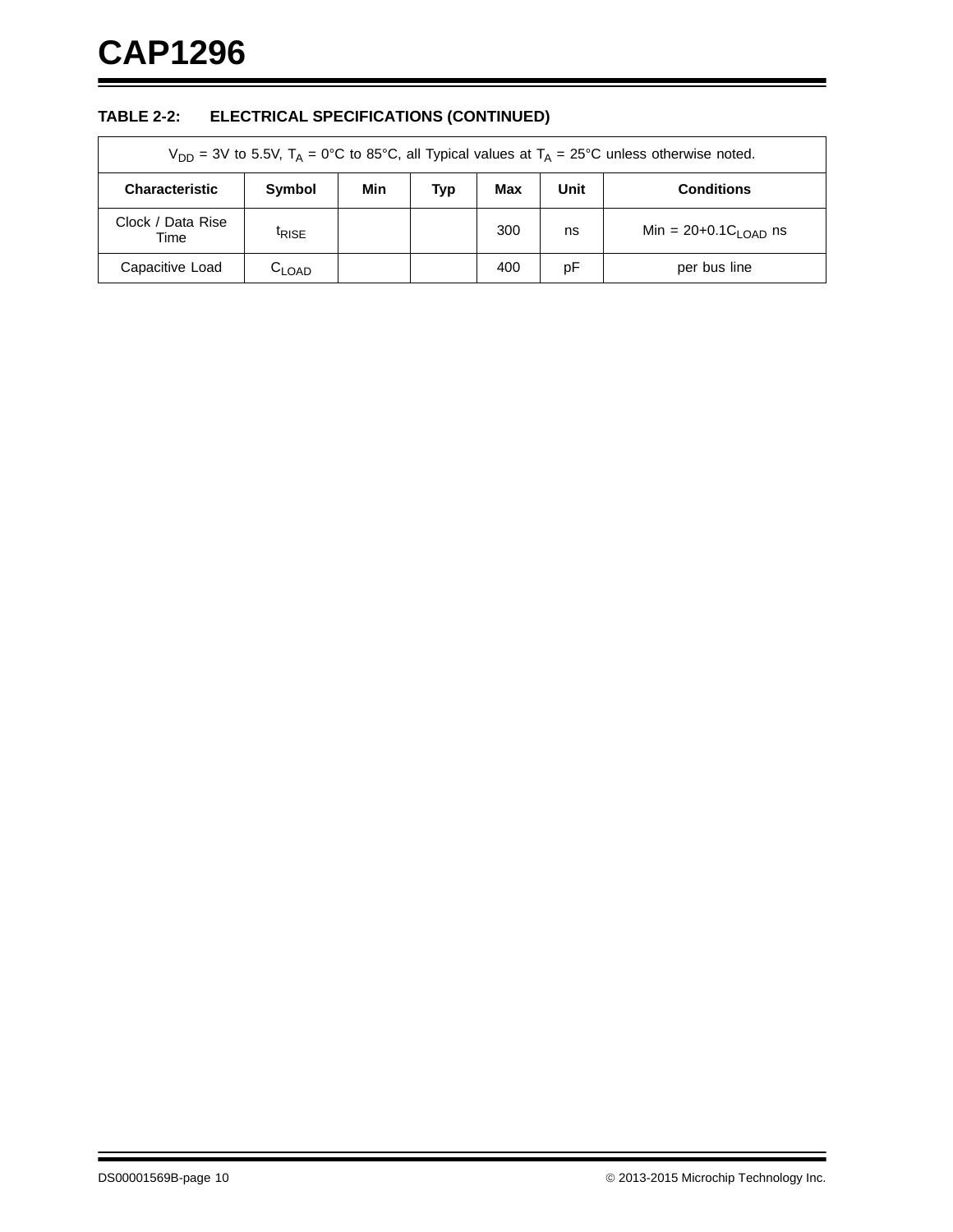## **3.0 COMMUNICATIONS**

## **3.1 Communications**

The CAP1296 communicates using the SMBus or  $I^2C$  protocol.

## **3.2 System Management Bus**

The CAP1296 communicates with a host controller, such as an MCHP SIO, through the SMBus. The SMBus is a twowire serial communication protocol between a computer host and its peripheral devices. A detailed timing diagram is shown in [Figure 3-1.](#page-10-0) Stretching of the SMCLK signal is supported; however, the CAP1296 will not stretch the clock signal.

## <span id="page-10-0"></span>**FIGURE 3-1: SMBUS TIMING DIAGRAM**



## 3.2.1 SMBUS START BIT

The SMBus Start bit is defined as a transition of the SMBus Data line from a logic '1' state to a logic '0' state while the SMBus Clock line is in a logic '1' state.

## 3.2.2 SMBUS ADDRESS AND RD / WR BIT

The SMBus Address Byte consists of the 7-bit client address followed by the RD /  $\overline{\text{WR}}$  indicator bit. If this RD /  $\overline{\text{WR}}$  bit is a logic '0', then the SMBus Host is writing data to the client device. If this RD / WR bit is a logic '1', then the SMBus Host is reading data from the client device.

### 3.2.3 The CAP1296responds to SMBus address 0101\_000(r/w). SMBUS DATA BYTES

All SMBus Data bytes are sent most significant bit first and composed of 8-bits of information.

## 3.2.4 SMBUS ACK AND NACK BITS

The SMBus client will acknowledge all data bytes that it receives. This is done by the client device pulling the SMBus Data line low after the 8th bit of each byte that is transmitted. This applies to both the Write Byte and Block Write protocols.

The Host will NACK (not acknowledge) the last data byte to be received from the client by holding the SMBus data line high after the 8th data bit has been sent. For the Block Read protocol, the Host will ACK each data byte that it receives except the last data byte.

## 3.2.5 SMBUS STOP BIT

The SMBus Stop bit is defined as a transition of the SMBus Data line from a logic '0' state to a logic '1' state while the SMBus clock line is in a logic '1' state. When the CAP1296 detects an SMBus Stop bit and it has been communicating with the SMBus protocol, it will reset its client interface and prepare to receive further communications.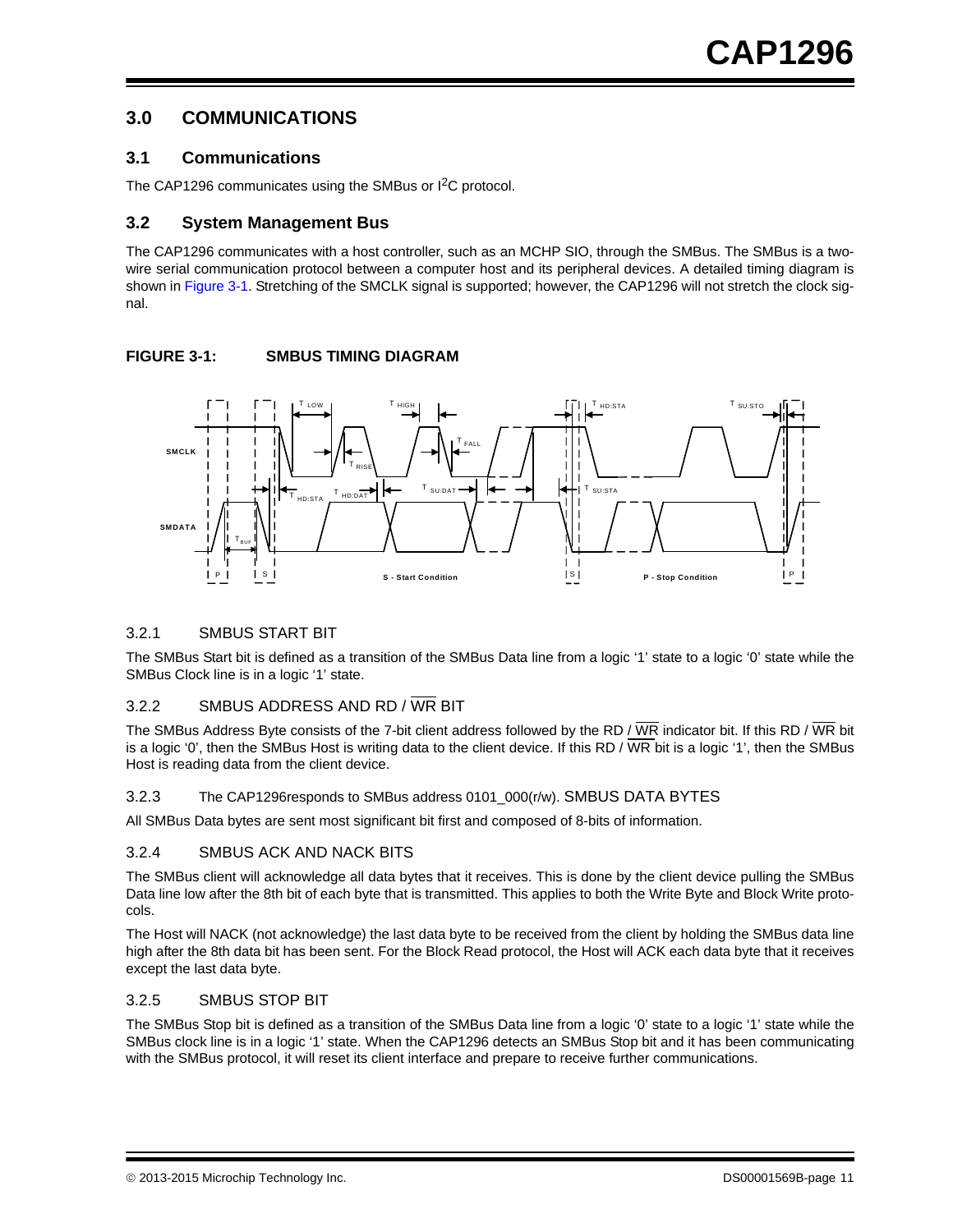## 3.2.6 SMBUS TIMEOUT

The CAP1296 includes an SMBus timeout feature. Following a 30ms period of inactivity on the SMBus where the SMCLK pin is held low, the device will timeout and reset the SMBus interface.

The timeout function defaults to disabled. It can be enabled by setting the TIMEOUT bit in the Configuration register (see [Section 5.6, "Configuration Registers"](#page-30-0)).

## 3.2.7 SMBUS AND <sup>2</sup>C COMPATIBILITY

The major differences between SMBus and I<sup>2</sup>C devices are highlighted here. For more information, refer to the SMBus 2.0 specification.

- 1. CAP1296 supports  $1<sup>2</sup>C$  fast mode at 400 kHz. This covers the SMBus max time of 100 kHz.
- 2. Minimum frequency for SMBus communications is 10kHz.
- 3. The SMBus client protocol will reset if the clock is held low longer than 30ms (timeout condition). This can be enabled in the CAP1296 by setting the TIMEOUT bit in the Configuration register. I<sup>2</sup>C does not have a timeout.
- 4. The SMBus client protocol will reset if both the clock and the data line are high for longer than 200us (idle condition). This can be enabled in the CAP1296by setting the TIMEOUT bit in the Configuration register. I<sup>2</sup>C does not have an idle condition.
- 5. I<sup>2</sup>C devices do not support the Alert Response Address functionality (which is optional for SMBus).
- 6. I<sup>2</sup>C devices support block read and write differently. I<sup>2</sup>C protocol allows for unlimited number of bytes to be sent in either direction. The SMBus protocol requires that an additional data byte indicating number of bytes to read / write is transmitted. The CAP1296 supports I<sup>2</sup>C formatting only.

## **3.3 SMBus Protocols**

The CAP1296 is SMBus 2.0 compatible and supports Write Byte, Read Byte, Send Byte, and Receive Byte as valid protocols as shown below.

All of the below protocols use the convention in [Table 3-1.](#page-11-0)

| Data Sent to  | Data Sent to the |
|---------------|------------------|
| <b>Device</b> | <b>HOst</b>      |
| Data sent     | Data sent        |

<span id="page-11-0"></span>**TABLE 3-1: PROTOCOL FORMAT**

### 3.3.1 SMBUS WRITE BYTE

The Write Byte is used to write one byte of data to a specific register as shown in [Table 3-2](#page-11-1).

### <span id="page-11-1"></span>**TABLE 3-2: WRITE BYTE PROTOCOL**

| <b>Start</b> | <b>Slave</b><br><b>Address</b> | <b>WR</b> | <b>ACK</b> | <b>Register</b><br><b>Address</b> | <b>ACK</b> | <b>Register</b><br>Data | <b>ACK</b> | <b>Stop</b> |
|--------------|--------------------------------|-----------|------------|-----------------------------------|------------|-------------------------|------------|-------------|
| $\sim 0$     | 0101 000                       |           |            | XXh                               |            | <b>XXh</b>              |            | $0 - > 0$   |

## 3.3.2 SMBUS READ BYTE

The Read Byte protocol is used to read one byte of data from the registers as shown in [Table 3-3.](#page-12-0)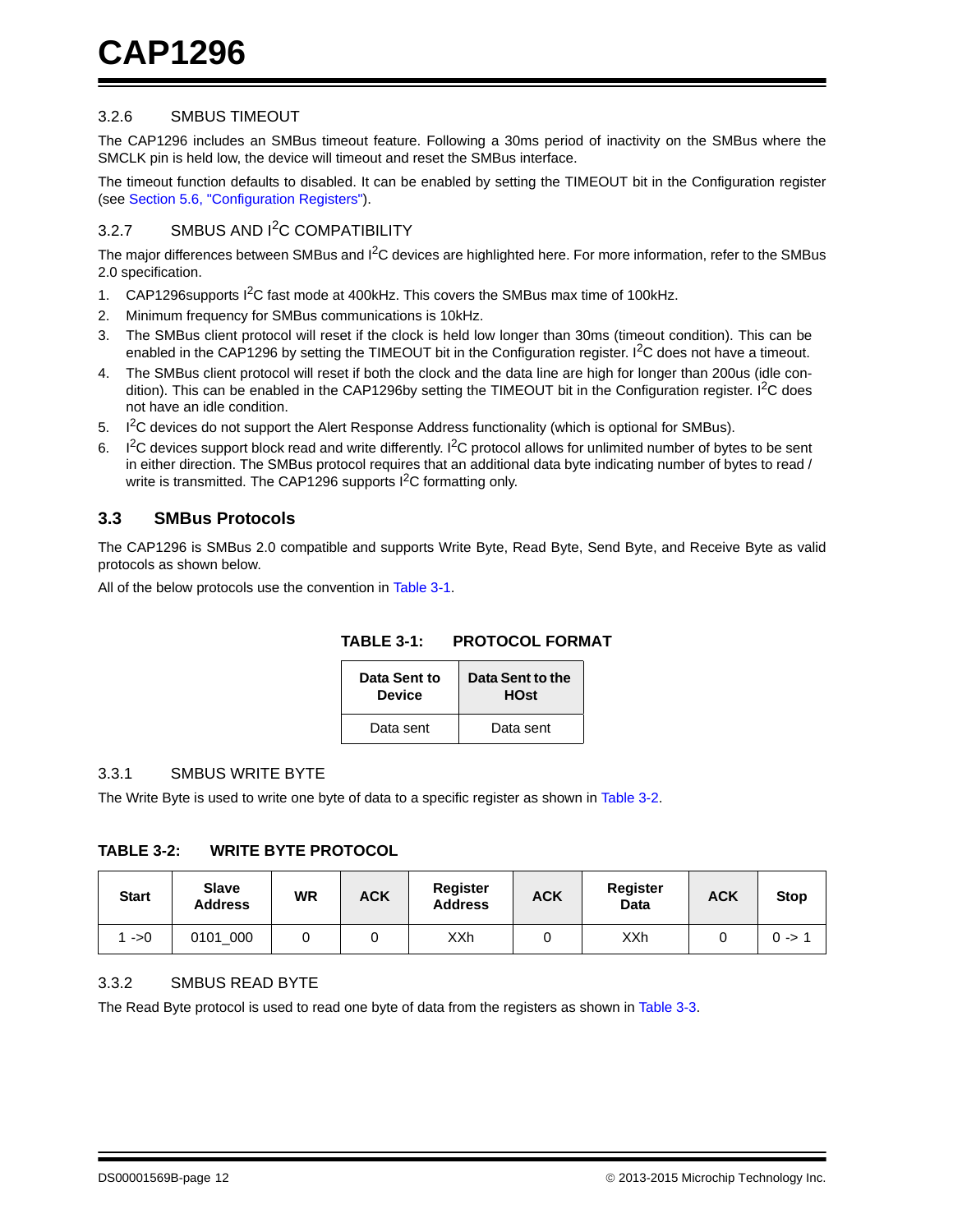## <span id="page-12-0"></span>**TABLE 3-3: READ BYTE PROTOCOL**

| <b>Start</b> | <b>Slave Address</b> | WR | <b>ACK</b> | Register<br><b>Address</b> | <b>ACK</b> | <b>Start</b> | <b>Client Address</b> | <b>RD</b> | <b>ACK</b> | Register<br>Data | <b>NACK</b> | <b>Stop</b> |
|--------------|----------------------|----|------------|----------------------------|------------|--------------|-----------------------|-----------|------------|------------------|-------------|-------------|
| $1 - 50$     | 000<br>0101          |    |            | <b>XXh</b>                 |            | $\sim 0$     | 0101 000              |           | 0          | XXh              |             | $0 - > 0$   |

## 3.3.3 SMBUS SEND BYTE

The Send Byte protocol is used to set the internal address register pointer to the correct address location. No data is transferred during the Send Byte protocol as shown in [Table 3-4.](#page-12-2)

**APPLICATION NOTE:** The Send Byte protocol is not functional in Deep Sleep (i.e., DSLEEP bit is set).

## <span id="page-12-2"></span>**TABLE 3-4: SEND BYTE PROTOCOL**

| <b>Start</b> | <b>Slave Address</b> | <b>WR</b> | <b>ACK</b> | <b>Register Address</b> | <b>ACK</b> | <b>Stop</b> |
|--------------|----------------------|-----------|------------|-------------------------|------------|-------------|
| -> 0         | 0101 000             |           |            | XXh                     |            | $0 -$       |

## 3.3.4 SMBUS RECEIVE BYTE

The Receive Byte protocol is used to read data from a register when the internal register address pointer is known to be at the right location (e.g. set via Send Byte). This is used for consecutive reads of the same register as shown in [Table 3-5.](#page-12-3)

**APPLICATION NOTE:** The Receive Byte protocol is not functional in Deep Sleep (i.e., DSLEEP bit is set).

## <span id="page-12-3"></span>**TABLE 3-5: RECEIVE BYTE PROTOCOL**

| <b>Start</b>    | <b>Slave Address</b> | RD | <b>ACK</b> | <b>Register Data</b> | <b>NACK</b> | <b>Stop</b> |
|-----------------|----------------------|----|------------|----------------------|-------------|-------------|
| $\rightarrow 0$ | 0101 000             |    |            | XXh                  |             | $0 -$       |

## **3.4 I2C Protocols**

The CAP1296 supports  $I^2C$  Block Read and Block Write.

The protocols listed below use the convention in [Table 3-1.](#page-11-0)

## 3.4.1 BLOCK READ

The Block Read is used to read multiple data bytes from a group of contiguous registers as shown in [Table 3-6](#page-12-1).

**APPLICATION NOTE:** When using the Block Read protocol, the internal address pointer will be automatically incremented after every data byte is received. It will wrap from FFh to 00h.

### <span id="page-12-1"></span>**TABLE 3-6: BLOCK READ PROTOCOL**

| <b>Start</b> | Slave<br><b>Address</b>        | WR         | <b>ACK</b>                     | Register<br><b>Address</b> | <b>ACK</b>                     | <b>Start</b> | <b>Slave Address</b> | <b>RD</b>                      | <b>ACK</b>  | <b>Register Data</b> |
|--------------|--------------------------------|------------|--------------------------------|----------------------------|--------------------------------|--------------|----------------------|--------------------------------|-------------|----------------------|
| 1->0         | 000<br>0101                    |            |                                | XXh                        |                                | ->0          | 0101 000             |                                |             | XXh                  |
| <b>ACK</b>   | <b>REGISTER</b><br><b>DATA</b> | <b>ACK</b> | <b>REGISTER</b><br><b>DATA</b> | <b>ACK</b>                 | <b>REGISTER</b><br><b>DATA</b> | <b>ACK</b>   | .                    | <b>REGISTER</b><br><b>DATA</b> | <b>NACK</b> | <b>STOP</b>          |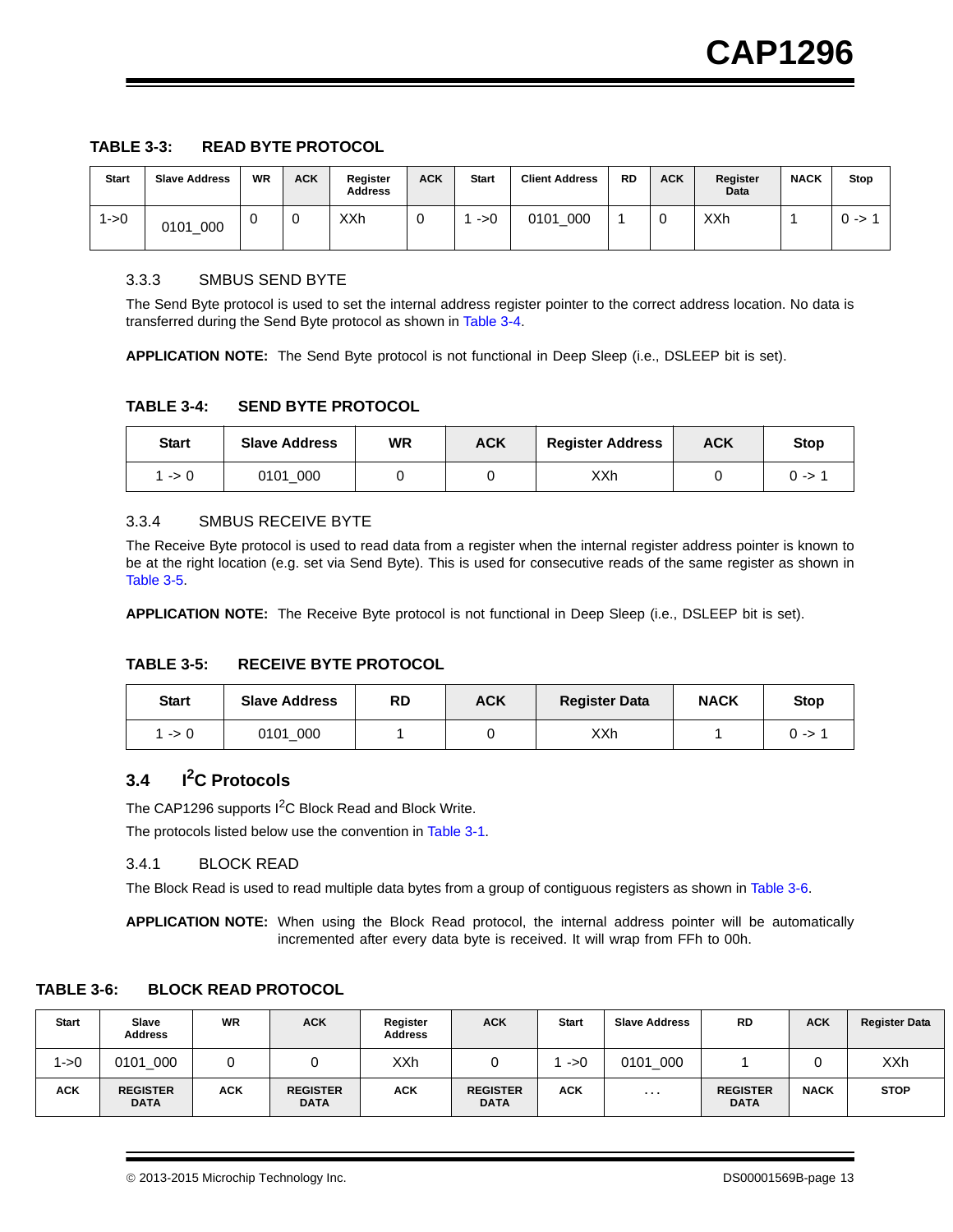## **CAP1296**

## **TABLE 3-6: BLOCK READ PROTOCOL**

|  | <b>VVL</b><br><b>AAN</b> |  | <b>VVL</b><br>ᄾᄉᆝᆝ |  | XXh |  |  | $\mathbf{v}$<br>AAL. |  |  |
|--|--------------------------|--|--------------------|--|-----|--|--|----------------------|--|--|
|--|--------------------------|--|--------------------|--|-----|--|--|----------------------|--|--|

### 3.4.2 BLOCK WRITE

The Block Write is used to write multiple data bytes to a group of contiguous registers as shown in [Table 3-7](#page-13-0).

**APPLICATION NOTE:** When using the Block Write protocol, the internal address pointer will be automatically incremented after every data byte is received. It will wrap from FFh to 00h.

## <span id="page-13-0"></span>**TABLE 3-7: BLOCK WRITE PROTOCOL**

| <b>Start</b>                   | <b>Slave</b><br><b>Address</b> | <b>WR</b>               | <b>ACK</b> | <b>Register</b><br><b>Address</b> | <b>ACK</b>              | <b>Register</b><br><b>Data</b> | <b>ACK</b>        |
|--------------------------------|--------------------------------|-------------------------|------------|-----------------------------------|-------------------------|--------------------------------|-------------------|
| $1 - 0$                        | 0101 000                       | 0                       | 0          | XXh                               | 0                       | <b>XXh</b>                     |                   |
| <b>Register</b><br><b>Data</b> | <b>ACK</b>                     | <b>Register</b><br>Data | <b>ACK</b> | $\sim$ $\sim$ $\sim$              | <b>Register</b><br>Data | <b>ACK</b>                     | <b>Stop</b>       |
| <b>XXh</b>                     | 0                              | XXh                     | 0          | $\cdots$                          | XXh                     | 0                              | $0 \rightarrow 1$ |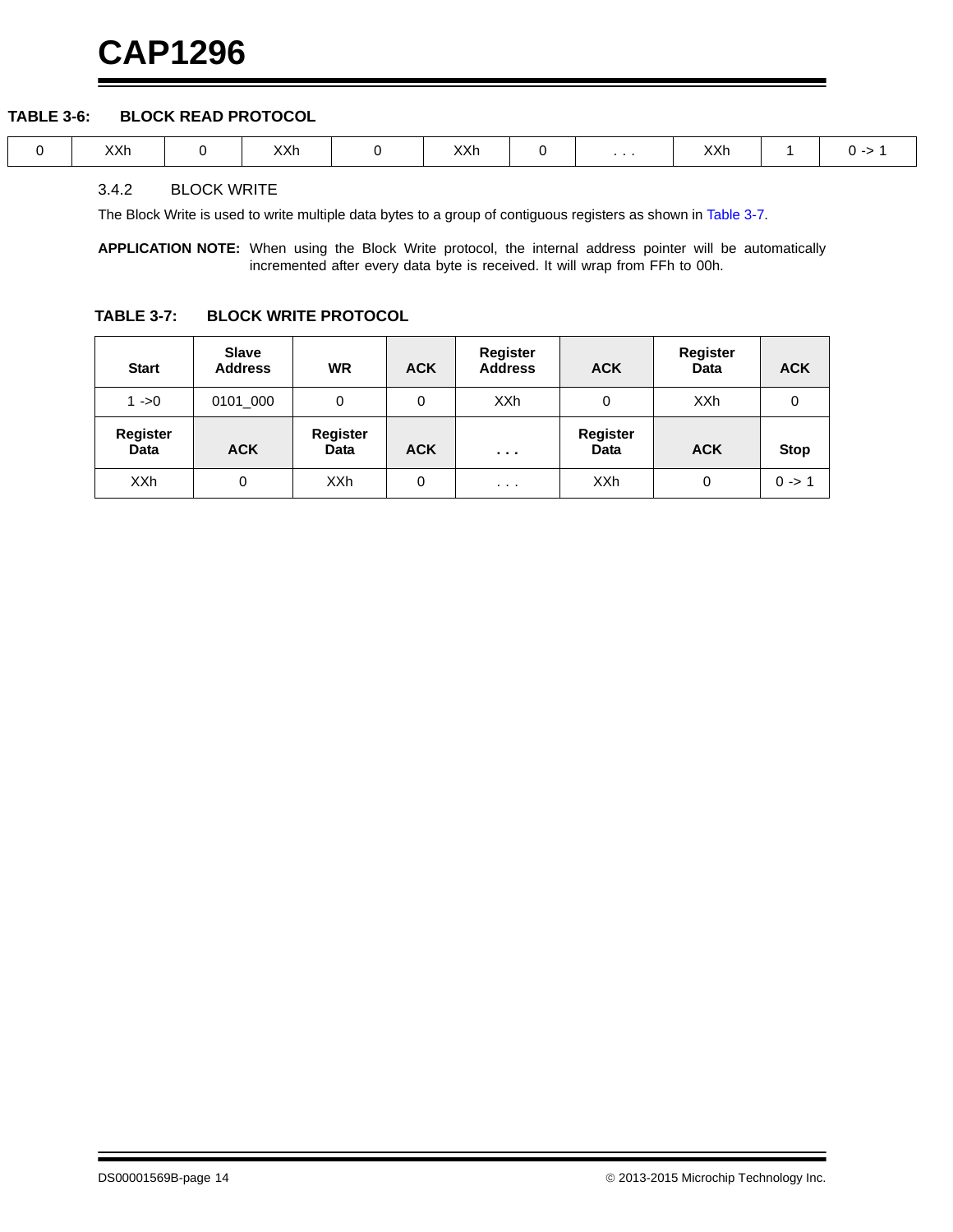## **4.0 GENERAL DESCRIPTION**

The CAP1296 is a multiple channel capacitive touch sensor. It contains six (6) individual capacitive touch sensor inputs with programmable sensitivity for use in touch sensor applications. Each sensor input is calibrated to compensate for system parasitic capacitance and automatically recalibrated to compensate for gradual environmental changes.

In addition, the CAP1296 can be configured to detect proximity on one or more channels with an optional signal guard to reduce noise sensitivity.

The CAP1296includes Multiple Pattern Touch recognition that allows the user to select a specific set of buttons to be touched simultaneously. If this pattern is detected, a status bit is set and an interrupt is generated.

The CAP1296 has Active and Standby states, each with its own sensor input configuration controls. The Combo state allows a combination of sensor input controls to be used which enables one or more sensor inputs to operate as buttons while another sensor input is operating as a proximity detector. Power consumption in the Standby and Combo states is dependent on the number of sensor inputs enabled as well as averaging, sampling time, and cycle time. Deep Sleep is the lowest power state available, drawing 5µA (typical) of current. In this state, no sensor inputs are active, and communications will wake the device.

The device communicates with a host controller using SMBus  $/1^2C$ . The host controller may poll the device for updated information at any time or it may configure the device to flag an interrupt whenever a touch is detected on any sensor pad.

A typical system diagram is shown in [FIGURE 4-1:](#page-14-0).

<span id="page-14-0"></span>

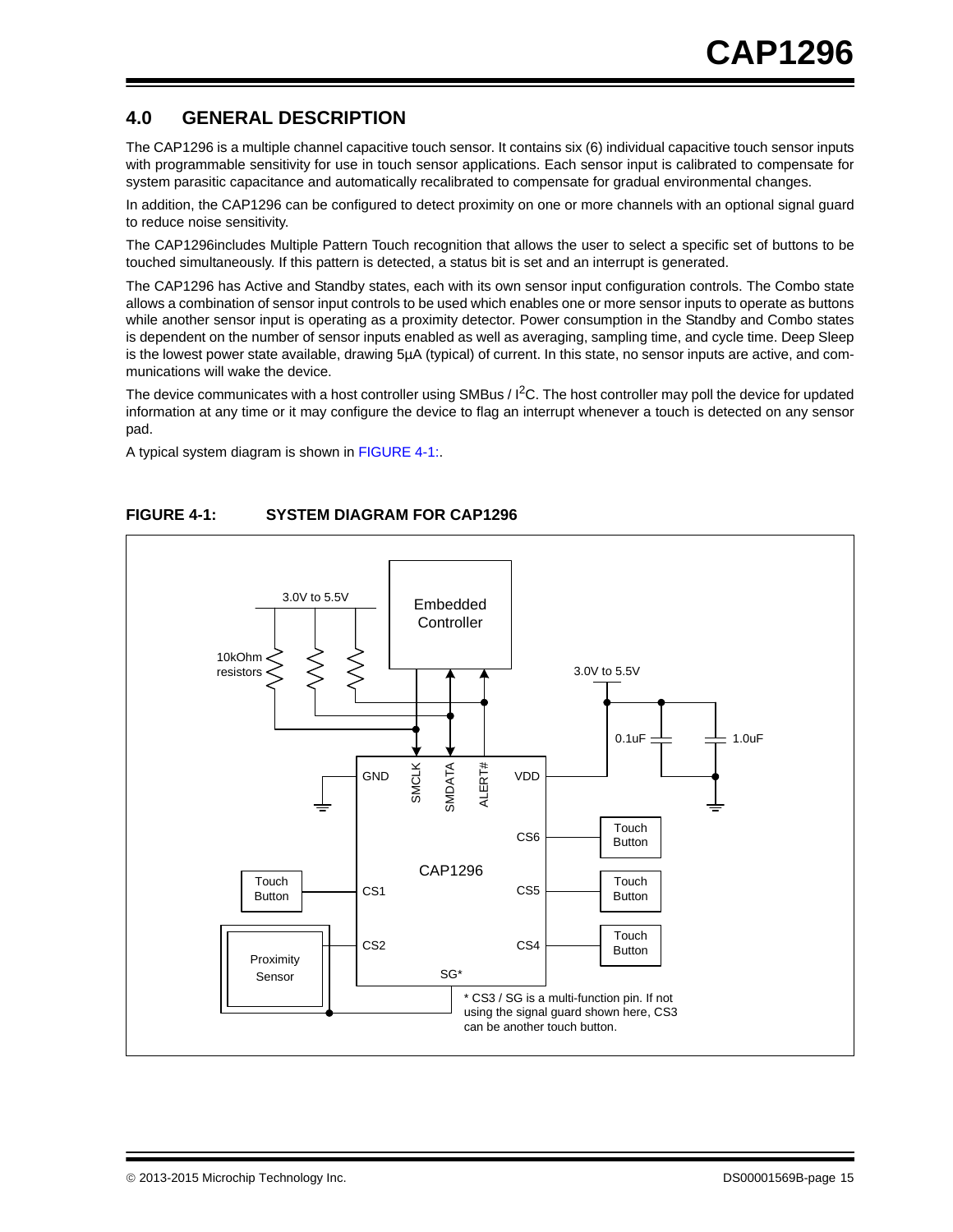## <span id="page-15-2"></span>**4.1 Power States**

The CAP1296 has 4 power states depending on the status of the STBY, COMBO, and DSLEEP bits. When the device transitions between power states, previously detected touches (for channels that are being de-activated) are cleared and the sensor input status bits are reset.

- 1. Active The normal mode of operation. The device is monitoring capacitive sensor inputs enabled in the Active state.
- 2. Standby When the STBY bit is set, the device is monitoring the capacitive sensor inputs enabled in the Standby state. Interrupts can still be generated based on the enabled channels. The device will still respond to communications normally and can be returned to the Active state of operation by clearing the STBY bit. Power consumption in this state is dependent on the number of sensor inputs enabled as well as averaging, sampling time, and cycle time.
- 3. Combo When the COMBO bit is set, the device is monitoring capacitive sensor inputs enabled in the Active state as well as inputs enabled in the Standby state (hence the name "Combo"). Interrupts can still be generated based on the enabled channels. The device will still respond to communications normally and can be returned to the Active state of operation by clearing the COMBO bit. Power consumption in this state is dependent on the number of sensor inputs enabled as well as averaging, sampling time, and cycle time.
- 4. Deep Sleep When the DSLEEP bit is set, the device is in its lowest power state. It is not monitoring any capacitive sensor inputs. While in Deep Sleep, the CAP1296 can be awakened by SMBus communications targeting the device. This will not cause the DSLEEP to be cleared so the device will return to Deep Sleep once all communications have stopped. The device can be returned to the Active state of operation by clearing the DSLEEP bit.

## <span id="page-15-0"></span>**4.2 Reset**

The Power-On Reset (POR) circuit holds the device in reset until V<sub>DD</sub> has reached an acceptable level, Power-on Reset Release Voltage ( $V_{PORR}$ ), for minimum operation. The power-up timer (PWRT) is used to extend the start-up period until all device operation conditions have been met. The power-up timer starts after V<sub>DD</sub> reaches V<sub>PORR</sub>. POR and PORR with slow rising  $V_{DD}$  is shown in [Figure 4-2.](#page-15-1)

The Brown-Out Reset (BOR) circuit holds the device in reset when  $V_{DD}$  falls to a minimum level,  $V_{BOR}$  for longer than the BOR reset delay (t<sub>BORDC</sub>). After a BOR, when V<sub>DD</sub> rises above V<sub>PORR</sub>, the power-up timer is started again and must finish before reset is released, as shown in [Figure 4-2](#page-15-1).

<span id="page-15-1"></span>



## **4.3 Capacitive Touch Sensing**

The CAP1296 contains six (6) independent capacitive touch sensor inputs. Each sensor input has dynamic range to detect a change of capacitance due to a touch. Additionally, each sensor input can be configured to be automatically and routinely recalibrated.

## 4.3.1 CAPACITIVE TOUCH SENSING SETTINGS

Controls for managing capacitive touch sensor inputs are determined by the power state.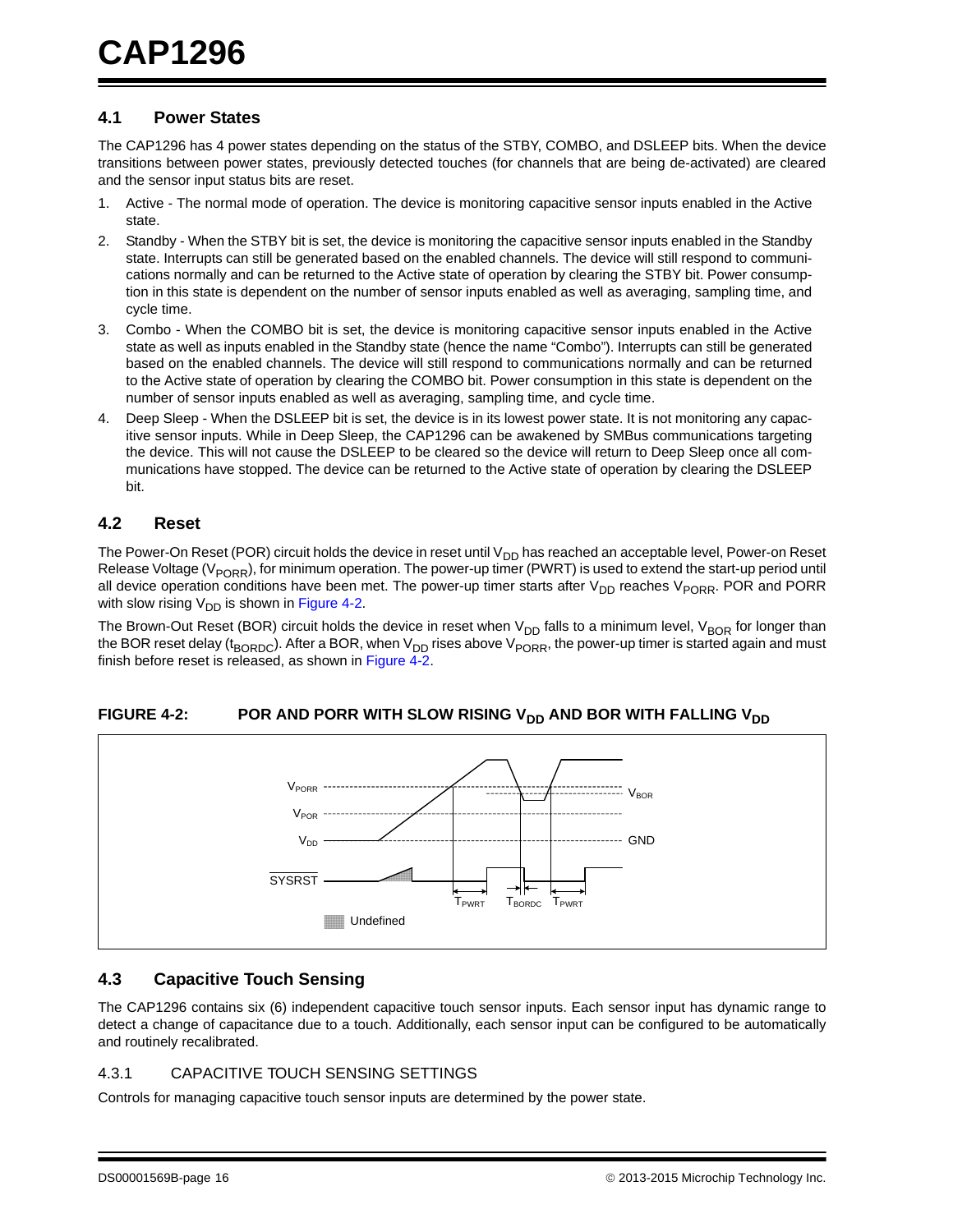## <span id="page-16-0"></span>4.3.1.1 Active State Sensing Settings

The Active state is used for normal operation. Sensor inputs being monitored are determined by the Sensor Input Enable Register(see [Section 5.7, "Sensor Input Enable Register"](#page-32-0)). Sensitivity is controlled by the Sensitivity Control Register (see [Section 5.5, "Sensitivity Control Register"\)](#page-29-0). Averaging, sample time, and cycle time are controlled by the Averaging and Sampling Configuration Register (see [Section 5.10, "Averaging and Sampling Configuration Register"](#page-35-0)). Each channel can have a separate touch detection threshold, as defined in the Sensor Input Threshold registers (see [Section 5.19,](#page-43-0) ["Sensor Input Threshold Registers"](#page-43-0)).

## <span id="page-16-5"></span><span id="page-16-1"></span>4.3.1.2 Standby State Sensing Settings

The Standby state is used for standby operation. In general, fewer sensor inputs are enabled, and they are programmed to have more sensitivity. Sensor inputs being monitored are determined by the Standby Channel Register (see [Section](#page-44-0) [5.21, "Standby Channel Register"\)](#page-44-0). Sensitivity is controlled by the Standby Sensitivity Register (see [Section 5.23,](#page-46-0) ["Standby Sensitivity Register"\)](#page-46-0). Averaging, sample time, and cycle time are controlled by the Averaging and Sampling Configuration Register (see [Section 5.22, "Standby Configuration Register"](#page-45-0)). There is one touch detection threshold, which applies to all sensors enabled in Standby, as defined in the Standby Threshold Register (see [Section 5.24,](#page-47-0) ["Standby Threshold Register"](#page-47-0)).

### <span id="page-16-2"></span>4.3.1.3 Combo State Sensing Settings

The Combo state is used when a combination of proximity detection and normal button operation is required. When the COMBO bit is set, the sensing cycle includes sensor inputs enabled in the Active state as well as sensor inputs enabled in the Standby state. Sensor inputs enabled in the Active state will use the Active settings described in [Section 4.3.1.1,](#page-16-0) ["Active State Sensing Settings"](#page-16-0). Sensor inputs enabled in the Standby state will use the Standby settings described in [Section 4.3.1.2, "Standby State Sensing Settings".](#page-16-1) If a sensor input is enabled in both the Active state and in the Standby state, the Active state settings will be used in Combo state. The programmed cycle time is determined by STBY\_CY\_-TIME[1:0].

The Combo state also has two gain settings. When the COMBO bit is set, the GAIN[1:0] control only applies to the sensors enabled in the Active state, and the C\_GAIN[1:0] control applies to the sensors enabled in the Standby state.

## <span id="page-16-4"></span>4.3.2 SENSING CYCLE

Except when in Deep Sleep, the device automatically initiates a sensing cycle and repeats the cycle every time it finishes. The cycle polls through each enabled sensor input starting with CS1 and extending through CS6. As each capacitive touch sensor input is polled, its measurement is compared against a baseline "not touched" measurement. If the delta measurement is large enough to exceed the applicable threshold, a touch is detected and an interrupt can be generated (see [Section 4.9.2, "Capacitive Sensor Input Interrupt Behavior"](#page-19-0)).

The sensing cycle time is programmable (see [Section 5.10, "Averaging and Sampling Configuration Register"](#page-35-0) and [Sec](#page-45-0)[tion 5.22, "Standby Configuration Register"](#page-45-0)). If all enabled inputs can be sampled in less than the cycle time, the device is placed into a lower power state for the remainder of the sensing cycle. If the number of active sensor inputs cannot be sampled within the specified cycle time, the cycle time is extended and the device is not placed in a lower power state.

## <span id="page-16-3"></span>**4.4 Sensor Input Calibration**

Calibration sets the Base Count Registers([Section 5.25, "Sensor Input Base Count Registers"](#page-47-1)) which contain the "not touched" values used for touch detection comparisons. Calibration automatically occurs after a power-on reset (POR), when sample time is changed, when the gain is changed, when the calibration sensitivity is changed, and whenever a sensor input is newly enabled (for example, when transitioning from a power state in which it was disabled to a power state in which it is enabled). During calibration, the analog sensing circuits are tuned to the capacitance of the untouched pad. Then, samples are taken from each sensor input so that a base count can be established. After calibration, the untouched delta counts are zero.

#### **APPLICATION NOTE:** During the calibration routine, the sensor inputs will not detect a press for up to 200ms and the Sensor Base Count Register values will be invalid. In addition, any press on the corresponding sensor pads will invalidate the calibration.

The host controller can force a calibration for selected sensor inputs at any time using the Calibration Activate and Status Registe[rSection 5.10.1, "Calibration Activate and Status Register"](#page-36-0). When a bit is set, the corresponding capacitive touch sensor input will be calibrated (both analog and digital). The bit is automatically cleared once the calibration routine has successfully finished.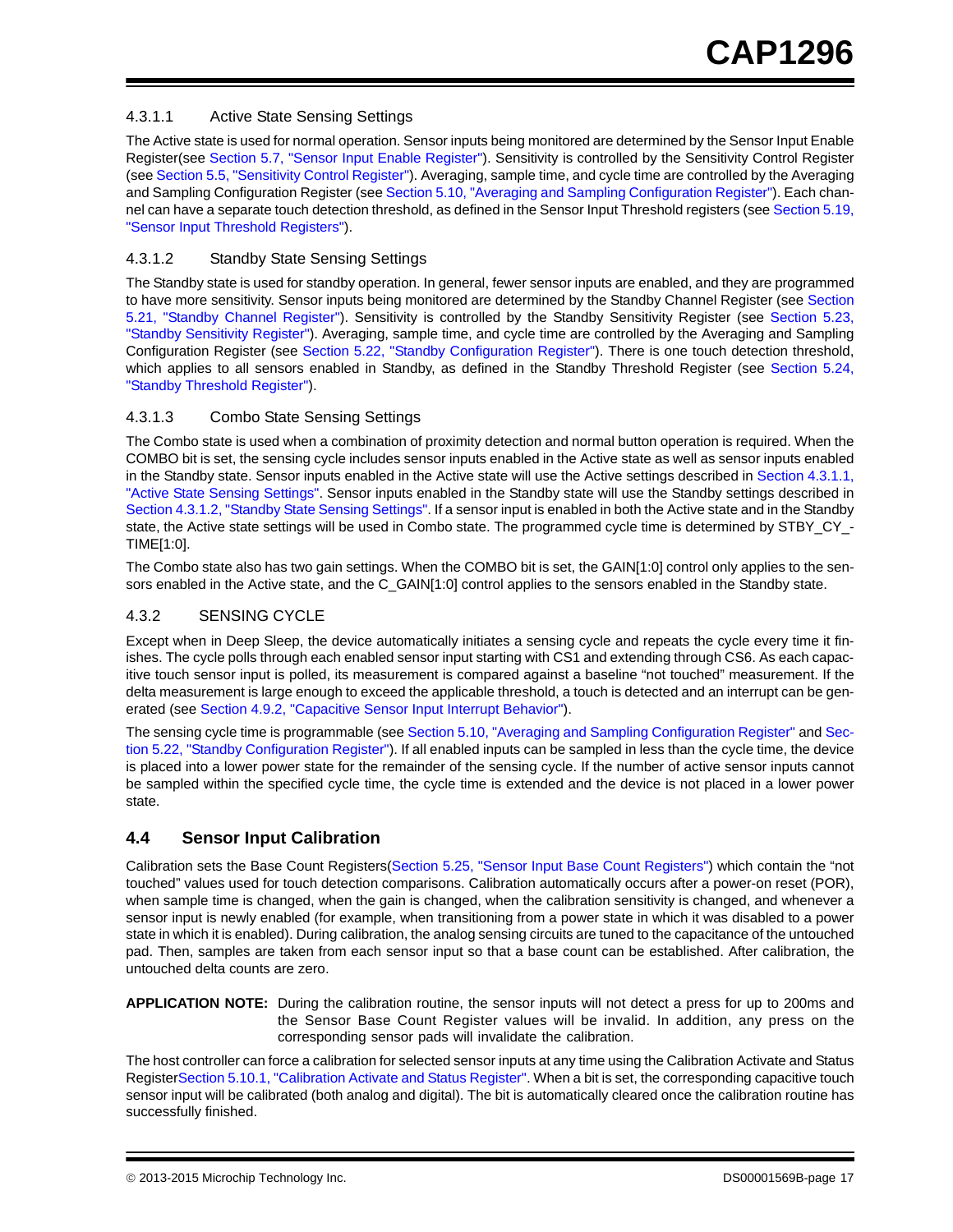If analog calibration fails for a sensor input, the corresponding bit is not cleared in the Calibration Activate and Status Register, and the ACAL\_FAIL bit is set in the General Status Register[\(Section 5.2, "Status Registers"](#page-27-0)). An interrupt can be generated. Analog calibration will fail if a noise bit is set or if the calibration value is at the maximum or minimum value. If digital calibration fails to generate base counts for a sensor input in the operating range, which is +12.5% from the ideal base count (see [TABLE 4-1:\)](#page-17-1), indicating the base capacitance is out of range, the corresponding BC\_OUTx bit is set in the Base Count Out of Limit Register[\(Section 5.17, "Base Count Out of Limit Register"](#page-41-0)), and the BC\_OUT bit is set in the General Status Register [\(Section 5.2, "Status Registers"](#page-27-0)). An interrupt can be generated. By default, when a base count is out of limit, analog calibration is repeated for the sensor input; alternatively, the sensor input can be sampled using the out of limit base count([Section 5.6, "Configuration Registers"\)](#page-30-0). Calibration sensitivity can be adjusted for each sensor input based on capacitive touch pad capacitance.

| <b>Ideal Base Count</b> | <b>Sample Time</b> |
|-------------------------|--------------------|
| 3,200                   | 320us              |
| 6,400                   | 640us              |
| 12,800                  | 1.28ms             |
| 25,600                  | 2.56ms             |

<span id="page-17-4"></span><span id="page-17-1"></span>**TABLE 4-1: IDEAL BASE COUNTS**

During normal operation there are various options for recalibrating the capacitive touch sensor inputs. Recalibration is a digital adjustment of the base counts so that the untouched delta count is zero. After a recalibration, if a sensor input's base count has shifted  $\pm 12.5\%$  from the ideal base count, a full calibration will be performed on the sensor input.

### <span id="page-17-5"></span><span id="page-17-2"></span>4.4.1 AUTOMATIC RECALIBRATION

Each sensor input is regularly recalibrated at a programmable rate(see CAL\_CFG[2:0] in [Section 5.18, "Recalibration](#page-42-0) [Configuration Register"\)](#page-42-0). By default, the recalibration routine stores the average 64 previous measurements and periodically updates the base "not touched" setting for the capacitive touch sensor input.

**APPLICATION NOTE:** Automatic recalibration only works when the delta count is below the active sensor input threshold. It is disabled when a touch is detected.

### <span id="page-17-6"></span>4.4.2 NEGATIVE DELTA COUNT RECALIBRATION

It is possible that the device loses sensitivity to a touch. This may happen as a result of a noisy environment, recalibration when the pad is touched but delta counts do not exceed the threshold, or other environmental changes. When this occurs, the base untouched sensor input may generate negative delta count values. The NEG\_DELTA\_CNT[1:0] bits(see [Section 5.18, "Recalibration Configuration Register"\)](#page-42-0) can be set to force a recalibration after a specified number of consecutive negative delta readings. After a delayed recalibration (see [Section 4.4.3, "Delayed Recalibration"\)](#page-17-0) the negative delta count recalibration can correct after the touch is released.

**APPLICATION NOTE:** During this recalibration, the device will not respond to touches.

### <span id="page-17-3"></span><span id="page-17-0"></span>4.4.3 DELAYED RECALIBRATION

It is possible that a "stuck button" occurs when something is placed on a button which causes a touch to be detected for a long period. By setting the MAX\_DUR\_EN bit(see [Section 5.6, "Configuration Registers"](#page-30-0)), a recalibration can be forced when a touch is held on a button for longer than the duration specified in the MAX\_DUR[3:0] bits (see [Section](#page-32-1) [5.8, "Sensor Input Configuration Register"\)](#page-32-1).

- **Note 4-1** Delayed recalibration only works when the delta count is above the active sensor input threshold. If enabled, it is invoked when a sensor pad touch is held longer than the MAX\_DUR bit settings.
- **Note 4-2** For the power button, which requires that the button be held longer than a regular button, the time specified by the MAX\_DUR[3:0] bits is added to the time required to trigger the qualifying event. This will prevent the power button from being recalibrated during the time it is supposed to be held.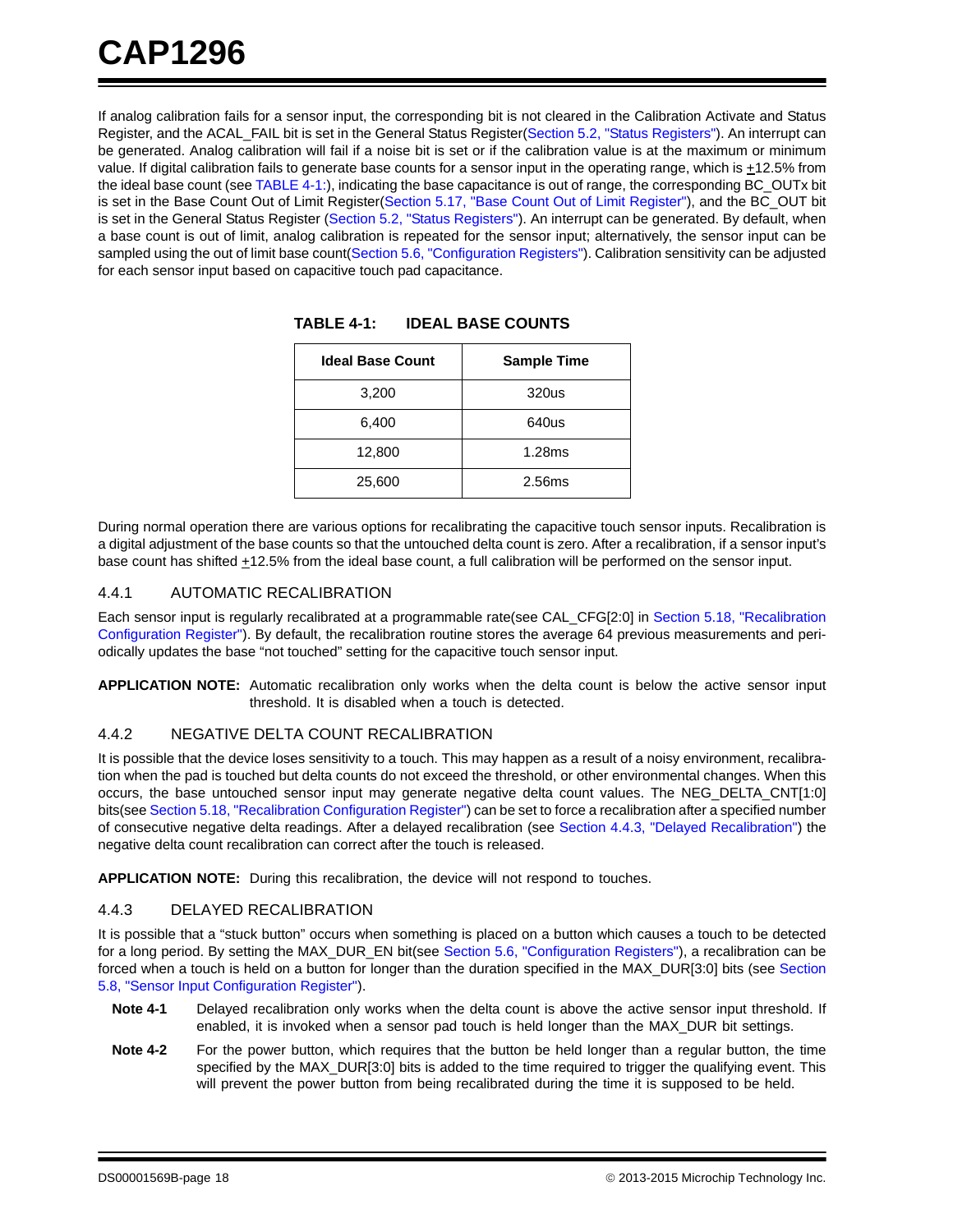## **4.5 Proximity Detection**

Each sensor input can be configured to detect changes in capacitance due to proximity of a touch. This circuitry detects the change of capacitance that is generated as an object approaches, but does not physically touch, the enabled sensor pad(s). Generally, sensor inputs used to detect proximity have physically larger pads than standard buttons. In addition, gain should be increased to increase sensitivity. To improve the signal, the signal guard feature may be used.

## <span id="page-18-4"></span>4.5.1 SIGNAL GUARD

The signal guard isolates the signal from virtual grounds, as shown in [Figure 4-3](#page-18-0). It can be used to isolate the proximity antenna from nearby conductive surfaces that would otherwise attenuate the e-field.



## <span id="page-18-0"></span>**FIGURE 4-3: SIGNAL GUARD**

## <span id="page-18-2"></span><span id="page-18-1"></span>**4.6 Power Button**

The CAP1296 has a "power button" feature. In general, buttons are set for quick response to a touch, especially when buttons are used for number keypads. However, there are cases where a quick response is not desired, such as when accidentally brushing the power button causes a device to turn off or on unexpectedly.

The power button feature allows a sensor input to be designated as the "power button" (see [Section 5.26, "Power Button](#page-48-0) [Register"\)](#page-48-0). The power button is configured so that a touch must be held on the button for a designated period of time before an interrupt is generated; different times can be selected for the Standby and the Active states (see [Section 5.27,](#page-49-0) ["Power Button Configuration Register"](#page-49-0)). The feature can also be enabled / disabled for both states separately.

**APPLICATION NOTE:** For the power button feature to work in the Standby and/or Active states, the sensor input must be enabled in the applicable state. If the power button feature is enabled for both Standby and Active and the COMBO bit is set, the Standby power button settings will be used.

After the designated power button has been held for the designated time, an interrupt is generated and the PWR bit is set in the General Status Register (see [Section 5.2, "Status Registers"\)](#page-27-0).

## <span id="page-18-3"></span>**4.7 Multiple Touch Pattern Detection**

The multiple touch pattern (MTP) detection circuitry can be used to detect lid closure or other similar events. An event can be flagged based on either a minimum number of sensor inputs or on specific sensor inputs simultaneously exceeding an MTP threshold or having their Noise Flag Status Register bits set. An interrupt can also be generated. During an MTP event, all touches are blocked (see [Section 5.15, "Multiple Touch Pattern Configuration Register"](#page-39-0)).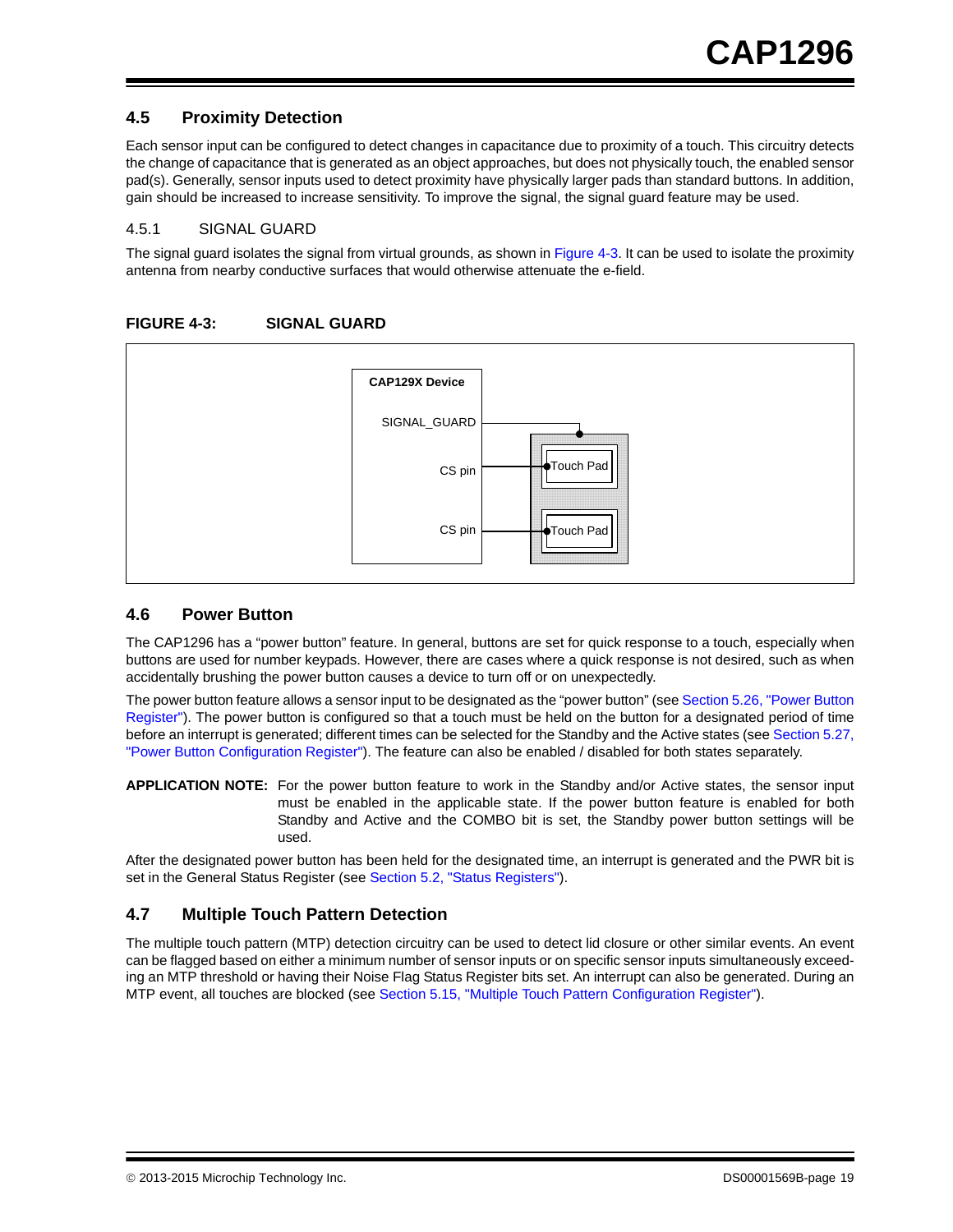## **4.8 Noise Controls**

## 4.8.1 LOW FREQUENCY NOISE DETECTION

Each sensor input has a low frequency noise detector that will sense if low frequency noise is injected onto the input with sufficient power to corrupt the readings. By default, if this occurs, the device will reject the corrupted samplesee DIS ANA\_NOISE bit in [Section 5.6.1, "Configuration - 20h"](#page-30-1)) and the corresponding bit is set to a logic '1' in the Noise Flag Status register (see SHOW\_RF\_NOISE bit in [Section 5.6.2, "Configuration 2 - 44h"](#page-31-0)).

## 4.8.2 RF NOISE DETECTION

Each sensor input contains an integrated RF noise detector. This block will detect injected RF noise on the CS pin. The detector threshold is dependent upon the noise frequency. By default, if RF noise is detected on a CS line, that sample is removed and not compared against the threshold (see DIS\_RF\_NOISE bit in [Section 5.6.2, "Configuration 2 - 44h"\)](#page-31-0).

## <span id="page-19-2"></span>4.8.3 NOISE STATUS AND CONFIGURATION

The Noise Flag Status (see [Section 5.3, "Noise Flag Status Registers"](#page-28-0)) bits can be used to indicate RF and/or other noise. If the SHOW\_RF\_NOISE bit in the Configuration Register (see [Section 5.6, "Configuration Registers"\)](#page-30-0) is set to 0, the Noise Flag Status bit for the capacitive sensor input is set if any analog noise is detected. If the SHOW\_RF\_NOISE bit is set to 1, the Noise Flag Status bits will only be set if RF noise is detected.

The CAP1208 offers optional noise filtering controls for both analog and digital noise.

For analog noise, there are options for whether the data should be considered invalid. By default, the DIS\_ANA\_NOISE bit (see [Section 5.6.1, "Configuration - 20h"](#page-30-1)) will block a touch on a sensor input if low frequency analog noise is detected; the sample is discarded. By default, the DIS\_RF\_NOISE bit (see [Section 5.6.2, "Configuration 2 - 44h"\)](#page-31-0) will block a touch on a sensor input if RF noise is detected; the sample is discarded.

For digital noise, sensor input noise thresholds can be set (see [Section 5.20, "Sensor Input Noise Threshold Register"\)](#page-44-1). If a capacitive touch sensor input exceeds the Sensor Noise Threshold but does not exceed the touch threshold (Sensor Threshold (see [Section 5.19, "Sensor Input Threshold Registers"](#page-43-0)) in the Active state or Sensor Standby Threshold in the Standby state [\(Section 5.24, "Standby Threshold Register"\)](#page-47-0)), it is determined to be caused by a noise spike. The DIS\_DIG\_NOISE bit (see [Section 5.6.1, "Configuration - 20h"](#page-30-1)) can be set to discard samples that indicate a noise spike so they are not used in the automatic recalibration routine (see [Section 4.4.1, "Automatic Recalibration"](#page-17-2)).

## <span id="page-19-1"></span>**4.9 Interrupts**

Interrupts are indicated by the setting of the INT bit in the Main Control Register(see [Section 5.1, "Main Control Regis](#page-25-0)[ter"\)](#page-25-0) and by assertion of the ALERT# pin. The ALERT# pin is cleared when the INT bit is cleared by the user. When the INT bit is cleared by the user, status bits may be cleared (see [Section 5.2, "Status Registers"](#page-27-0)).

### 4.9.1 ALERT# PIN

The ALERT# pin is an active low output that is driven when an interrupt event is detected.

### <span id="page-19-3"></span><span id="page-19-0"></span>4.9.2 CAPACITIVE SENSOR INPUT INTERRUPT BEHAVIOR

Each sensor input can be programmed to enable / disable interrupts(see [Section 5.11, "Interrupt Enable Register"\)](#page-37-0).

When enabled for a sensor input and the sensor input is not the designated power button, interrupts are generated in one of two ways:

- 1. An interrupt is generated when a touch is detected and, as a user selectable option, when a release is detected (by default - see INT\_REL\_n in [Section 5.6.2, "Configuration 2 - 44h"\)](#page-31-0). See [FIGURE 4-5:](#page-20-0).
- 2. If the repeat rate is enabled then, so long as the touch is held, another interrupt will be generated based on the programmed repeat rate (see [FIGURE 4-4:](#page-20-1)).

When the repeat rate is enabled for a sensor input (see [Section 5.12, "Repeat Rate Enable Register"](#page-38-0)), the device uses an additional control called MPRESS that determines whether a touch is flagged as a simple "touch" or a "press and hold" (see [Section 5.9, "Sensor Input Configuration 2 Register"\)](#page-34-0). The MPRESS[3:0] bits set a minimum press timer. When the button is touched, the timer begins. If the sensor pad is released before the minimum press timer expires, it is flagged as a touch and an interrupt (if enabled) is generated upon release. If the sensor input detects a touch for longer than this timer value, it is flagged as a "press and hold" event. So long as the touch is held, interrupts will be generated at the programmed repeat rate (see [Section 5.8, "Sensor Input Configuration Register"](#page-32-1)) and upon release (if enabled).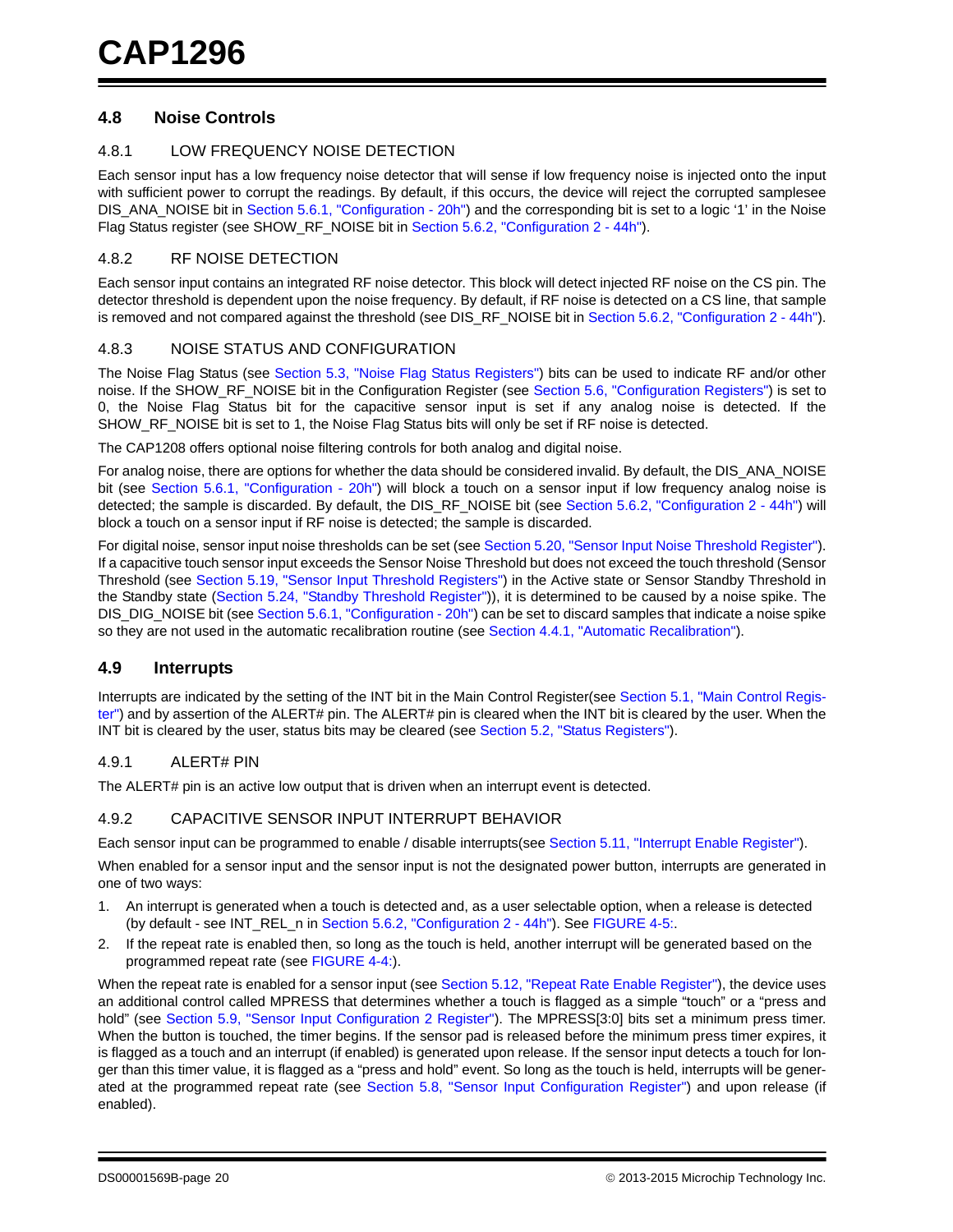If a sensor input is the designated power button, an interrupt is not generated as soon as a touch is detected and repeat rate is not applicable. See [Section 4.9.3, "Interrupts for the Power Button"](#page-20-2).

**APPLICATION NOTE:** [FIGURE 4-4:](#page-20-1) and [FIGURE 4-5:](#page-20-0) show default operation which is to generate an interrupt upon sensor pad release.

**APPLICATION NOTE:** The host may need to poll the device twice to determine that a release has been detected.

## <span id="page-20-1"></span>**FIGURE 4-4: SENSOR INTERRUPT BEHAVIOR - REPEAT RATE ENABLED**



### <span id="page-20-0"></span>**FIGURE 4-5: SENSOR INTERRUPT BEHAVIOR - NO REPEAT RATE ENABLED**



## <span id="page-20-2"></span>4.9.3 INTERRUPTS FOR THE POWER BUTTON

Interrupts are automatically enabled for the power button when the feature is enabled (see [Section 4.6, "Power Button"\)](#page-18-1). A touch must be held on the power button for the designated period of time before an interrupt is generated.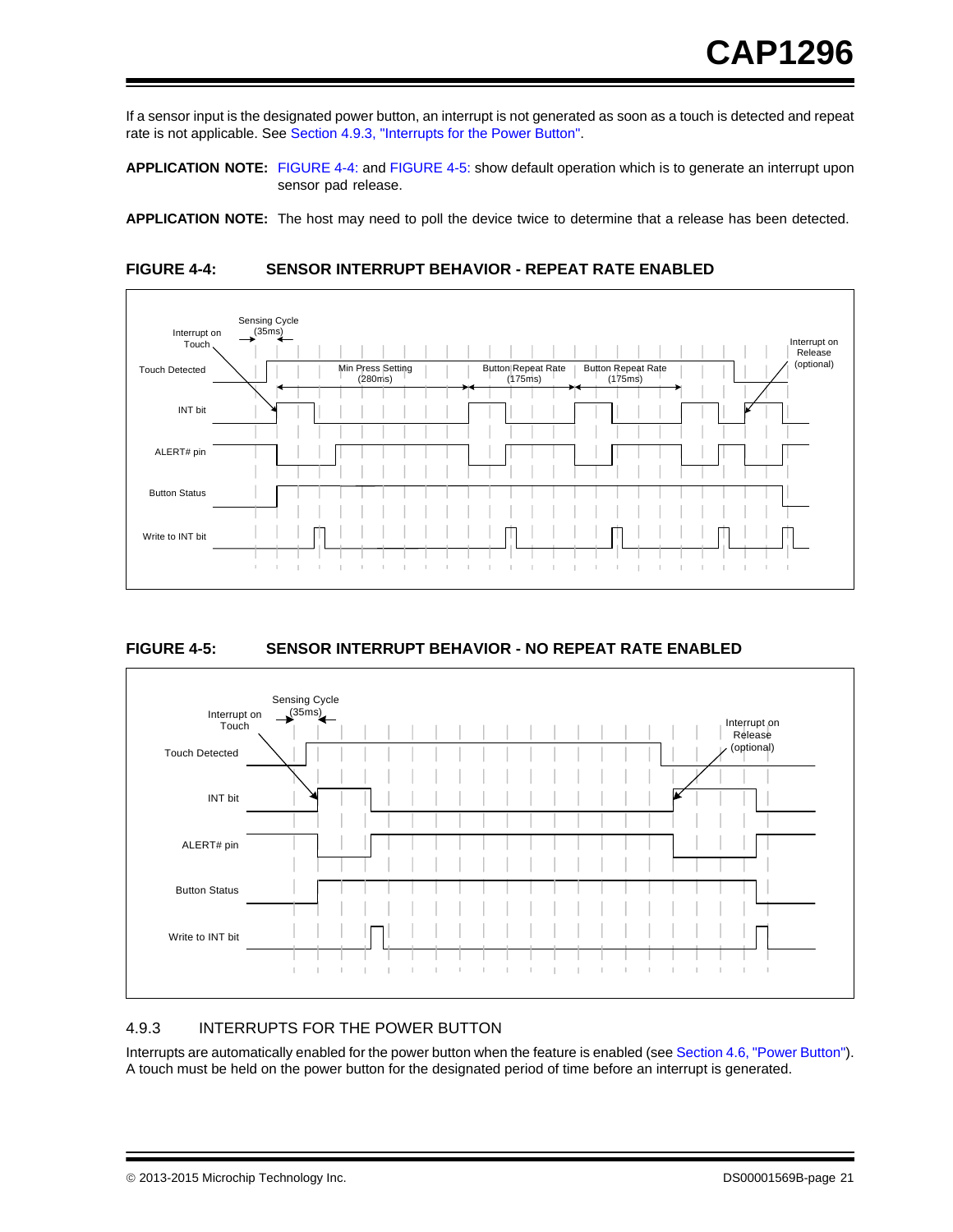## 4.9.4 INTERRUPTS FOR MULTIPLE TOUCH PATTERN DETECTION

An interrupt can be generated when the MTP pattern is matched (see [Section 5.15, "Multiple Touch Pattern Configura](#page-39-0)[tion Register"\)](#page-39-0).

## 4.9.5 INTERRUPTS FOR SENSOR INPUT CALIBRATION FAILURES

An interrupt can be generated when the ACAL\_FAIL bit is set, indicating the failure to complete analog calibration of one or more sensor inputs(see [Section 5.2, "Status Registers"\)](#page-27-0). This interrupt can be enabled by setting the ACAL\_- FAIL\_INT bit (see [Section 5.6, "Configuration Registers"\)](#page-30-0).

An interrupt can be generated when the BC\_OUT bit is set, indicating the base count is out of limit for one or more sen-sor inputs(see [Section 5.2, "Status Registers"](#page-27-0)). This interrupt can be enabled by setting the BC\_OUT\_INT bit (see [Sec](#page-30-0)[tion 5.6, "Configuration Registers"\)](#page-30-0).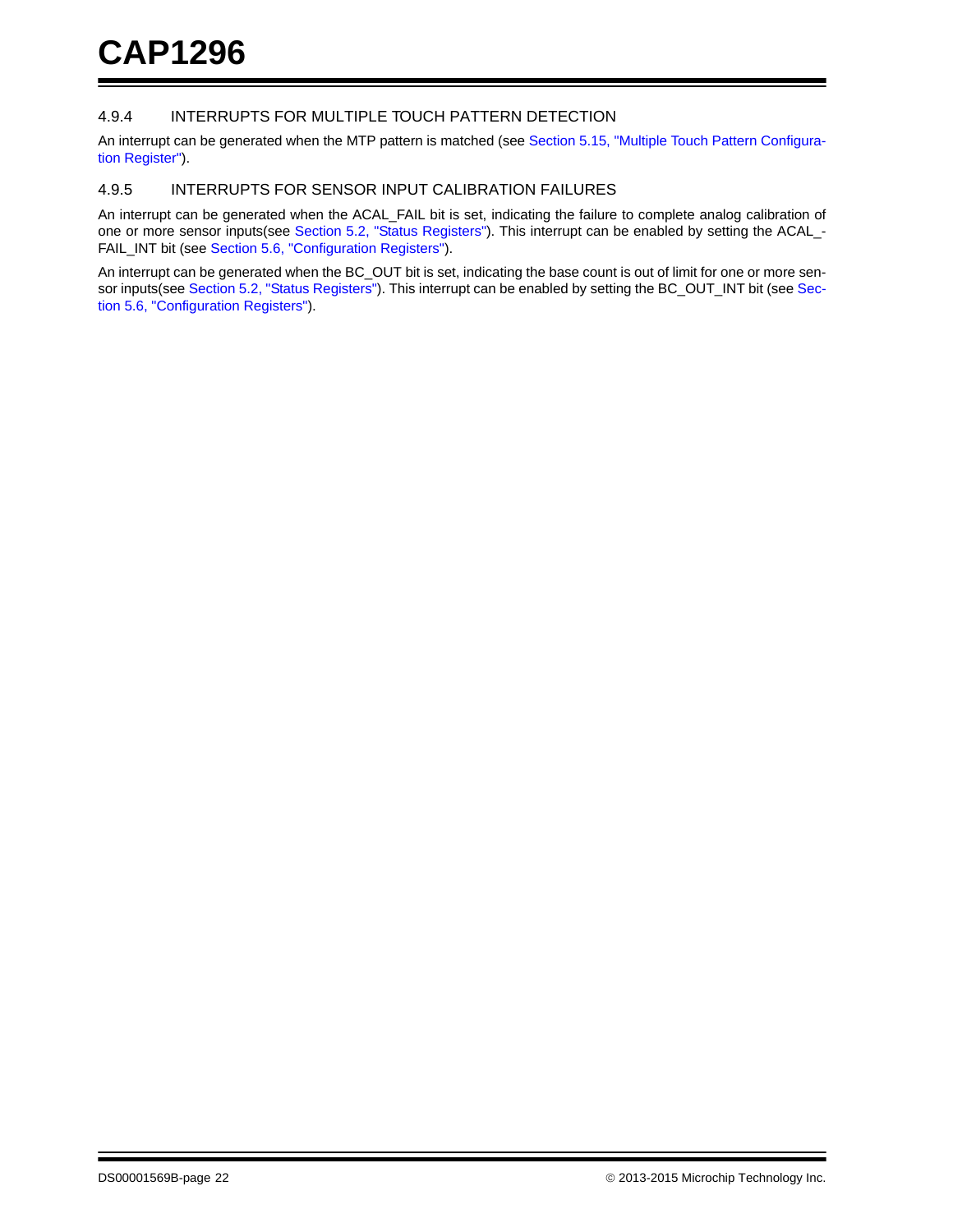## **5.0 REGISTER DESCRIPTION**

The registers shown in [Table 5-1](#page-22-0) are accessible through the communications protocol. An entry of '-' indicates that the bit is not used and will always read '0'.

| <b>Register</b><br><b>Address</b> | R/W | <b>Register Name</b>                                                | <b>Function</b>                                                                                      | <b>Default</b><br>Value | Page    |
|-----------------------------------|-----|---------------------------------------------------------------------|------------------------------------------------------------------------------------------------------|-------------------------|---------|
| 00h                               | R/W | Controls power states and indicates<br>Main Control<br>an interrupt |                                                                                                      | 00h                     | Page 26 |
| 02h                               | R/W | <b>General Status</b>                                               | Stores general status bits                                                                           | 00h                     | Page 28 |
| 03h                               | R   | Sensor Input Status                                                 | Returns the state of the sampled<br>capacitive touch sensor inputs                                   | 00h                     | Page 28 |
| 0Ah                               | R.  | Noise Flag Status                                                   | Stores the noise flags for sensor<br>inputs                                                          | 00h                     | Page 29 |
| 10h                               | R.  | Sensor Input 1 Delta<br>Count                                       | Stores the delta count for CS1                                                                       | 00h                     | Page 29 |
| 11h                               | R   | Sensor Input 2 Delta<br>Count                                       | Stores the delta count for CS2                                                                       | 00h                     | Page 29 |
| 12h                               | R   | Sensor Input 3 Delta<br>Count                                       | Stores the delta count for CS3                                                                       | 00h                     | Page 29 |
| 13h                               | R   | Sensor Input 4 Delta<br>Count                                       | Stores the delta count for CS4                                                                       | 00h                     | Page 29 |
| 14h                               | R   | Sensor Input 5 Delta<br>Count                                       | Stores the delta count for CS5                                                                       | 00h                     | Page 29 |
| 15h                               | R   | Sensor Input 6 Delta<br>Count                                       | Stores the delta count for CS6                                                                       | 00h                     | Page 29 |
| 1Fh                               | R/W | Sensitivity Control                                                 | Controls the sensitivity of the<br>threshold and delta counts and data<br>scaling of the base counts | 2Fh                     | Page 30 |
| 20h                               | R/W | Configuration                                                       | Controls general functionality                                                                       | 20h                     | Page 31 |
| 21h                               | R/W | Sensor Input Enable                                                 | Controls which sensor inputs are<br>monitored in Active                                              | 3Fh                     | Page 33 |
| 22h                               | R/W | Sensor Input<br>Configuration                                       | Controls max duration and auto-<br>repeat delay                                                      | A4h                     | Page 33 |
| 23h                               | R/W | Sensor Input<br>Configuration 2                                     | Controls the MPRESS ("press and<br>hold") setting                                                    | 07h                     | Page 35 |
| 24h                               | R/W | Averaging and<br>Sampling Config                                    | Controls averaging and sampling<br>window for Active                                                 | 39h                     | Page 36 |
| 26h                               | R/W | <b>Calibration Activate</b><br>and Status                           | Forces calibration for capacitive<br>touch sensor inputs and indicates<br>calibration failure        | 00h                     | Page 37 |
| 27h                               | R/W | Interrupt Enable                                                    | Determines which capacitive sensor<br>inputs can generate interrupts                                 | 3Fh                     | Page 38 |

## <span id="page-22-0"></span>**TABLE 5-1: REGISTER SET IN HEXADECIMAL ORDER**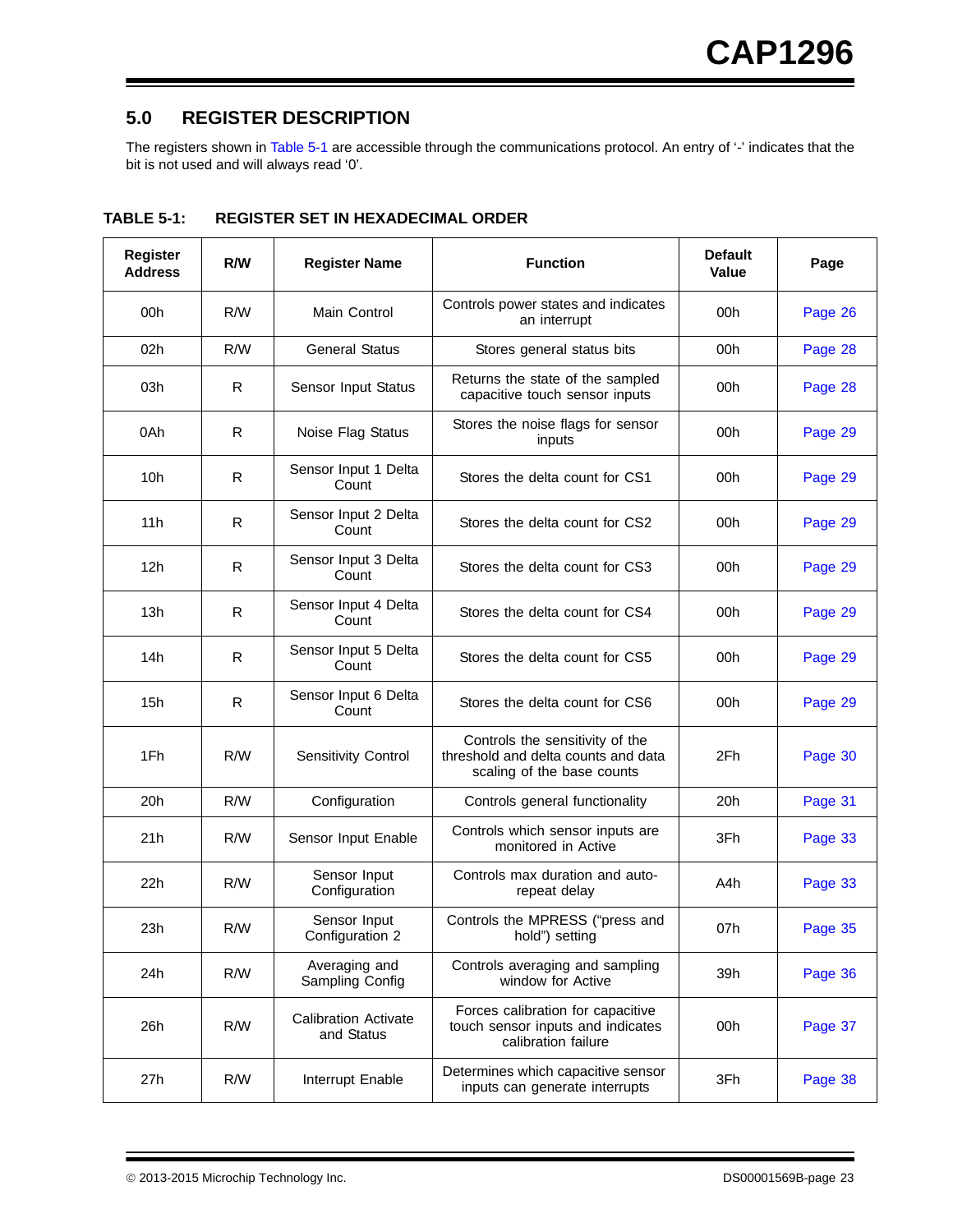## **TABLE 5-1: REGISTER SET IN HEXADECIMAL ORDER (CONTINUED)**

| <b>Register</b><br><b>Address</b> | R/W | <b>Register Name</b>                    | <b>Function</b>                                                                        | <b>Default</b><br><b>Value</b> | Page    |
|-----------------------------------|-----|-----------------------------------------|----------------------------------------------------------------------------------------|--------------------------------|---------|
| 28h                               | R/W | <b>Repeat Rate Enable</b>               | Enables repeat rate for specific<br>sensor inputs                                      | 3Fh                            | Page 39 |
| 29h                               | R/W | Signal Guard Enable                     | Enables the signal guard for specific<br>sensor inputs                                 | 00h                            | Page 39 |
| 2Ah                               | R/W | Multiple Touch<br>Configuration         | Determines the number of<br>simultaneous touches to flag a<br>multiple touch condition | 80h                            | Page 40 |
| 2Bh                               | R/W | Multiple Touch Pattern<br>Configuration | Determines the multiple touch<br>pattern (MTP) configuration                           | 00h                            | Page 40 |
| 2Dh                               | R/W | Multiple Touch Pattern                  | Determines the pattern or number of<br>sensor inputs used by the MTP<br>circuitry      | 3Fh                            | Page 41 |
| 2Eh                               | R   | Base Count Out of<br>Limit              | Indicates whether sensor inputs<br>have a base count out of limit                      | 00h                            | Page 42 |
| 2Fh                               | R/W | Recalibration<br>Configuration          | Determines recalibration timing and<br>sampling window                                 | 8Ah                            | Page 43 |
| 30h                               | R/W | Sensor Input 1<br>Threshold             | Stores the touch detection threshold<br>for Active for CS1                             | 40h                            | Page 44 |
| 31h                               | R/W | Sensor Input 2<br>Threshold             | Stores the touch detection threshold<br>for Active for CS2                             | 40h                            | Page 44 |
| 32h                               | R/W | Sensor Input 3<br>Threshold             | Stores the touch detection threshold<br>for Active for CS3                             | 40h                            | Page 44 |
| 33h                               | R/W | Sensor Input 4<br>Threshold             | Stores the touch detection threshold<br>for Active for CS4                             | 40h                            | Page 44 |
| 34h                               | R/W | Sensor Input 5<br>Threshold             | Stores the touch detection threshold<br>for Active for CS5                             | 40h                            | Page 44 |
| 35h                               | R/W | Sensor Input 6<br>Threshold             | Stores the touch detection threshold<br>for Active for CS6                             | 40h                            | Page 44 |
| 38h                               | R/W | Sensor Input Noise<br>Threshold         | Stores controls for selecting the<br>noise threshold for all sensor inputs             | 01h                            | Page 45 |
|                                   |     |                                         | <b>Standby Configuration Registers</b>                                                 |                                |         |
| 40h                               | R/W | Standby Channel                         | Controls which sensor inputs are<br>enabled for Standby                                | 00h                            | Page 45 |
| 41h                               | R/W | Standby Configuration                   | Controls averaging and sensing<br>cycle time for Standby                               | 39h                            | Page 46 |
| 42h                               | R/W | <b>Standby Sensitivity</b>              | Controls sensitivity settings used for<br>Standby                                      | 02h                            | Page 47 |
| 43h                               | R/W | Standby Threshold                       | Stores the touch detection threshold<br>for Standby                                    | 40h                            | Page 48 |
| 44h                               | R/W | Configuration 2                         | Stores additional configuration<br>controls for the device                             | 40h                            | Page 31 |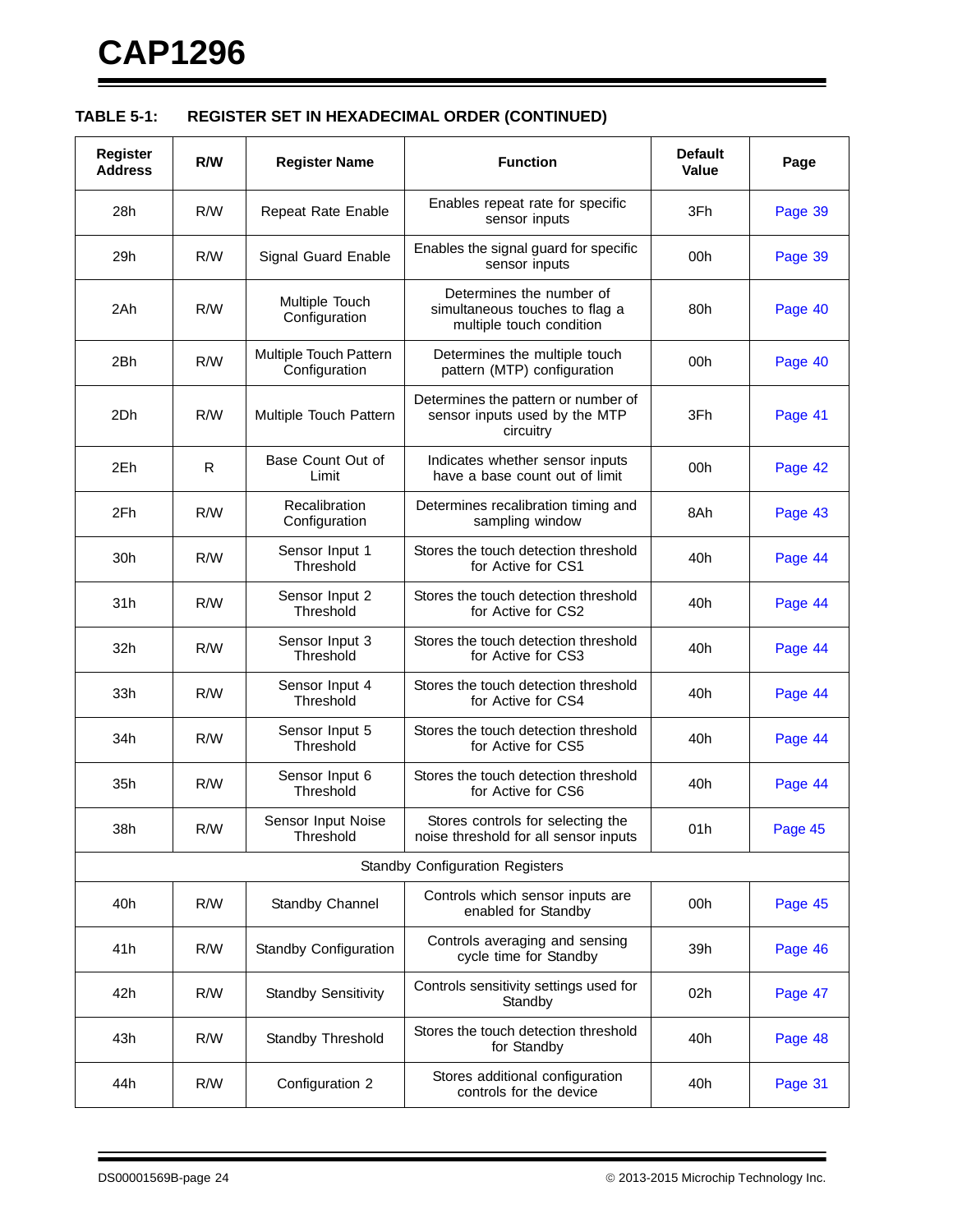| <b>Register</b><br><b>Address</b>               | R/W          | <b>Register Name</b>                              | <b>Function</b>                                             | <b>Default</b><br>Value | Page    |  |  |  |
|-------------------------------------------------|--------------|---------------------------------------------------|-------------------------------------------------------------|-------------------------|---------|--|--|--|
| <b>Base Count Registers</b>                     |              |                                                   |                                                             |                         |         |  |  |  |
| 50h                                             | R            | Sensor Input 1 Base<br>Count                      | Stores the reference count value for<br>sensor input 1      | C <sub>8h</sub>         | Page 48 |  |  |  |
| 51h                                             | ${\sf R}$    | Sensor Input 2 Base<br>Count                      | Stores the reference count value for<br>sensor input 2      | C <sub>8</sub> h        | Page 48 |  |  |  |
| 52h                                             | $\mathsf{R}$ | Sensor Input 3 Base<br>Count                      | Stores the reference count value for<br>sensor input 3      | C <sub>8</sub> h        | Page 48 |  |  |  |
| 53h                                             | R            | Sensor Input 4 Base<br>Count                      | Stores the reference count value for<br>sensor input 4      | C8h                     | Page 48 |  |  |  |
| 54h                                             | R            | Sensor Input 5 Base<br>Count                      | Stores the reference count value for<br>sensor input 5      | C <sub>8</sub> h        | Page 48 |  |  |  |
| 55h                                             | R            | Sensor Input 6 Base<br>Count                      | Stores the reference count value for<br>sensor input 6      | C <sub>8h</sub>         | Page 48 |  |  |  |
| Power Button Registers                          |              |                                                   |                                                             |                         |         |  |  |  |
| 60h                                             | R/W          | Power Button                                      | Specifies the power button                                  | 00h                     | Page 49 |  |  |  |
| 61h                                             | R/W          | Power Button<br>Configuration                     | Configures the power button feature                         | 22h                     | Page 50 |  |  |  |
| Calibration Sensitivity Configuration Registers |              |                                                   |                                                             |                         |         |  |  |  |
| 80h                                             | R/W          | <b>Calibration Sensitivity</b><br>Configuration 1 | Stores calibration sensitivity settings<br>for proximity    | 00h                     | Page 51 |  |  |  |
| 81h                                             | R/W          | <b>Calibration Sensitivity</b><br>Configuration 2 | Stores calibration sensitivity settings<br>for proximity    | 00h                     | Page 51 |  |  |  |
|                                                 |              |                                                   | <b>Calibration Registers</b>                                |                         |         |  |  |  |
| B <sub>1</sub> h                                | R            | Sensor Input 1<br>Calibration                     | Stores the upper 8-bit calibration<br>value for CS1         | 00h                     | Page 50 |  |  |  |
| B <sub>2</sub> h                                | R            | Sensor Input 2<br>Calibration                     | Stores the upper 8-bit calibration<br>value for CS2         | 00h                     | Page 50 |  |  |  |
| B <sub>3</sub> h                                | $\mathsf{R}$ | Sensor Input 3<br>Calibration                     | Stores the upper 8-bit calibration<br>value for CS3         | 00h                     | Page 50 |  |  |  |
| B <sub>4</sub> h                                | $\mathsf{R}$ | Sensor Input 4<br>Calibration                     | Stores the upper 8-bit calibration<br>value for CS4         | 00h                     | Page 50 |  |  |  |
| B <sub>5</sub> h                                | R            | Sensor Input 5<br>Calibration                     | Stores the upper 8-bit calibration<br>value for CS5         | 00h                     | Page 50 |  |  |  |
| B <sub>6</sub> h                                | R            | Sensor Input 6<br>Calibration                     | Stores the upper 8-bit calibration<br>value for CS6         | 00h                     | Page 50 |  |  |  |
| B <sub>9</sub> h                                | R            | Sensor Input<br>Calibration LSB 1                 | Stores the 2 LSBs of the calibration<br>value for CS1 - CS4 | 00h                     | Page 50 |  |  |  |
| <b>BAh</b>                                      | R            | Sensor Input<br>Calibration LSB 2                 | Stores the 2 LSBs of the calibration<br>value for CS5 - CS6 | 00h                     | Page 50 |  |  |  |
|                                                 |              |                                                   | <b>ID Registers</b>                                         |                         |         |  |  |  |

|  | <b>TABLE 5-1:</b> | <b>REGISTER SET IN HEXADECIMAL ORDER (CONTINUED)</b> |  |  |
|--|-------------------|------------------------------------------------------|--|--|
|--|-------------------|------------------------------------------------------|--|--|

© 2013-2015 Microchip Technology Inc. Compared the Control of the DS00001569B-page 25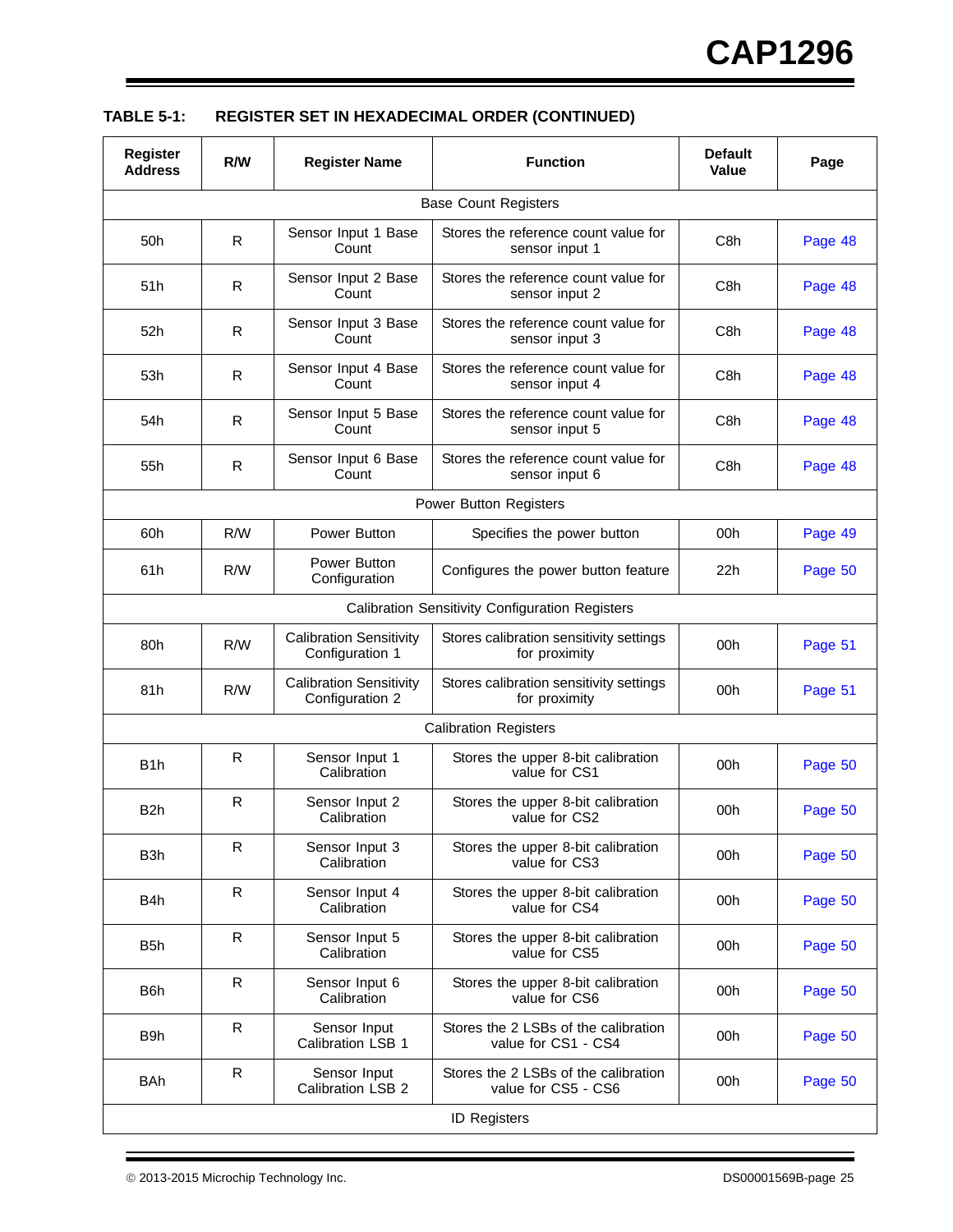| <b>TABLE 5-1:</b> | <b>REGISTER SET IN HEXADECIMAL ORDER (CONTINUED)</b> |
|-------------------|------------------------------------------------------|
|-------------------|------------------------------------------------------|

| <b>Register</b><br><b>Address</b> | R/W | <b>Register Name</b> | <b>Function</b>                                             | <b>Default</b><br>Value | Page    |
|-----------------------------------|-----|----------------------|-------------------------------------------------------------|-------------------------|---------|
| <b>FDh</b>                        | R   | Product ID           | Stores a fixed value that identifies<br>the CAP1296-1       | 69h                     | Page 52 |
| <b>FEh</b>                        | R   | Manufacturer ID      | Stores a fixed value that identifies<br><b>MCHP</b>         | 5 <sub>Dh</sub>         | Page 52 |
| <b>FFh</b>                        | R   | Revision             | Stores a fixed value that represents<br>the revision number | 00h                     | Page 52 |

During power-on reset (POR), the default values are stored in the registers. A POR is initiated when power is first applied to the part and the voltage on the VDD supply surpasses the POR level as specified in the electrical characteristics.

When a bit is "set", this means it's at a logic '1'. When a bit is "cleared", this means it's at a logic '0'.

## <span id="page-25-1"></span><span id="page-25-0"></span>**5.1 Main Control Register**

#### **TABLE 5-2: MAIN CONTROL REGISTER**

| Addr | R/W | Register            | D7<br>ъ.  | B <sub>6</sub> | <b>B5</b>   | B4            | <b>B3</b> | Β2        | <b>B1</b>    | вo  | <b>Default</b> |
|------|-----|---------------------|-----------|----------------|-------------|---------------|-----------|-----------|--------------|-----|----------------|
| 00h  | R/W | <b>Main Control</b> | GAIN[1:0] |                | <b>STBY</b> | <b>DSLEEP</b> | ັ         | GAIN[1:0] | <b>COMBO</b> | INT | 00h            |

The Main Control register controls the primary power state of the device (see [Section 4.1, "Power States"\)](#page-15-2).

If more than one power state bit is set, the actual power state will be as shown in [Table 5-3, "Power State Bit Overrides"](#page-25-2).

<span id="page-25-2"></span>

| <b>TABLE 5-3:</b> |  | <b>POWER STATE BIT OVERRIDES</b> |
|-------------------|--|----------------------------------|
|-------------------|--|----------------------------------|

| <b>DSLEEP</b> | <b>COMBO</b> | <b>STBY</b> | <b>Power State</b> |
|---------------|--------------|-------------|--------------------|
|               |              |             | Active             |
|               |              |             | Standby            |
|               |              |             | Combo              |
|               |              |             | <b>DSleep</b>      |

Bits 7 - 6 - GAIN[1:0] - Controls the analog gain used by the capacitive touch sensing circuitry. As the gain is increased, the effective sensitivity is likewise increased as a smaller delta capacitance is required to generate the same delta count values. The sensitivity settings may need to be adjusted along with the gain settings such that data overflow does not occur.

- **APPLICATION NOTE:** The GAIN[1:0] settings apply to both Standby and Active states, unless the COMBO bit is set. When the COMBO bit is set, this control only applies to the sensors enabled in the Active state, and the C\_GAIN[1:0] control applies to the sensors enabled in the Standby state.
- **APPLICATION NOTE:** Whenever the gain settings change, the device will recalibrate all sensor inputs as if they had no base count.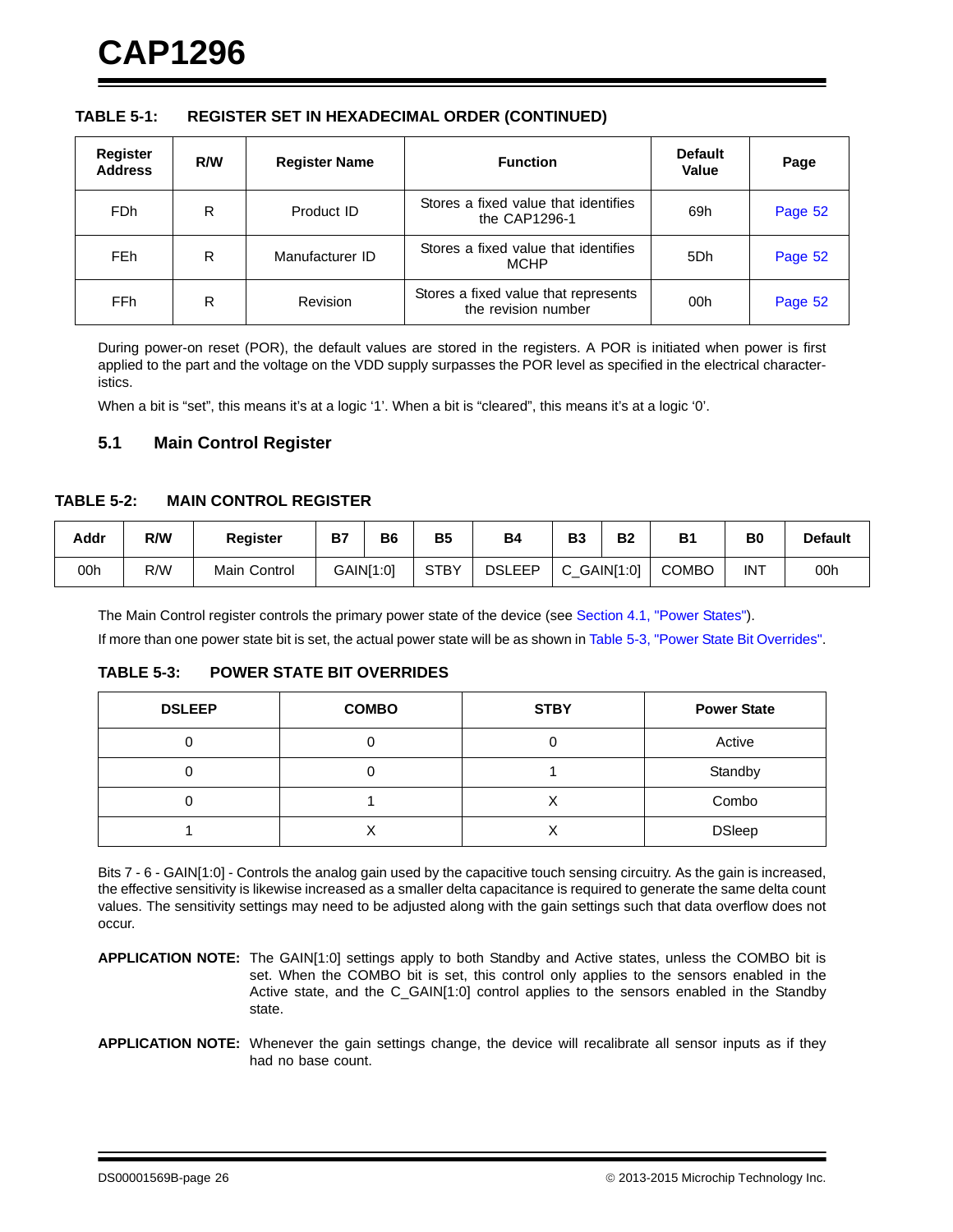| GAIN[1:0] or C_GAIN[1:0] | <b>Capacitive Touch Sensor Input Gain</b> |
|--------------------------|-------------------------------------------|
|                          |                                           |
|                          |                                           |
|                          |                                           |
|                          |                                           |
|                          |                                           |

Bit 5 - STBY - Enables Standby.

- '0' (default) The device is not in the Standby state.
- '1' The device is in the Standby state. Capacitive touch sensor input scanning is limited to the sensor inputs set in the Standby Channel register (see [Section 5.21, "Standby Channel Register"](#page-44-3)). The status registers will not be cleared until read. Sensor inputs that are no longer sampled will flag a release and then remain in a non-touched state.

Bit 4 - DSLEEP - Enables Deep Sleep.

- '0' (default) The device is not in the Deep Sleep state.
- '1' The device is in the Deep Sleep state. All sensor input scanning is disabled. The status registers are automatically cleared and the INT bit is cleared..

Bits 3 - 2 - C\_GAIN[1:0] - When the COMBO bit is set, this bit controls the analog gain used for capacitive touch sensor inputs enabled in the Standby state. As the gain is increased, the effective sensitivity is likewise increased as a smaller delta capacitance is required to generate the same delta count values. The Standby sensitivity settings may need to be adjusted along with the gain settings such that data overflow does not occur.

**APPLICATION NOTE:** The C\_GAIN[1:0] setting is only used if the COMBO bit is set. When the COMBO bit is set, this control only applies to the sensors enabled in the Standby state, and the GAIN[1:0] control applies to the sensors enabled in the Active state.

Bit 1 - COMBO - Enables Combo state (see [Section 4.3.1.3, "Combo State Sensing Settings"](#page-16-2)).

- '0' (default) The device is not in the Combo state.
- '1' The device is in the Combo state. The device is monitoring sensor inputs enabled in the Active state (see [Sec](#page-32-2)[tion 5.7, "Sensor Input Enable Register"](#page-32-2)) as well as those enabled in the Standby state (see [Section 5.21,](#page-44-3)  ["Standby Channel Register"\)](#page-44-3). The status registers will not be cleared until read. Sensor inputs that are no longer sampled will flag a release and then remain in a non-touched state.

Bit 0 - INT - Indicates that there is an interrupt (see [Section 4.9, "Interrupts"\)](#page-19-1). When this bit is set, it asserts the ALERT# pin. If a channel detects a touch but interrupts are not enabled for that channel (see [Section 5.11, "Interrupt Enable Reg](#page-37-1)[ister"](#page-37-1)), no action is taken. This bit is cleared by writing a logic '0' to it. When this bit is cleared, the ALERT# pin will be deasserted, and all status registers will be cleared if the condition has been removed.

- '0' No interrupt pending.
- '1' An interrupt condition occurred, and the ALERT# pin has been asserted.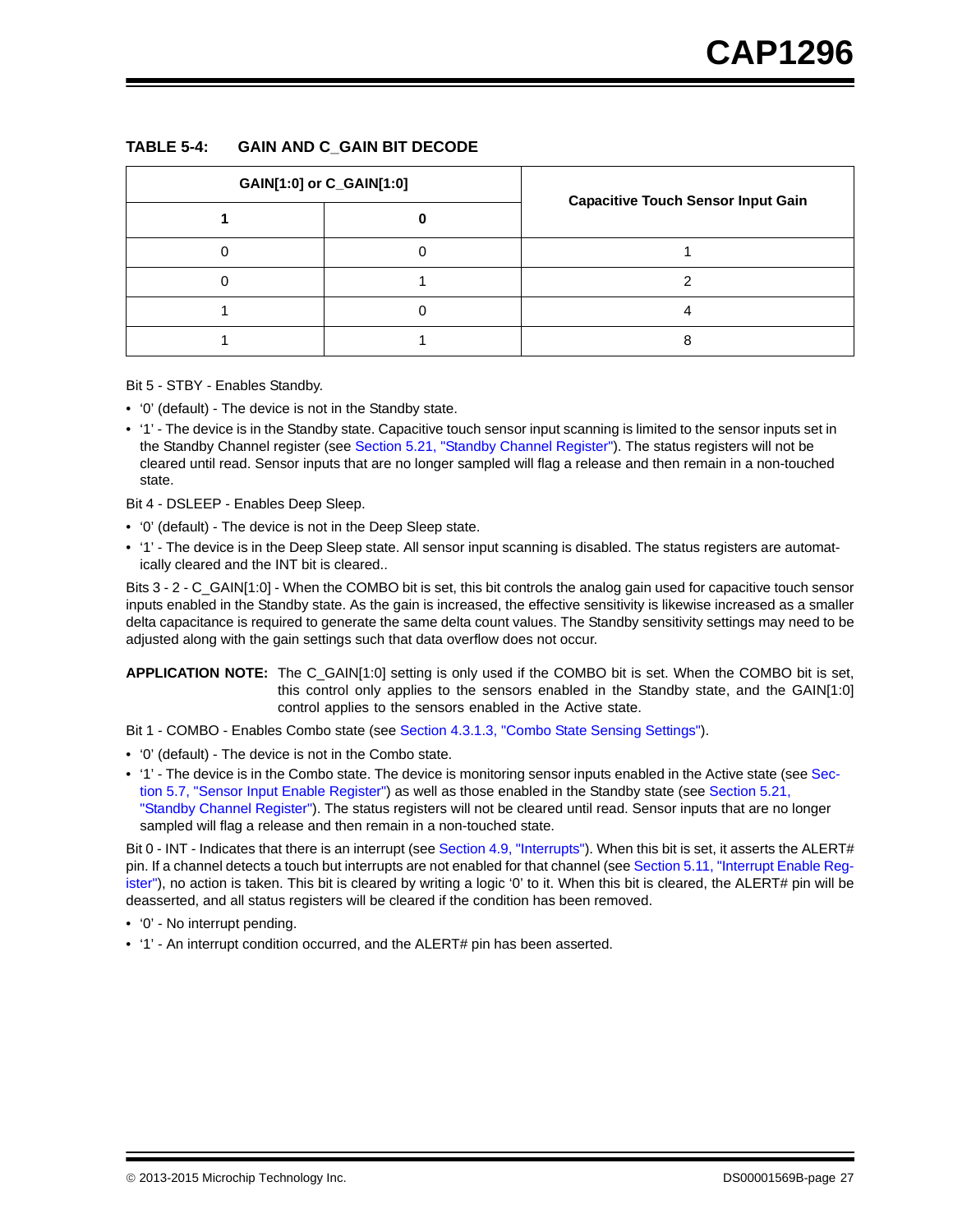## <span id="page-27-1"></span><span id="page-27-0"></span>**5.2 Status Registers**

#### **TABLE 5-5: STATUS REGISTERS**

| Addr            | R/W | <b>Register</b>               | <b>B7</b>                | <b>B6</b>                | <b>B5</b>                  | <b>B4</b>       | <b>B3</b>                | <b>B2</b>       | <b>B1</b>       | B <sub>0</sub> | <b>Default</b> |
|-----------------|-----|-------------------------------|--------------------------|--------------------------|----------------------------|-----------------|--------------------------|-----------------|-----------------|----------------|----------------|
| 02 <sub>h</sub> | R   | <b>General Status</b>         | $\overline{\phantom{0}}$ | BC<br>OUT                | <b>ACAL</b><br><b>FAIL</b> | <b>PWR</b>      | $\overline{\phantom{0}}$ | MULT            | <b>MTP</b>      | <b>TOUCH</b>   | 00h            |
| 03h             | R   | Sensor Input<br><b>Status</b> | -                        | $\overline{\phantom{0}}$ | CS <sub>6</sub>            | CS <sub>5</sub> | CS4                      | CS <sub>3</sub> | CS <sub>2</sub> | CS1            | 00h            |

All status bits are cleared when the device enters Deep Sleep (DSLEEP = '1' - see [Section 5.1, "Main Control Register"\)](#page-25-1).

#### 5.2.1 GENERAL STATUS - 02H

Bit 6 - BC OUT - Indicates that the base count is out of limit for one or more enabled sensor inputs (see [Section 4.4,](#page-16-3) ["Sensor Input Calibration"\)](#page-16-3). This bit will not be cleared until all enabled sensor inputs have base counts within the limit.

- '0' All enabled sensor inputs have base counts in the operating range.
- '1' One or more enabled sensor inputs has the base count out of limit. A status bit is set in the Base Count Out of Limit Register (see [Section 5.17, "Base Count Out of Limit Register"](#page-41-1)).

Bit 5 - ACAL\_FAIL - Indicates analog calibration failure for one or more enabled sensor inputs (see [Section 4.4, "Sensor](#page-16-3) [Input Calibration"\)](#page-16-3). This bit will not be cleared until all enabled sensor inputs have successfully completed analog calibration.

- '0' All enabled sensor inputs were successfully calibrated.
- '1' One or more enabled sensor inputs failed analog calibration. A status bit is set in the Calibration Active Register (see [Section 5.10.1, "Calibration Activate and Status Register"](#page-36-1)).

Bit 4 - PWR - Indicates that the designated power button has been held for the designated time (see [Section 4.6, "Power](#page-18-2) [Button"](#page-18-2)). This bit will cause the INT bit to be set. This bit is cleared when the INT bit is cleared if there is no longer a touch on the power button.

- '0' The power button has not been held for the required time or is not enabled.
- '1' The power button has been held for the required time.

Bit 2 - MULT - Indicates that the device is blocking detected touches due to the Multiple Touch detection circuitry (see [Section 5.14, "Multiple Touch Configuration Register"\)](#page-39-1). This bit will not cause the INT bit to be set and hence will not cause an interrupt.

Bit 1 - MTP - Indicates that the device has detected a number of sensor inputs that exceed the MTP threshold either via the pattern recognition or via the number of sensor inputs (see [Section 5.15, "Multiple Touch Pattern Configuration Reg](#page-39-2)[ister"](#page-39-2)). This bit will cause the INT bit to be set if the MTP\_ALERT bit is also set. This bit is cleared when the INT bit is cleared if the condition that caused it to be set has been removed.

Bit 0 - TOUCH - Indicates that a touch was detected. This bit is set if any bit in the Sensor Input Status register is set.

#### 5.2.2 SENSOR INPUT STATUS - 03H

The Sensor Input Status Register stores status bits that indicate a touch has been detected. A value of '0' in any bit indicates that no touch has been detected. A value of '1' in any bit indicates that a touch has been detected.

All bits are cleared when the INT bit is cleared and if a touch on the respective capacitive touch sensor input is no longer present. If a touch is still detected, the bits will not be cleared (but this will not cause the interrupt to be asserted).

- Bit 5 CS6 Indicates that a touch was detected on Sensor Input 6.
- Bit 4 CS5 Indicates that a touch was detected on Sensor Input 5.
- Bit 3 CS4 Indicates that a touch was detected on Sensor Input 4.
- Bit 2 CS3 Indicates that a touch was detected on Sensor Input 3.
- Bit 1 CS2 Indicates that a touch was detected on Sensor Input 2.
- Bit 0 CS1 Indicates that a touch was detected on Sensor Input 1.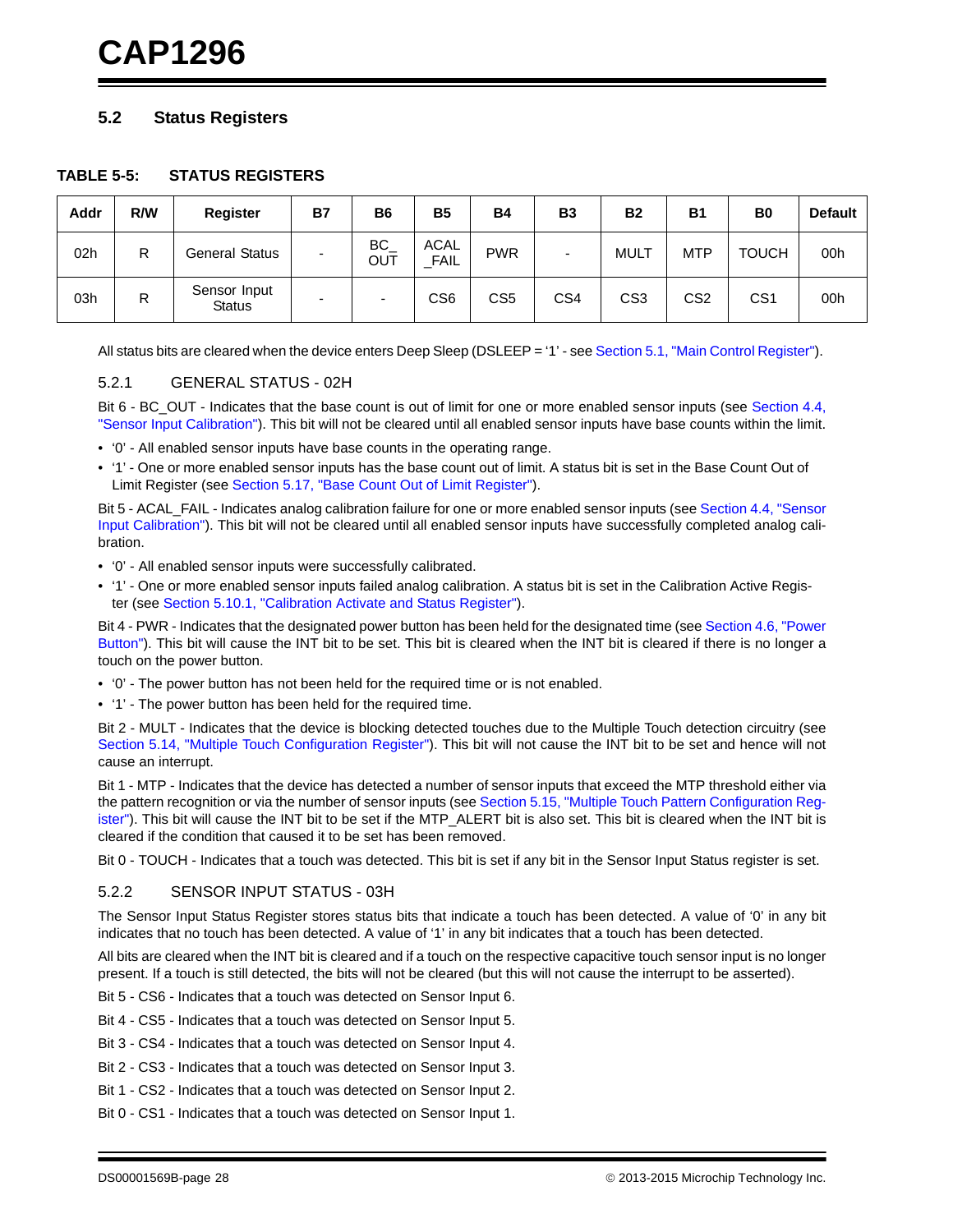## <span id="page-28-1"></span><span id="page-28-0"></span>**5.3 Noise Flag Status Registers**

#### **TABLE 5-6: NOISE FLAG STATUS REGISTERS**

| Addr | R/W | <b>Register</b>             | Β7 | B <sub>6</sub> | <b>B5</b>                       | <b>B4</b>           | B <sub>3</sub>      | <b>B2</b>           | <b>B1</b>                       | B <sub>0</sub>                  | <b>Default</b> |
|------|-----|-----------------------------|----|----------------|---------------------------------|---------------------|---------------------|---------------------|---------------------------------|---------------------------------|----------------|
| 0Ah  |     | Noise Flag<br><b>Status</b> | -  | -              | CS <sub>6</sub><br><b>NOISE</b> | CS5<br><b>NOISE</b> | CS4<br><b>NOISE</b> | CS3<br><b>NOISE</b> | CS <sub>2</sub><br><b>NOISE</b> | CS <sub>1</sub><br><b>NOISE</b> | 00h            |

The Noise Flag Status registers store status bits that can be used to indicate that the analog block detected noise above the operating region of the analog detector or the RF noise detector (see [Section 4.8.3, "Noise Status and Configura](#page-19-2)[tion"\)](#page-19-2). These bits indicate that the most recently received data from the sensor input is invalid and should not be used for touch detection. So long as the bit is set for a particular channel, the delta count value is reset to 00h and thus no touch is detected.

These bits are not sticky and will be cleared automatically if the analog block does not report a noise error.

- **APPLICATION NOTE:** If the MTP detection circuitry is enabled, these bits count as sensor inputs above the MTP threshold (see [Section 4.7, "Multiple Touch Pattern Detection"\)](#page-18-3) even if the corresponding delta count is not. If the corresponding delta count also exceeds the MTP threshold, it is not counted twice.
- **APPLICATION NOTE:** Regardless of the state of the Noise Status bits, if low frequency noise is detected on a sensor input, that sample will be discarded unless the DIS\_ANA\_NOISE bit is set. As well, if RF noise is detected on a sensor input, that sample will be discarded unless the DIS\_RF\_NOISE bit is set.

## <span id="page-28-2"></span>**5.4 Sensor Input Delta Count Registers**

| Addr            | R/W          | <b>Register</b>               | <b>B7</b> | <b>B6</b> | <b>B5</b> | <b>B4</b> | <b>B3</b> | <b>B2</b>      | <b>B1</b>      | <b>B0</b>    | <b>Default</b> |
|-----------------|--------------|-------------------------------|-----------|-----------|-----------|-----------|-----------|----------------|----------------|--------------|----------------|
| 10 <sub>h</sub> | $\mathsf{R}$ | Sensor Input 1<br>Delta Count | Sign      | 64        | 32        | 16        | 8         | $\overline{4}$ | $\overline{2}$ | 1            | 00h            |
| 11h             | $\mathsf{R}$ | Sensor Input 2<br>Delta Count | Sign      | 64        | 32        | 16        | 8         | $\overline{4}$ | $\overline{2}$ | $\mathbf{1}$ | 00h            |
| 12h             | $\mathsf{R}$ | Sensor Input 3<br>Delta Count | Sign      | 64        | 32        | 16        | 8         | $\overline{4}$ | $\overline{2}$ | $\mathbf{1}$ | 00h            |
| 13h             | $\mathsf{R}$ | Sensor Input 4<br>Delta Count | Sign      | 64        | 32        | 16        | 8         | $\overline{4}$ | 2              | 1            | 00h            |
| 14h             | $\mathsf{R}$ | Sensor Input 5<br>Delta Count | Sign      | 64        | 32        | 16        | 8         | $\overline{4}$ | 2              | 1            | 00h            |
| 15h             | $\mathsf{R}$ | Sensor Input 6<br>Delta Count | Sign      | 64        | 32        | 16        | 8         | $\overline{4}$ | $\overline{2}$ | 1            | 00h            |

## **TABLE 5-7: SENSOR INPUT DELTA COUNT REGISTERS**

The Sensor Input Delta Count registers store the delta count that is compared against the threshold used to determine if a touch has been detected. The count value represents a change in input due to the capacitance associated with a touch on one of the sensor inputs and is referenced to a calibrated base "not touched" count value. The delta is an instantaneous change and is updated once per sensor input per sensing cycle (see [Section 4.3.2, "Sensing Cycle"\)](#page-16-4).

The value presented is a standard 2's complement number. In addition, the value is capped at a value of 7Fh. A reading of 7Fh indicates that the sensitivity settings are too high and should be adjusted accordingly (see [Section 5.5\)](#page-29-1).

2013-2015 Microchip Technology Inc. DS00001569B-page 29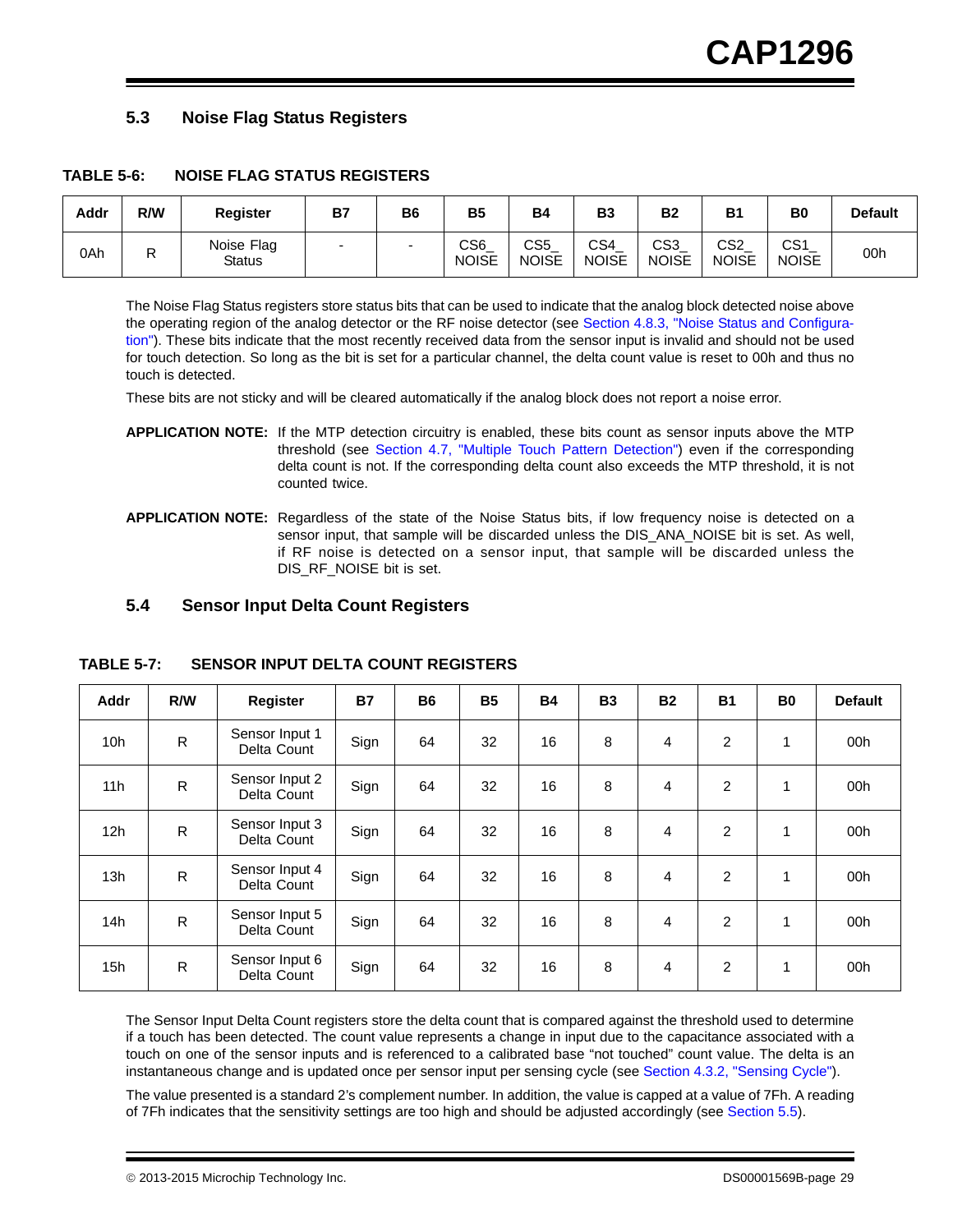## **CAP1296**

The value is also capped at a negative value of 80h for negative delta counts which may result upon a release.

## <span id="page-29-1"></span><span id="page-29-0"></span>**5.5 Sensitivity Control Register**

## **TABLE 5-8: SENSITIVITY CONTROL REGISTER**

| Addr | <b>R/W</b> | Register            | <b>B7</b> | <b>B6</b>        | <b>B5</b> | <b>B4</b> | B <sub>3</sub>  | D٥<br>DZ | D4 | B <sub>0</sub> | <b>Default</b> |
|------|------------|---------------------|-----------|------------------|-----------|-----------|-----------------|----------|----|----------------|----------------|
| 1Fh  | R/W        | Sensitivity Control |           | DELTA SENSE[2:0] |           |           | BASE SHIFT[3:0] |          |    |                | 2Fh            |

The Sensitivity Control register controls the sensitivity of a touch detection.

Bits 6-4 DELTA\_SENSE[2:0] - Controls the sensitivity of a touch detection for sensor inputs enabled in the Active state. The sensitivity settings act to scale the relative delta count value higher or lower based on the system parameters. A setting of 000b is the most sensitive while a setting of 111b is the least sensitive. At the more sensitive settings, touches are detected for a smaller delta capacitance corresponding to a "lighter" touch. These settings are more sensitive to noise, however, and a noisy environment may flag more false touches with higher sensitivity levels.

**APPLICATION NOTE:** A value of 128x is the most sensitive setting available. At the most sensitive settings, the MSB of the Delta Count register represents 64 out of ~25,000 which corresponds to a touch of approximately 0.25% of the base capacitance (or a  $\Delta C$  of 25fF from a 10pF base capacitance). Conversely, a value of 1x is the least sensitive setting available. At these settings, the MSB of the Delta Count register corresponds to a delta count of 8192 counts out of ~25,000 which corresponds to a touch of approximately 33% of the base capacitance (or a  $\Delta C$  of 3.33pF from a 10pF base capacitance).

|          | DELTA_SENSE[2:0] | <b>Sensitivity Multiplier</b> |                        |  |
|----------|------------------|-------------------------------|------------------------|--|
| 2        |                  |                               |                        |  |
| $\Omega$ | 0                | O                             | 128x (most sensitive)  |  |
| $\Omega$ | $\Omega$         |                               | 64x                    |  |
| $\Omega$ |                  | 0                             | 32x (default)          |  |
| $\Omega$ |                  |                               | 16x                    |  |
|          | $\Omega$         | 0                             | 8x                     |  |
|          | $\Omega$         |                               | 4x                     |  |
|          |                  | 0                             | 2x                     |  |
|          |                  |                               | 1x - (least sensitive) |  |

### **TABLE 5-9: DELTA\_SENSE BIT DECODE**

Bits 3 - 0 - BASE\_SHIFT[3:0] - Controls the scaling and data presentation of the Base Count registers. The higher the value of these bits, the larger the range and the lower the resolution of the data presented. The scale factor represents the multiplier to the bit-weighting presented in these register descriptions.

#### **APPLICATION NOTE:** The BASE\_SHIFT[3:0] bits normally do not need to be updated. These settings will not affect touch detection or sensitivity. These bits are sometimes helpful in analyzing the Cap Sensing board performance and stability.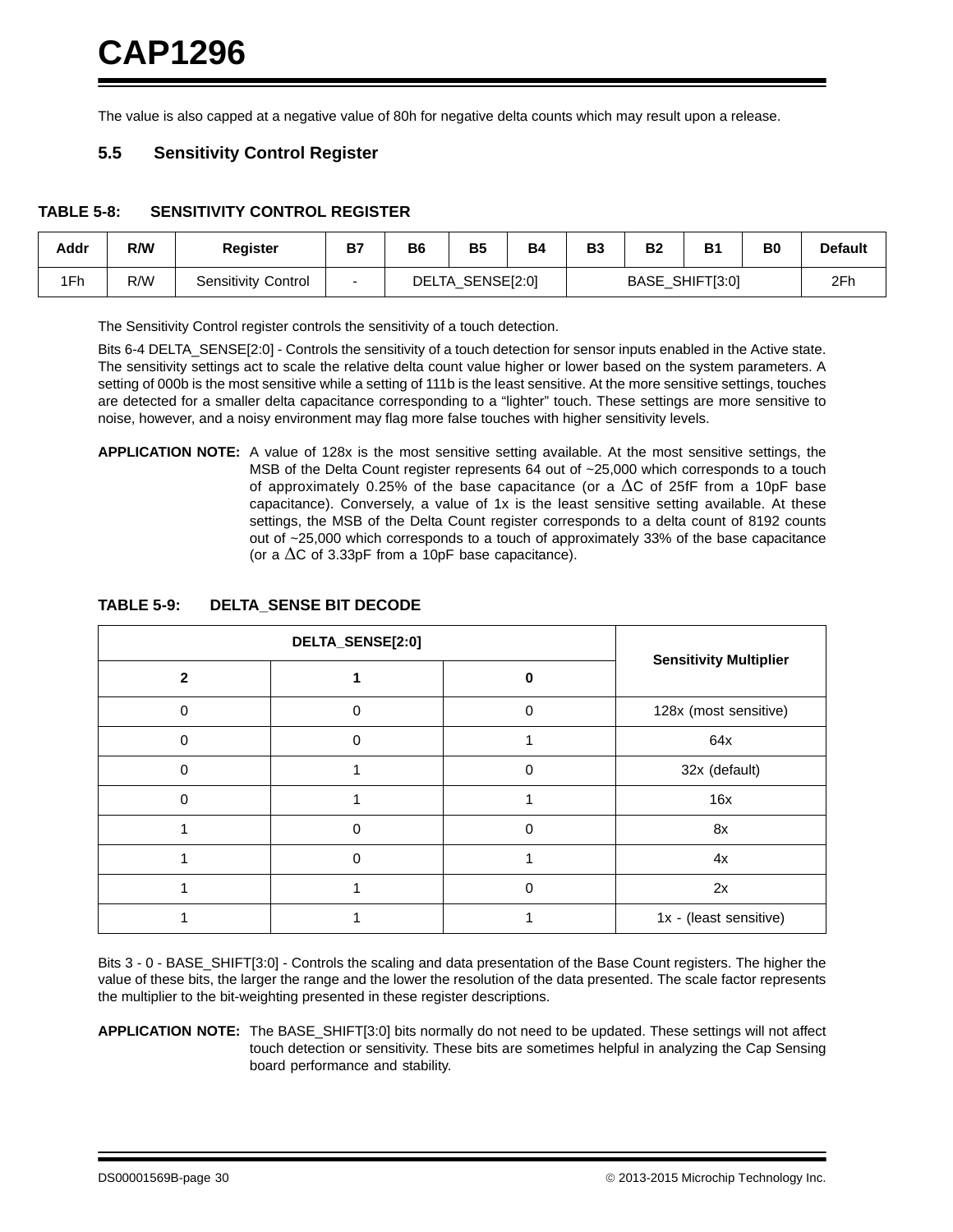|              |              | BASE_SHIFT[3:0] |             |                            |  |  |  |  |
|--------------|--------------|-----------------|-------------|----------------------------|--|--|--|--|
| $\mathbf{3}$ | $\mathbf{2}$ |                 | $\mathbf 0$ | <b>Data Scaling Factor</b> |  |  |  |  |
| $\mathbf 0$  | $\mathbf 0$  | $\mathbf 0$     | $\mathbf 0$ | 1x                         |  |  |  |  |
| $\mathbf 0$  | $\mathbf 0$  | $\mathbf 0$     | 1           | 2x                         |  |  |  |  |
| $\mathbf 0$  | $\mathbf 0$  |                 | $\mathbf 0$ | 4x                         |  |  |  |  |
| $\mathbf 0$  | $\mathbf 0$  |                 |             | 8x                         |  |  |  |  |
| $\mathbf 0$  |              | $\mathbf 0$     | $\mathbf 0$ | 16x                        |  |  |  |  |
| $\mathbf 0$  |              | $\Omega$        |             | 32x                        |  |  |  |  |
| $\Omega$     |              |                 | $\Omega$    | 64x                        |  |  |  |  |
| $\mathbf 0$  |              |                 |             | 128x                       |  |  |  |  |
|              | $\mathbf 0$  | $\Omega$        | $\Omega$    | 256x                       |  |  |  |  |
|              | All others   |                 |             |                            |  |  |  |  |

## **TABLE 5-10: BASE\_SHIFT BIT DECODE**

## <span id="page-30-2"></span><span id="page-30-0"></span>**5.6 Configuration Registers**

|  | TABLE 5-11: CONFIGURATION REGISTERS |
|--|-------------------------------------|
|--|-------------------------------------|

| Addr | R/W | <b>Register</b> | <b>B7</b>                | <b>B6</b>                        | <b>B5</b>                        | <b>B4</b>                  | <b>B3</b>                         | <b>B2</b>                        | <b>B1</b>                  | B <sub>0</sub>                | <b>Default</b> |
|------|-----|-----------------|--------------------------|----------------------------------|----------------------------------|----------------------------|-----------------------------------|----------------------------------|----------------------------|-------------------------------|----------------|
| 20h  | R/W | Configuration   | TIME<br>OUT              |                                  | DIS.<br>DIG<br><b>NOISE</b>      | DIS<br>ANA<br><b>NOISE</b> | MAX<br>DUR EN                     |                                  |                            |                               | 20h            |
| 44h  | R/W | Configuration   | $\overline{\phantom{0}}$ | BC<br><b>OUT</b><br><b>RECAL</b> | <b>BLK</b><br>PWR<br><b>CTRL</b> | BC<br>OUT<br>INT           | <b>SHOW</b><br>RF<br><b>NOISE</b> | <b>DIS</b><br>RF<br><b>NOISE</b> | <b>ACAL</b><br>FAIL<br>INT | <b>INT</b><br><b>REL</b><br>n | 40h            |

The Configuration registers control general global functionality that affects the entire device.

### <span id="page-30-1"></span>5.6.1 CONFIGURATION - 20H

Bit 7 - TIMEOUT - Enables the timeout and idle functionality of the SMBus protocol.

- '0' (default) The SMBus timeout and idle functionality are disabled. The SMBus interface will not time out if the clock line is held low. Likewise, it will not reset if both the data and clock lines are held high for longer than 200us.
- '1' The SMBus timeout and idle functionality are enabled. The SMBus interface will reset if the clock line is held low for longer than 30ms. Likewise, it will reset if both the data and clock lines are held high for longer than 200us.

Bit 5 - DIS\_DIG\_NOISE - Determines whether the digital noise threshold (see [Section 5.20, "Sensor Input Noise Thresh](#page-44-2)[old Register"](#page-44-2)) is used by the device. Setting this bit disables the feature.

- '0' The digital noise threshold is used. If a delta count value exceeds the noise threshold but does not exceed the touch threshold, the sample is discarded and not used for the automatic recalibration routine.
- '1' (default) The noise threshold is disabled. Any delta count that is less than the touch threshold is used for the automatic recalibration routine.

Bit 4 - DIS\_ANA\_NOISE - Determines whether the analog noise filter is enabled. Setting this bit disables the feature.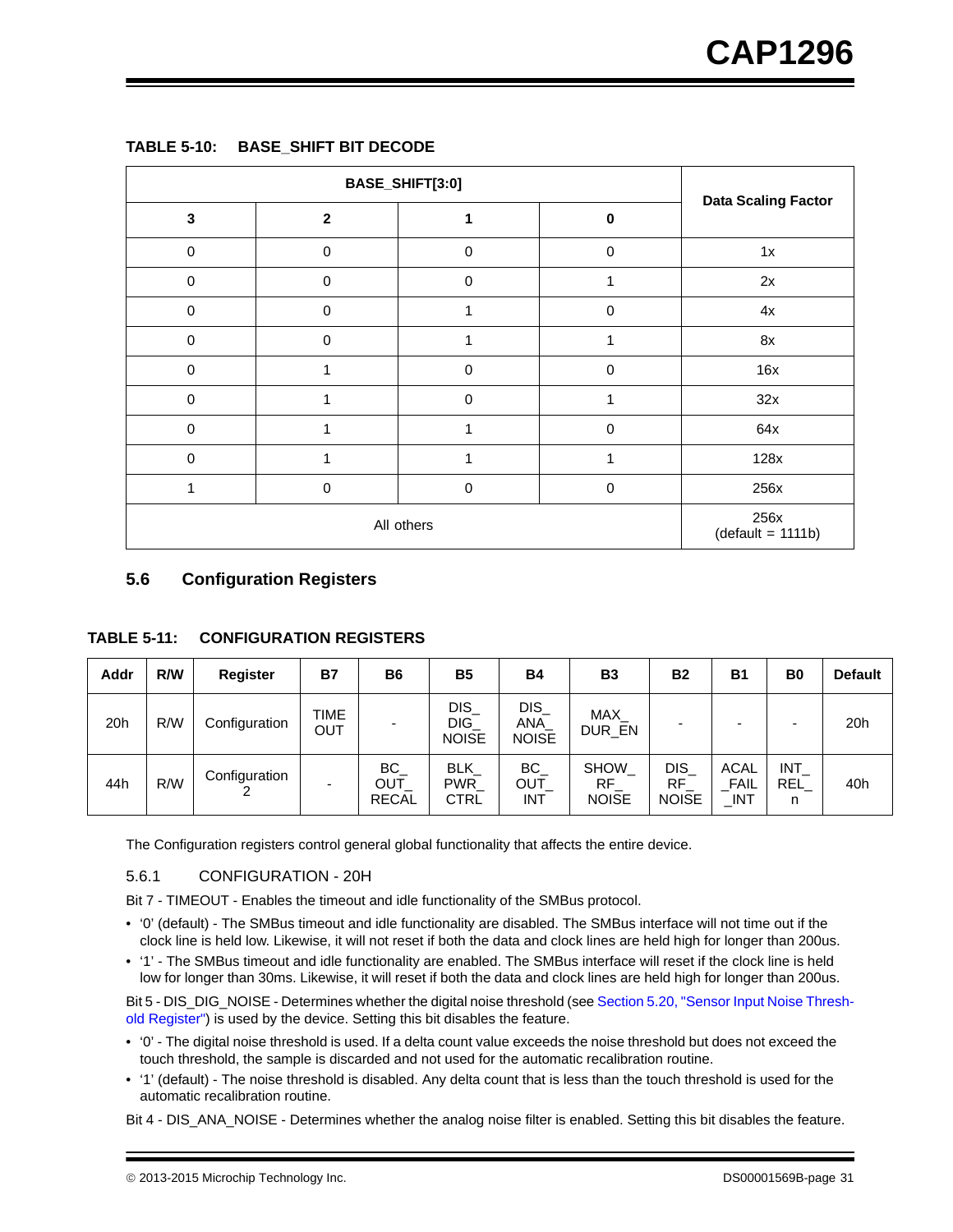## **CAP1296**

- '0' (default) If low frequency noise is detected by the analog block, the delta count on the corresponding channel is set to 0. Note that this does not require that Noise Status bits be set.
- '1' A touch is not blocked even if low frequency noise is detected.

Bit 3 - MAX\_DUR\_EN - Determines whether the maximum duration recalibration is enabled.

- '0' (default) The maximum duration recalibration functionality is disabled. A touch may be held indefinitely and no recalibration will be performed on any sensor input.
- '1' The maximum duration recalibration functionality is enabled. If a touch is held for longer than the MAX\_DUR bit settings (see [Section 5.8](#page-32-3)), the recalibration routine will be restarted (see [Section 4.4.3, "Delayed Recalibra](#page-17-3)[tion"\)](#page-17-3).

## <span id="page-31-0"></span>5.6.2 CONFIGURATION 2 - 44H

Bit 6 - BC OUT RECAL - Controls whether to retry analog calibration when the base count is out of limit for one or more sensor inputs.

- '0' When the BC\_OUTx bit is set for a sensor input, the out of limit base count will be used for the sensor input.
- '1' (default) When the BC\_OUTx bit is set for a sensor input (see [Section 5.17, "Base Count Out of Limit Regis](#page-41-1)[ter"\)](#page-41-1), analog calibration will be repeated on the sensor input.

Bit 5 - BLK\_PWR\_CTRL - Determines whether the device will reduce power consumption while waiting between conversion time completion and the end of the sensing cycle.

- '0' (default) The device will reduce power consumption during the time between the end of the last conversion and the end of the sensing cycle.
- '1' The device will not reduce power consumption during the time between the end of the last conversion and the end of the sensing cycle.

Bit 4 - BC\_OUT\_INT - Controls the interrupt behavior when the base count is out of limit for one or more sensor inputs.

- '0' (default) An interrupt is not generated when the BC\_OUT bit is set (see [Section 5.2, "Status Registers"](#page-27-1)).
- '1' An interrupt is generated when the BC\_OUT bit is set.

Bit 3 - SHOW\_RF\_NOISE - Determines whether the Noise Status bits will show RF Noise as the only input source.

- '0' (default) The Noise Status registers will show both RF noise and low frequency noise if either is detected on a capacitive touch sensor input.
- '1' The Noise Status registers will only show RF noise if it is detected on a capacitive touch sensor input. Low frequency noise will still be detected and touches will be blocked normally; however, the status bits will not be updated.

Bit 2 - DIS\_RF\_NOISE - Determines whether the RF noise filter is enabled. Setting this bit disables the feature.

- '0' (default) If RF noise is detected by the analog block, the delta count on the corresponding channel is set to 0. Note that this does not require that Noise Status bits be set.
- '1' A touch is not blocked even if RF noise is detected.

Bit 1 - ACAL\_FAIL\_INT - Controls the interrupt behavior when analog calibration fails for one or more sensor inputs (see [Section 4.4, "Sensor Input Calibration"\)](#page-16-3).

- '0' (default) An interrupt is not generated when the ACAL\_FAIL bit is set (see [Section 5.2, "Status Registers"\)](#page-27-1).
- '1' An interrupt is generated when the ACAL\_FAIL bit is set

Bit 0 - INT\_REL\_n - Controls the interrupt behavior when a release is detected on a button (see [Section 4.9.2, "Capac](#page-19-3)[itive Sensor Input Interrupt Behavior"\)](#page-19-3).

- '0' (default) An interrupt is generated when a press is detected and again when a release is detected and at the repeat rate (if enabled - see [Section 5.12\)](#page-38-1).
- '1' An interrupt is generated when a press is detected and at the repeat rate but not when a release is detected.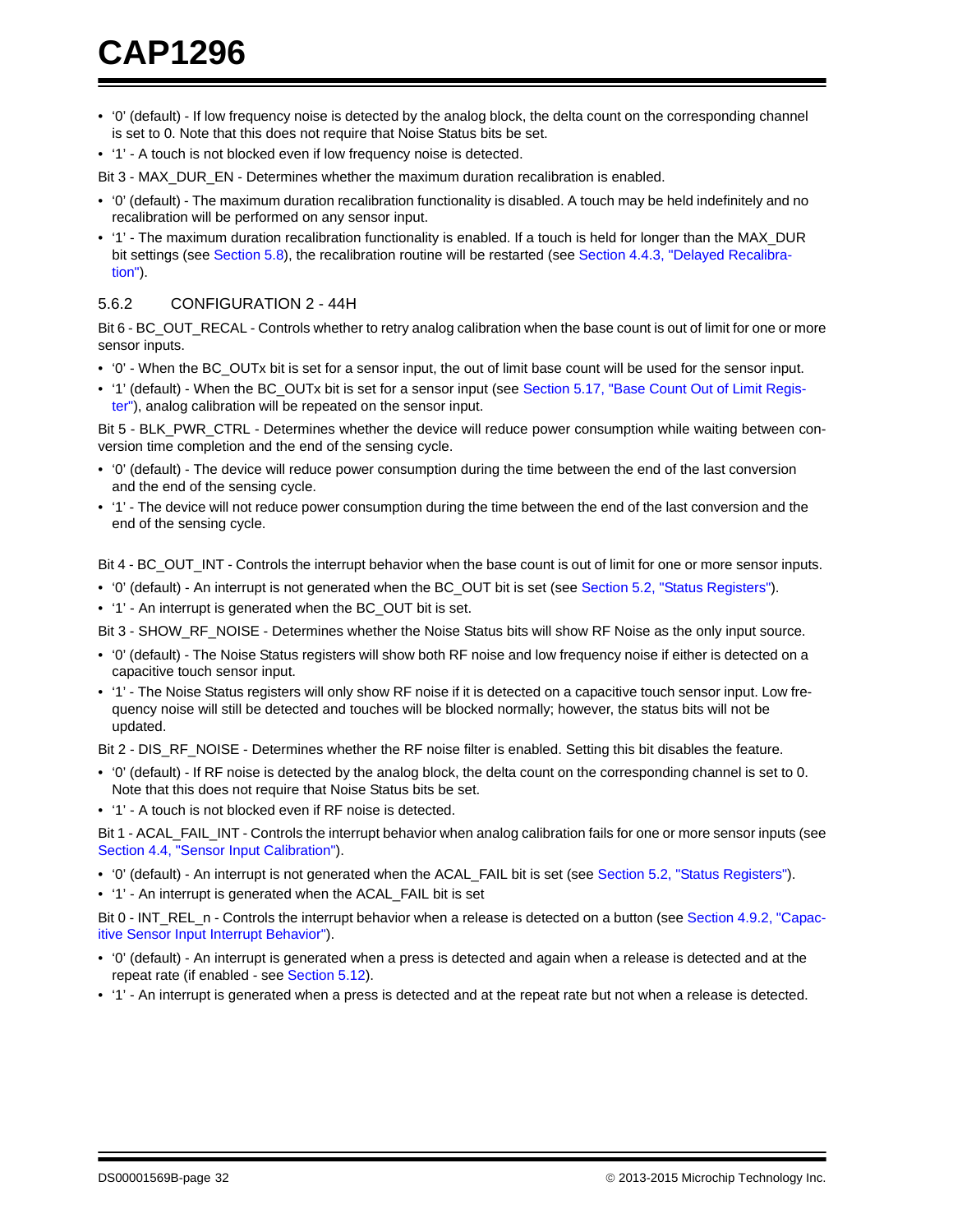## <span id="page-32-2"></span><span id="page-32-0"></span>**5.7 Sensor Input Enable Register**

## **TABLE 5-12: SENSOR INPUT ENABLE REGISTER**

| Addr | R/W | Register               | B7 | B <sub>6</sub> | <b>B5</b> | <b>B4</b> | B <sub>3</sub> | <b>B2</b> | <b>B1</b> | B <sub>0</sub> | <b>Default</b> |
|------|-----|------------------------|----|----------------|-----------|-----------|----------------|-----------|-----------|----------------|----------------|
| 21h  | R/W | Sensor Input<br>Enable |    |                | CS6 EN    | CS5 EN    | CS4_EN         | CS3 EN    | CS2 EN    | CS1 EN         | 3Fh            |

The Sensor Input Enable register determines whether a capacitive touch sensor input is included in the sensing cycle in the Active state.

For all bits in this register:

- '0' The specified input is not included in the sensing cycle in the Active state.
- '1' (default) The specified input is included in the sensing cycle in the Active state.
- Bit 5 CS6\_EN Determines whether the CS6 input is monitored in the Active state.
- Bit 4 CS5\_EN Determines whether the CS5 input is monitored in the Active state.
- Bit 3 CS4\_EN Determines whether the CS4 input is monitored in the Active state.
- Bit 2 CS3\_EN Determines whether the CS3 input is monitored in the Active state.
- Bit 1 CS2\_EN Determines whether the CS2 input is monitored in the Active state.
- Bit 0 CS1\_EN Determines whether the CS1 input is monitored in the Active state.

## <span id="page-32-3"></span><span id="page-32-1"></span>**5.8 Sensor Input Configuration Register**

## **TABLE 5-13: SENSOR INPUT CONFIGURATION REGISTER**

| Addr | R/W | Register                      | <b>B7</b> | <b>B6</b>    | <b>B5</b> | <b>B4</b> | <b>B3</b> | <b>B2</b> | <b>B1</b>     | B <sub>0</sub> | <b>Default</b> |
|------|-----|-------------------------------|-----------|--------------|-----------|-----------|-----------|-----------|---------------|----------------|----------------|
| 22h  | R/W | Sensor Input<br>Configuration |           | MAX_DUR[3:0] |           |           |           |           | RPT RATE[3:0] |                | A4h            |

The Sensor Input Configuration Register controls timings associated with the capacitive sensor inputs.

Bits 7 - 4 - MAX\_DUR[3:0] - (default 1010b) - Determines the maximum time that a sensor pad is allowed to be touched until the capacitive touch sensor input is recalibrated (see [Section 4.4.3, "Delayed Recalibration"](#page-17-3)), as shown in [Table 5-](#page-32-4) [14.](#page-32-4)

| MAX_DUR[3:0] | <b>Time before Recalibration</b> |   |        |
|--------------|----------------------------------|---|--------|
|              |                                  | ŋ |        |
|              | O                                |   | 560ms  |
|              | 0                                |   | 840ms  |
|              |                                  | ∩ | 1120ms |
|              |                                  |   | 1400ms |
|              | n                                |   | 1680ms |
|              |                                  |   | 2240ms |

## <span id="page-32-4"></span>**TABLE 5-14: MAX\_DUR BIT DECODE**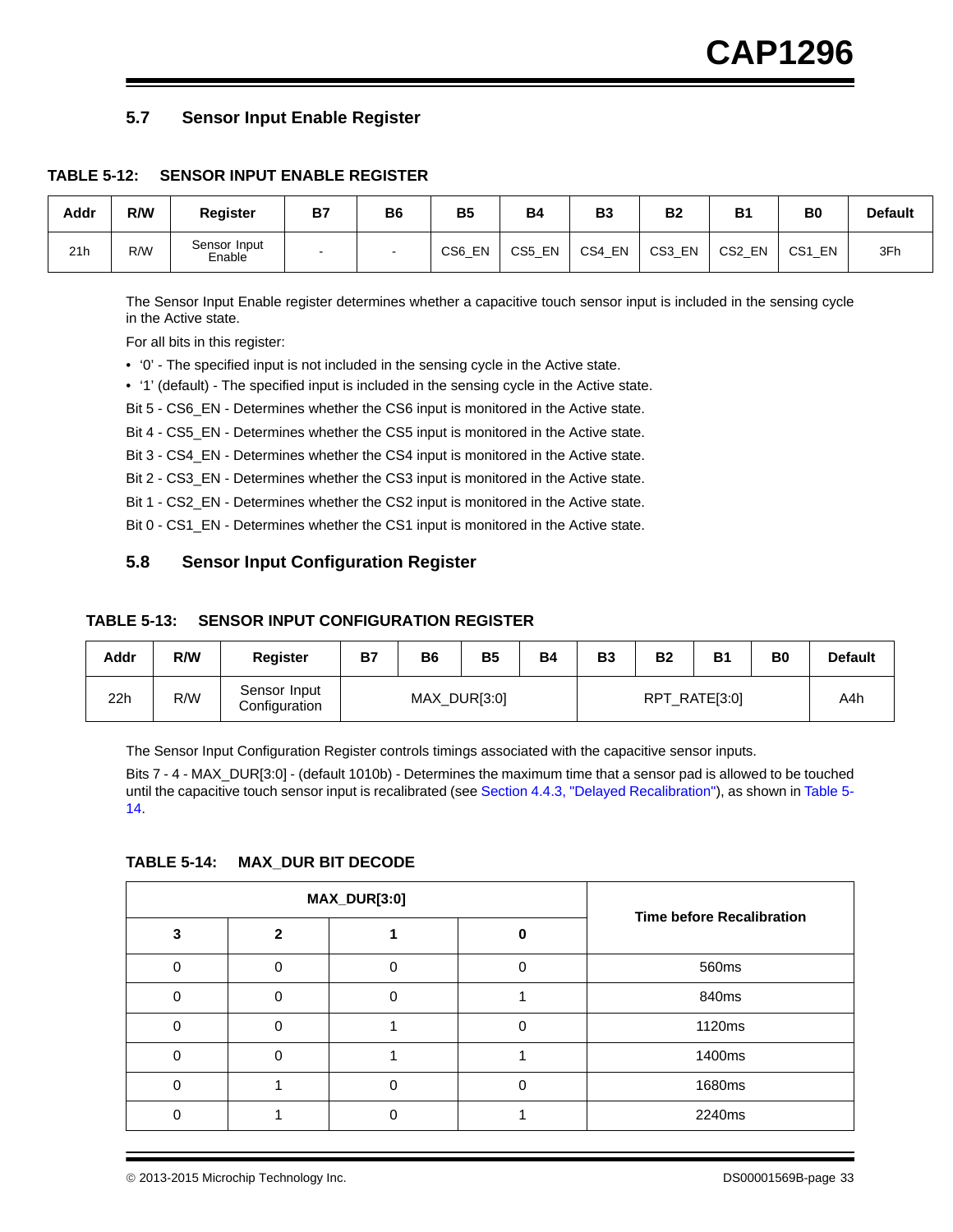|             | MAX_DUR[3:0]   |          |             |                                  |
|-------------|----------------|----------|-------------|----------------------------------|
| 3           | $\overline{2}$ |          | $\mathbf 0$ | <b>Time before Recalibration</b> |
| $\mathbf 0$ |                |          | $\mathbf 0$ | 2800ms                           |
| $\mathbf 0$ |                |          | 1           | 3360ms                           |
|             | $\Omega$       | $\Omega$ | $\mathbf 0$ | 3920ms                           |
|             | $\Omega$       | 0        | 4           | 4480ms                           |
|             | $\Omega$       |          | $\mathbf 0$ | 5600ms (default)                 |
|             | $\Omega$       |          |             | 6720ms                           |
|             |                | $\Omega$ | $\mathbf 0$ | 7840ms                           |
|             |                | $\Omega$ |             | 8906ms                           |
|             |                |          | $\mathbf 0$ | 10080ms                          |
|             |                |          |             | 11200ms                          |

## **TABLE 5-14: MAX\_DUR BIT DECODE (CONTINUED)**

Bits 3 - 0 - RPT\_RATE[3:0] - (default 0100b) Determines the time duration between interrupt assertions when auto repeat is enabled (see [Section 4.9.2, "Capacitive Sensor Input Interrupt Behavior"](#page-19-3)). The resolution is 35ms and the range is from 35ms to 560ms as shown in [Table 5-15.](#page-33-0)

|              | RPT_RATE[3:0]    |              |             |                              |
|--------------|------------------|--------------|-------------|------------------------------|
| $\mathbf{3}$ | $\mathbf{2}$     | 1            | $\pmb{0}$   | <b>Interrupt Repeat Rate</b> |
| $\pmb{0}$    | $\mathbf 0$      | $\mathbf 0$  | $\mathbf 0$ | 35ms                         |
| $\pmb{0}$    | $\mathbf 0$      | $\mathbf 0$  | 1           | 70ms                         |
| $\pmb{0}$    | $\mathbf 0$      | $\mathbf{1}$ | 0           | 105ms                        |
| $\pmb{0}$    | $\boldsymbol{0}$ | 1            | 1           | 140ms                        |
| $\pmb{0}$    | 1                | $\mathbf 0$  | $\pmb{0}$   | 175ms (default)              |
| $\pmb{0}$    | 1                | $\pmb{0}$    | 1           | 210ms                        |
| $\pmb{0}$    | 1                | 1            | $\mathbf 0$ | 245ms                        |
| $\mathbf 0$  | 1                | 1            | 1           | 280ms                        |
| 1            | $\pmb{0}$        | $\mathbf 0$  | $\mathbf 0$ | 315ms                        |
| 1            | $\mathbf 0$      | $\pmb{0}$    | 1           | 350ms                        |
| 1            | $\pmb{0}$        | 1            | $\,0\,$     | 385ms                        |
| 1            | $\boldsymbol{0}$ | 1            | 1           | 420ms                        |
| $\mathbf{1}$ | 1                | $\mathbf 0$  | $\mathbf 0$ | 455ms                        |
| 1            | 1                | $\pmb{0}$    | 1           | 490ms                        |

## <span id="page-33-0"></span>**TABLE 5-15: RPT\_RATE BIT DECODE**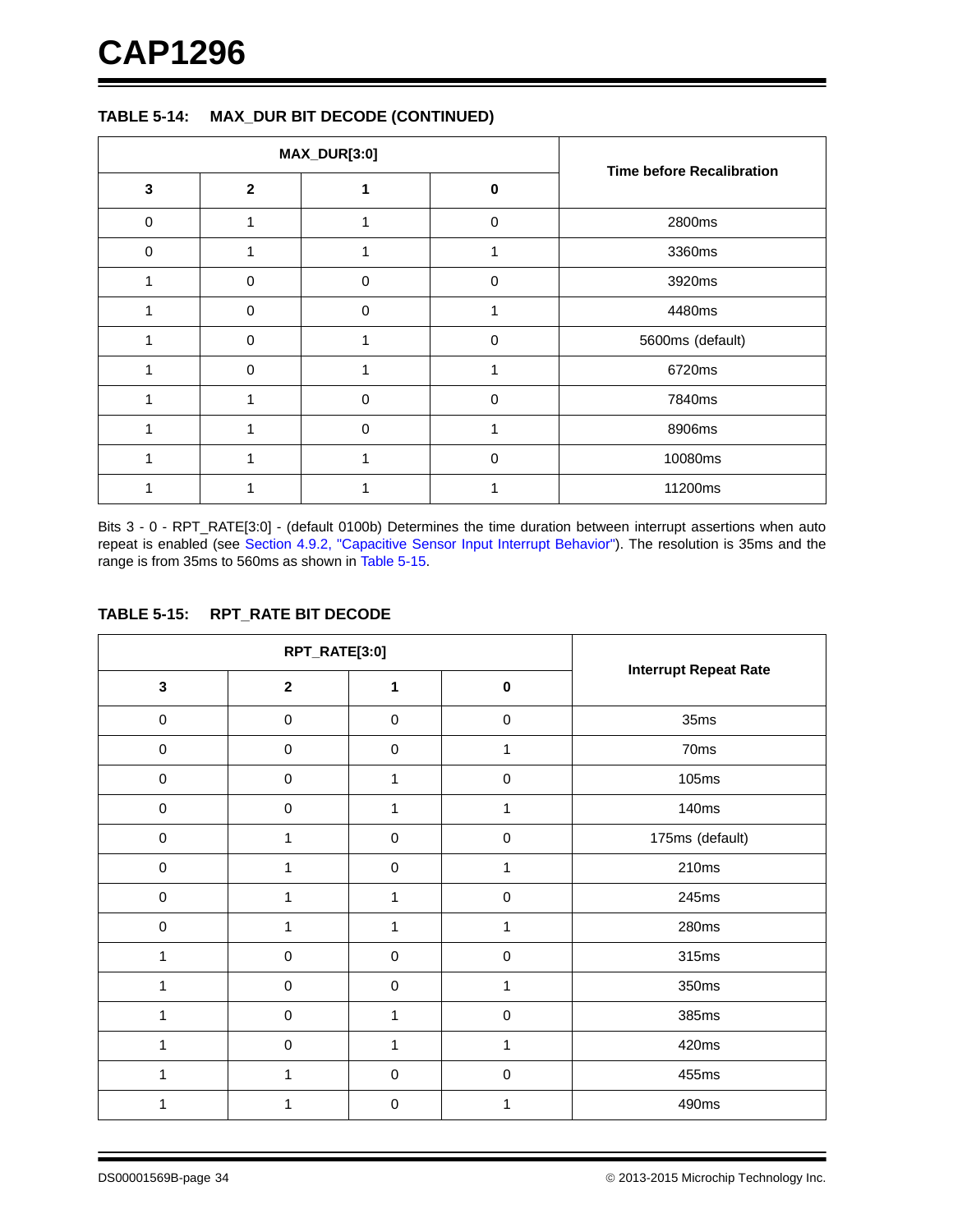## **TABLE 5-15: RPT\_RATE BIT DECODE (CONTINUED)**

| RPT_RATE[3:0] |  |                              |
|---------------|--|------------------------------|
|               |  | <b>Interrupt Repeat Rate</b> |
|               |  | 525ms                        |
|               |  | 560ms                        |

## <span id="page-34-1"></span><span id="page-34-0"></span>**5.9 Sensor Input Configuration 2 Register**

## **TABLE 5-16: SENSOR INPUT CONFIGURATION 2 REGISTER**

| Addr | R/W | <b>Register</b>                 | <b>B7</b> | <b>B6</b> | <b>B5</b> | <b>B4</b> | <b>B3</b> | <b>B2</b> | <b>B1</b>    | B <sub>0</sub> | <b>Default</b> |
|------|-----|---------------------------------|-----------|-----------|-----------|-----------|-----------|-----------|--------------|----------------|----------------|
| 23h  | R/W | Sensor Input<br>Configuration 2 | -         |           | -         |           |           |           | M_PRESS[3:0] |                | 07h            |

Bits 3 - 0 - M\_PRESS[3:0] - (default 0111b) - Determines the minimum amount of time that sensor inputs configured to use auto repeat must detect a sensor pad touch to detect a "press and hold" event (see [Section 4.9.2, "Capacitive Sen](#page-19-3)[sor Input Interrupt Behavior"\)](#page-19-3). If the sensor input detects a touch for longer than the M\_PRESS[3:0] settings, a "press and hold" event is detected. If a sensor input detects a touch for less than or equal to the M\_PRESS[3:0] settings, a touch event is detected.

The resolution is 35ms and the range is from 35ms to 560ms as shown in [Table 5-17](#page-34-2).

|              | M_PRESS[3:0]            |                  |           |                         |
|--------------|-------------------------|------------------|-----------|-------------------------|
| $\mathbf{3}$ | $\overline{\mathbf{2}}$ | 1                | $\bf{0}$  | <b>M_PRESS Settings</b> |
| $\pmb{0}$    | $\pmb{0}$               | $\boldsymbol{0}$ | $\pmb{0}$ | 35ms                    |
| $\pmb{0}$    | $\pmb{0}$               | $\pmb{0}$        | 1         | 70ms                    |
| $\mathbf 0$  | $\boldsymbol{0}$        | 1                | $\pmb{0}$ | 105ms                   |
| $\mathbf 0$  | $\mathbf 0$             | 1                | 1         | 140ms                   |
| $\pmb{0}$    | $\mathbf{1}$            | $\mathbf 0$      | $\pmb{0}$ | 175ms                   |
| $\pmb{0}$    | 1                       | $\pmb{0}$        | 1         | 210ms                   |
| $\mathbf 0$  | 1                       | 1                | 0         | 245ms                   |
| $\mathbf 0$  | 1                       | 1                | 1         | 280ms (default)         |
| 1            | $\pmb{0}$               | $\mathbf 0$      | $\pmb{0}$ | 315ms                   |
| 1            | $\pmb{0}$               | $\mathbf 0$      | 1         | 350ms                   |
| 1            | $\mathbf 0$             | 1                | 0         | 385ms                   |
| 1            | $\mathbf 0$             | 1                | 1         | 420ms                   |
| 1            | 1                       | $\mathbf 0$      | $\pmb{0}$ | 455ms                   |
| 1            | 1                       | $\mathbf 0$      | 1         | 490ms                   |

## <span id="page-34-2"></span>**TABLE 5-17: M\_PRESS BIT DECODE**

2013-2015 Microchip Technology Inc. DS00001569B-page 35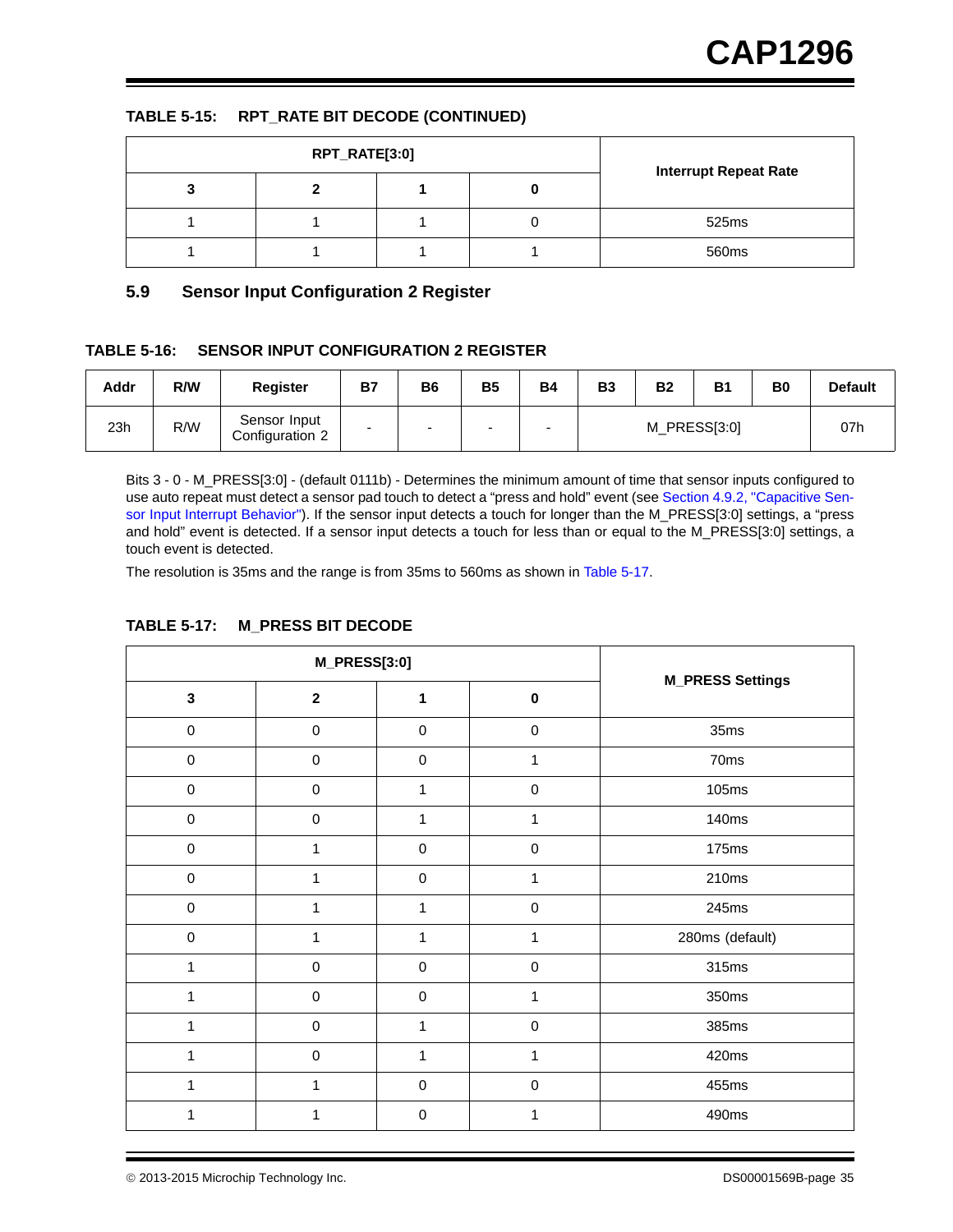## **TABLE 5-17: M\_PRESS BIT DECODE (CONTINUED)**

| M_PRESS[3:0] |  |                         |
|--------------|--|-------------------------|
|              |  | <b>M_PRESS Settings</b> |
|              |  | 525ms                   |
|              |  | 560ms                   |

## <span id="page-35-1"></span><span id="page-35-0"></span>**5.10 Averaging and Sampling Configuration Register**

## **TABLE 5-18: AVERAGING AND SAMPLING CONFIGURATION REGISTER**

| Addr | R/W | <b>Register</b>                     | <b>B7</b> | <b>B6</b> | <b>B5</b> | <b>B4</b> | <b>B3</b> | <b>B2</b> | <b>B1</b> | B <sub>0</sub>             | <b>Default</b> |
|------|-----|-------------------------------------|-----------|-----------|-----------|-----------|-----------|-----------|-----------|----------------------------|----------------|
| 24h  | R/W | Averaging and<br>Sampling<br>Config |           |           | AVG[2:0]  |           | SAMP_     | TIME[1:0] |           | <b>CYCLE TIME</b><br>[1:0] | 39h            |

The Averaging and Sampling Configuration register controls the number of samples taken and the target sensing cycle time for sensor inputs enabled in the Active state.

Bits 6 - 4 - AVG[2:0] - Determines the number of samples that are taken for all channels enabled in the Active state during the sensing cycle as shown in [Table 5-19](#page-35-2). All samples are taken consecutively on the same channel before the next channel is sampled and the result is averaged over the number of samples measured before updating the measured results.

For example, if CS1, CS2, and CS3 are sampled during the sensing cycle, and the AVG[2:0] bits are set to take 4 samples per channel, then the full sensing cycle will be: CS1, CS1, CS1, CS1, CS2, CS2, CS2, CS2, CS3, CS3, CS3, CS3.

|   | AVG[2:0] | Number Of Samples Taken Per |                    |
|---|----------|-----------------------------|--------------------|
| 2 |          |                             | <b>Measurement</b> |
| U | 0        |                             |                    |
| ი | 0        |                             | 2                  |
| ∩ |          |                             |                    |
| ი |          |                             | 8 (default)        |
|   | $\Omega$ |                             | 16                 |
|   | O        |                             | 32                 |
|   |          |                             | 64                 |
|   |          |                             | 128                |

### <span id="page-35-2"></span>**TABLE 5-19: AVG BIT DECODE**

Bits 3 - 2 - SAMP\_TIME[1:0] - Determines the time to take a single sample as shown in [Table 5-20](#page-36-2). Sample time affects the magnitude of the base counts, as shown in [Table 4-1, "Ideal Base Counts"](#page-17-4).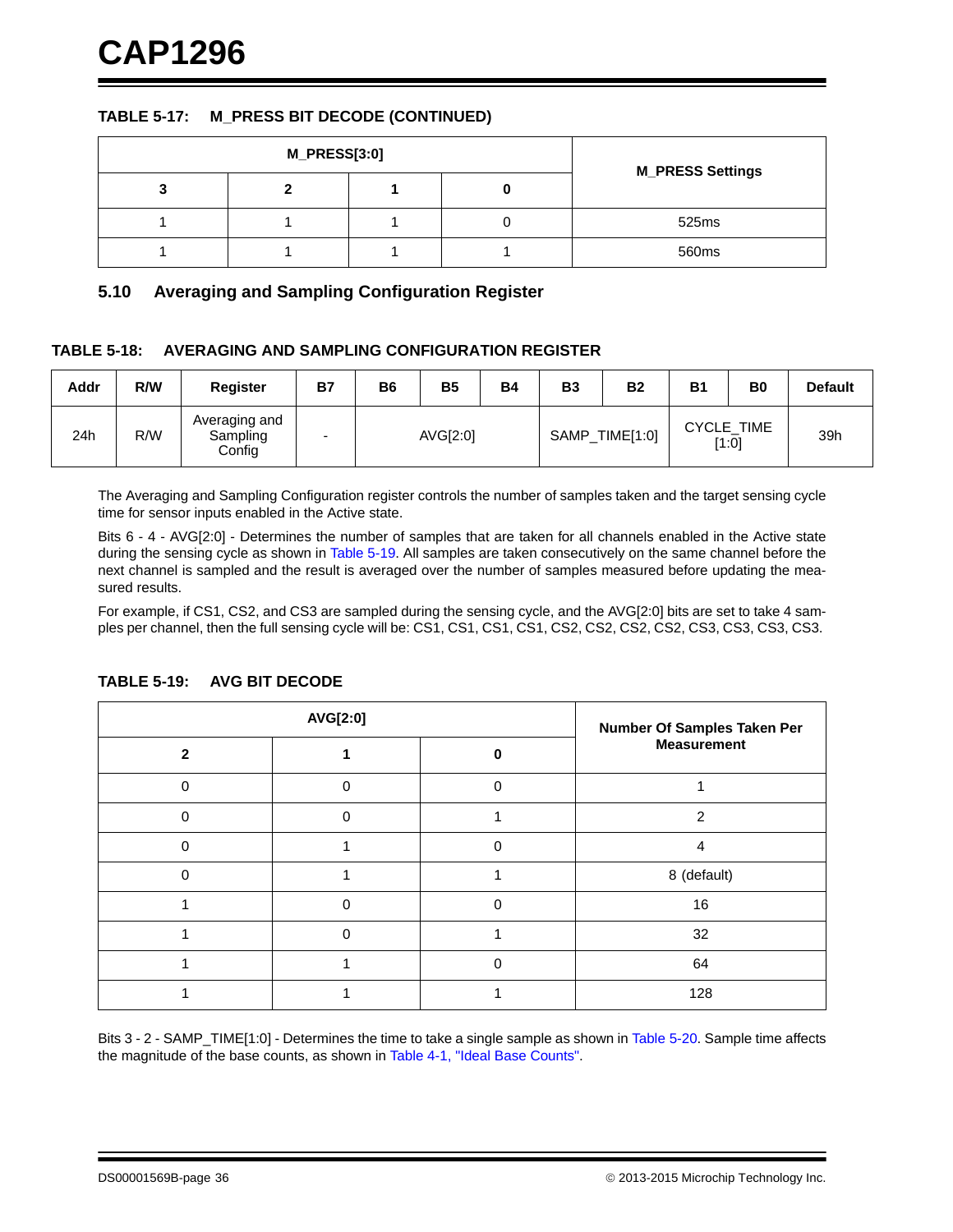| SAMP_TIME[1:0] |                    |  |  |  |
|----------------|--------------------|--|--|--|
|                | <b>Sample Time</b> |  |  |  |
|                | 320us              |  |  |  |
|                | 640us              |  |  |  |
|                | 1.28ms (default)   |  |  |  |
|                | 2.56ms             |  |  |  |

<span id="page-36-2"></span>**TABLE 5-20: SAMP\_TIME BIT DECODE**

Bits 1 - 0 - CYCLE\_TIME[1:0] - Determines the desired sensing cycle time for channels enabled in the Active state, as shown in [Table 5-21](#page-36-3). All enabled channels are sampled at the beginning of the sensing cycle. If additional time is remaining, the device is placed into a lower power state for the remainder of the sensing cycle.

<span id="page-36-3"></span>

| TABLE 5-21: CYCLE TIME BIT DECODE |  |  |
|-----------------------------------|--|--|
|-----------------------------------|--|--|

| CYCLE_TIME[1:0] | <b>Programmed Sensing Cycle Time</b> |                  |  |  |  |
|-----------------|--------------------------------------|------------------|--|--|--|
|                 |                                      |                  |  |  |  |
|                 |                                      | 35 <sub>ms</sub> |  |  |  |
|                 |                                      | 70ms (default)   |  |  |  |
|                 |                                      | 105ms            |  |  |  |
|                 |                                      | 140ms            |  |  |  |

**APPLICATION NOTE:** The programmed sensing cycle time (CYCLE\_TIME[1:0]) is only maintained if the actual time to take the samples is less than the programmed cycle time. The AVG[2:0] bits will take priority, so the sensing cycle time will be extended as necessary to accommodate the number of samples to be measured.

## <span id="page-36-1"></span><span id="page-36-0"></span>5.10.1 CALIBRATION ACTIVATE AND STATUS REGISTER

#### **TABLE 5-22: CALIBRATION ACTIVATE AND STATUS REGISTER**

| Addr | <b>R/W</b> | <b>Register</b>                       | <b>B7</b> | B <sub>6</sub> | <b>B5</b>  | <b>B4</b>    | <b>B3</b>  | <b>B2</b>  | <b>B1</b>              | B <sub>0</sub>         | <b>Default</b> |
|------|------------|---------------------------------------|-----------|----------------|------------|--------------|------------|------------|------------------------|------------------------|----------------|
| 26h  | R/W        | Calibration<br>Activate<br>and Status | -         | -              | CS6<br>CAL | $CS-$<br>CAL | CS4<br>CAL | CS3<br>CAL | CS <sub>2</sub><br>CAL | CS <sub>1</sub><br>CAL | 00h            |

The Calibration Activate and Status Register serves a dual function:

1. It forces the selected sensor inputs to be calibrated, affecting both the analog and digital blocks (see [Section 4.4,](#page-16-3) ["Sensor Input Calibration"\)](#page-16-3). When one or more bits are set, the device performs the calibration routine on the corresponding sensor inputs. When the analog calibration routine is finished, the CALX[9:0] bits are updated (see [Section 5.28, "Sensor Input Calibration Registers"\)](#page-49-1). If the analog calibration routine completed successfully for a sensor input, the corresponding bit is automatically cleared.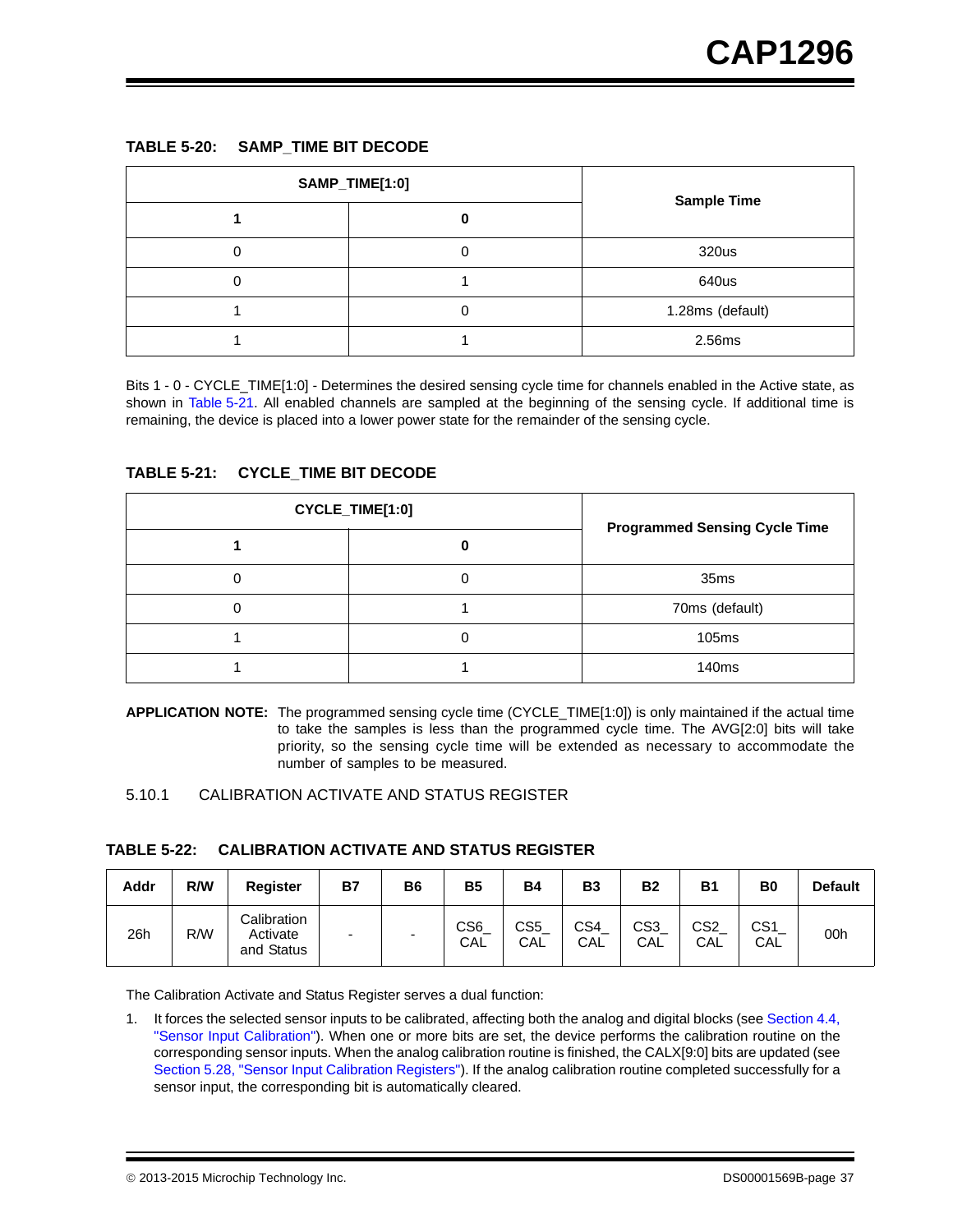## **CAP1296**

- **APPLICATION NOTE:** In the case above, bits can be set by host or are automatically set by the device whenever a sensor input is newly enabled (such as coming out of Deep Sleep, after power-on reset, when a bit is set in the Sensor Enable Channel Enable register (21h) and the device is in the Active state, or when a bit is set in the Standby Channel Enable Register (40h) and the device is in the Standby state).
- 2. It serves as an indicator of an analog calibration failure. If any of the bits could not be cleared, the ACAL\_FAIL bit is set (see [Section 5.2, "Status Registers"](#page-27-1)). A bit will fail to clear if a noise bit is set or if the calibration value is at the maximum or minimum value.
- **APPLICATION NOTE:** In the case above, do not check the Calibration Activate and Status bits for failures unless the ACAL\_FAIL bit is set. In addition, if a sensor input is newly enabled, do not check the Calibration Activate and Status bits until time has elapsed to complete calibration on the sensor input. Otherwise, the ACAL\_FAIL bit may be set for one sensor input, but the newly enabled sensor input may still be set to '1' in the Calibration Activate and Status, not because it failed, but because it has not been calibrated yet.

For all bits in this register:

- '0' No action needed.
- '1' Writing a '1', forces a calibration on the corresponding sensor input. If the ACAL\_FAIL flag is set and this bit is set (see application note above), the sensor input could not complete analog calibration.
- Bit 5 CS6\_CAL Bit for CS6 input.
- Bit 4 CS5\_CAL Bit for CS5 input.
- Bit 3 CS4\_CAL Bit for CS4 input.
- Bit 2 CS3\_CAL Bit for CS3 input.
- Bit 1 CS2\_CAL Bit for CS2 input.
- Bit 0 CS1\_CAL Bit for CS1 input.
- **APPLICATION NOTE:** Writing a '0' to clear a '1' may cause a planned calibration to be skipped, if the calibration routine had not reached the sensor input yet.

### <span id="page-37-1"></span><span id="page-37-0"></span>**5.11 Interrupt Enable Register**

#### **TABLE 5-23: INTERRUPT ENABLE REGISTER**

| Addr | R/W | <b>Register</b>     | <b>B7</b> | B <sub>6</sub> | <b>B5</b>               | <b>B4</b>               | B <sub>3</sub>                             | <b>B2</b>               | D.<br>D                 | BO                                         | <b>Default</b> |
|------|-----|---------------------|-----------|----------------|-------------------------|-------------------------|--------------------------------------------|-------------------------|-------------------------|--------------------------------------------|----------------|
| 27h  | R/W | Interrupt<br>Enable | -         |                | CS6<br>EN<br><b>INT</b> | CS5<br>EN<br><b>INT</b> | CS <sub>4</sub><br>$-$<br>EN<br><b>INT</b> | CS3<br>EN<br><b>INT</b> | CS2<br>EN<br><b>INT</b> | CS <sub>1</sub><br><b>INT</b><br><b>EN</b> | 3Fh            |

The Interrupt Enable register determines whether a sensor pad touch or release (if enabled) causes an interrupt (see [Section 4.9, "Interrupts"](#page-19-1)).

For all bits in this register:

- '0' The ALERT# pin will not be asserted if a touch is detected on the specified sensor input.
- '1' (default) The ALERT# pin will be asserted if a touch is detected on the specified sensor input.

Bit 5 - CS6\_INT\_EN - Enables the ALERT# pin to be asserted if a touch is detected on CS6 (associated with the CS6 status bit).

Bit 4 - CS5\_INT\_EN - Enables the ALERT# pin to be asserted if a touch is detected on CS5 (associated with the CS5 status bit).

Bit 3 - CS4\_INT\_EN - Enables the ALERT# pin to be asserted if a touch is detected on CS4 (associated with the CS4 status bit).

Bit 2 - CS3\_INT\_EN - Enables the ALERT# pin to be asserted if a touch is detected on CS3 (associated with the CS3 status bit).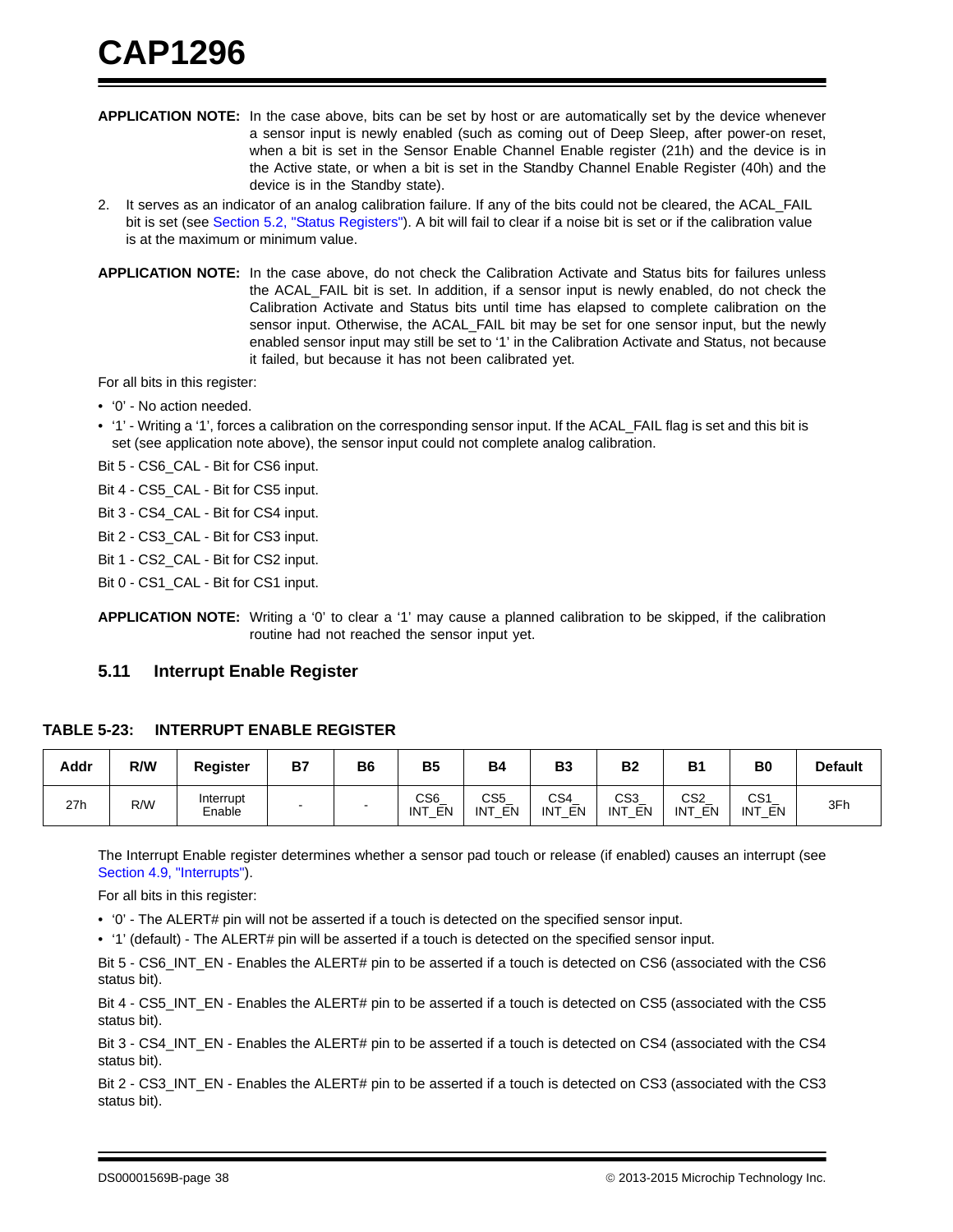Bit 1 - CS2\_INT\_EN - Enables the ALERT# pin to be asserted if a touch is detected on CS2 (associated with the CS2 status bit).

Bit 0 - CS1\_INT\_EN - Enables the ALERT# pin to be asserted if a touch is detected on CS1 (associated with the CS1 status bit).

## <span id="page-38-1"></span><span id="page-38-0"></span>**5.12 Repeat Rate Enable Register**

#### **TABLE 5-24: REPEAT RATE ENABLE REGISTER**

| Addr | R/W | <b>Register</b>       | <b>B7</b> | B <sub>6</sub> | <b>B5</b>        | <b>B4</b>                           | B <sub>3</sub>          | B <sub>2</sub>          | B'                      | B <sub>0</sub>                      | <b>Default</b> |
|------|-----|-----------------------|-----------|----------------|------------------|-------------------------------------|-------------------------|-------------------------|-------------------------|-------------------------------------|----------------|
| 28h  | R/W | Repeat Rate<br>Enable | -         |                | CS6<br>EN<br>RPT | CS <sub>5</sub><br>EN<br><b>RPT</b> | CS4<br>EN<br><b>RPT</b> | CS3<br><b>RPT</b><br>EN | CS2<br>EN<br><b>RPT</b> | CS <sub>1</sub><br>EN<br><b>RPT</b> | 3Fh            |

The Repeat Rate Enable register enables the repeat rate of the sensor inputs as described in [Section 4.9.2, "Capacitive](#page-19-3) [Sensor Input Interrupt Behavior"](#page-19-3).

For all bits in this register:

- '0' The repeat rate for the specified sensor input is disabled. It will only generate an interrupt when a touch is detected and when a release is detected (if enabled) no matter how long the touch is held.
- '1' (default) The repeat rate for the specified sensor input is enabled. In the case of a "touch" event, it will generate an interrupt when a touch is detected and a release is detected (as determined by the INT\_REL\_n bit - see [Section 5.6, "Configuration Registers"](#page-30-2)). In the case of a "press and hold" event, it will generate an interrupt when a touch is detected and at the repeat rate so long as the touch is held.
- Bit 5 CS6\_RPT\_EN Enables the repeat rate for capacitive touch sensor input 6.
- Bit 4 CS5\_RPT\_EN Enables the repeat rate for capacitive touch sensor input 5.
- Bit 3 CS4\_RPT\_EN Enables the repeat rate for capacitive touch sensor input 4.
- Bit 2 CS3\_RPT\_EN Enables the repeat rate for capacitive touch sensor input 3.
- Bit 1 CS2\_RPT\_EN Enables the repeat rate for capacitive touch sensor input 2.

<span id="page-38-3"></span>Bit 0 - CS1\_RPT\_EN - Enables the repeat rate for capacitive touch sensor input 1.

## <span id="page-38-2"></span>**5.13 Signal Guard Enable Register**

#### **TABLE 5-25: SIGNAL GUARD ENABLE REGISTER**

| <b>Addr</b> | R/W | <b>Register</b>           | B7 | <b>B6</b> | <b>B5</b>    | <b>B4</b>    | B <sub>3</sub> | <b>B2</b> | B <sub>1</sub> | B <sub>0</sub> | <b>Default</b> |
|-------------|-----|---------------------------|----|-----------|--------------|--------------|----------------|-----------|----------------|----------------|----------------|
| 29h         | R/W | Signal<br>Guard<br>Enable |    |           | CS6<br>SG_EN | CS5<br>SG_EN | CS4<br>SG_EN   | -         | CS2<br>SG EN   | CS1<br>SG_EN   | 00h            |

The Signal Guard Enable register enables the signal guard for the specified sensor inputs as described in [Section 4.5.1,](#page-18-4) ["Signal Guard".](#page-18-4) When the signal guard is enabled, CS3 is disabled.

For all bits in this register:

- '0' (default) The signal guard is disabled for the specified sensor input.
- '1' The signal guard is enabled for the specified sensor input.

Bit 5 - CS6\_SG\_EN - Enables the signal guard for capacitive touch sensor input 6.

Bit 4 - CS5\_SG\_EN - Enables the signal guard for capacitive touch sensor input 5.

Bit 3 - CS4\_SG\_EN - Enables the signal guard for capacitive touch sensor input 4.

Bit 1 - CS2 SG EN - Enables the signal guard for capacitive touch sensor input 2.

Bit 0 - CS1\_SG\_EN - Enables the signal guard for capacitive touch sensor input 1.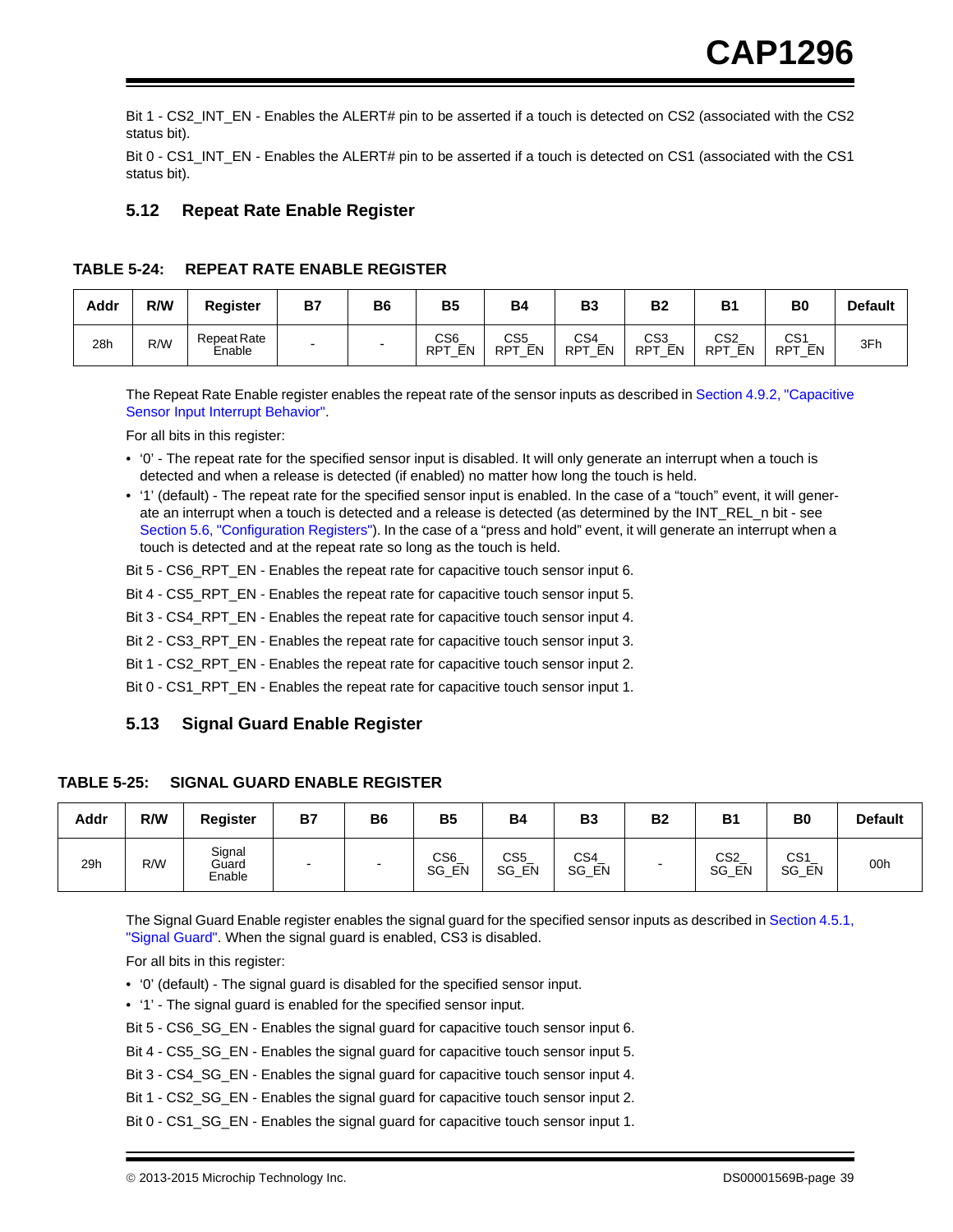## <span id="page-39-1"></span>**5.14 Multiple Touch Configuration Register**

| Addr | R/W | Register                 | <b>B7</b>                       | B <sub>6</sub> | <b>B5</b> | <b>B4</b>                | <b>B3</b> | <b>B2</b>            | <b>B1</b> | B <sub>0</sub> | <b>Default</b> |
|------|-----|--------------------------|---------------------------------|----------------|-----------|--------------------------|-----------|----------------------|-----------|----------------|----------------|
| 2Ah  | R/W | Multiple Touch<br>Config | <b>MULT</b><br><b>BLK</b><br>EN | -              |           | $\overline{\phantom{0}}$ |           | <b>B_MULT_T[1:0]</b> | -         |                | 80h            |

#### **TABLE 5-26: MULTIPLE TOUCH CONFIGURATION**

The Multiple Touch Configuration register controls the settings for the multiple touch detection circuitry. These settings determine the number of simultaneous buttons that may be pressed before additional buttons are blocked and the MULT status bit is set.

Bit 7 - MULT\_BLK\_EN - Enables the multiple button blocking circuitry.

- '0' The multiple touch circuitry is disabled. The device will not block multiple touches.
- '1' (default) The multiple touch circuitry is enabled. The device will flag the number of touches equal to programmed multiple touch threshold and block all others. It will remember which sensor inputs are valid and block all others until that sensor pad has been released. Once a sensor pad has been released, the N detected touches (determined via the sensing cycle order of CS1 - CS6) will be flagged and all others blocked.

Bits 3 - 2 - B\_MULT\_T[1:0] - Determines the number of simultaneous touches on all sensor pads before a Multiple Touch Event is detected and sensor inputs are blocked. The bit decode is given by [Table 5-27](#page-39-3).

<span id="page-39-3"></span>

| <b>B_MULT_T[1:0]</b> | <b>Number of Simultaneous Touches</b> |
|----------------------|---------------------------------------|
|                      |                                       |
|                      | 1 (default)                           |
|                      |                                       |
|                      |                                       |
|                      |                                       |

## <span id="page-39-2"></span><span id="page-39-0"></span>**5.15 Multiple Touch Pattern Configuration Register**

|  | TABLE 5-28: MULTIPLE TOUCH PATTERN CONFIGURATION |
|--|--------------------------------------------------|
|--|--------------------------------------------------|

| <b>Addr</b> | R/W | Register                         | <b>B7</b>        | <b>B6</b> | <b>B5</b> | <b>B4</b> | B <sub>3</sub> | <b>B2</b> | <b>B1</b>           | B <sub>0</sub>             | <b>Default</b> |
|-------------|-----|----------------------------------|------------------|-----------|-----------|-----------|----------------|-----------|---------------------|----------------------------|----------------|
| 2Bh         | R/W | Multiple Touch<br>Pattern Config | <b>MTP</b><br>EN | -         |           |           | MTP            | TH[1:0]   | COMP<br><b>PTRN</b> | <b>MTP</b><br><b>ALERT</b> | 00h            |

The Multiple Touch Pattern Configuration register controls the settings for the multiple touch pattern detection circuitry. This circuitry works like the multiple touch detection circuitry with the following differences:

- 1. The detection threshold is a percentage of the touch detection threshold as defined by the MTP\_TH[1:0] bits whereas the multiple touch circuitry uses the touch detection threshold.
- 2. The MTP detection circuitry either will detect a specific pattern of sensor inputs as determined by the Multiple Touch Pattern register settings or it will use the Multiple Touch Pattern register settings to determine a minimum number of sensor inputs that will cause the MTP circuitry to flag an event (see [Section 5.16, "Multiple Touch Pat-](#page-40-0)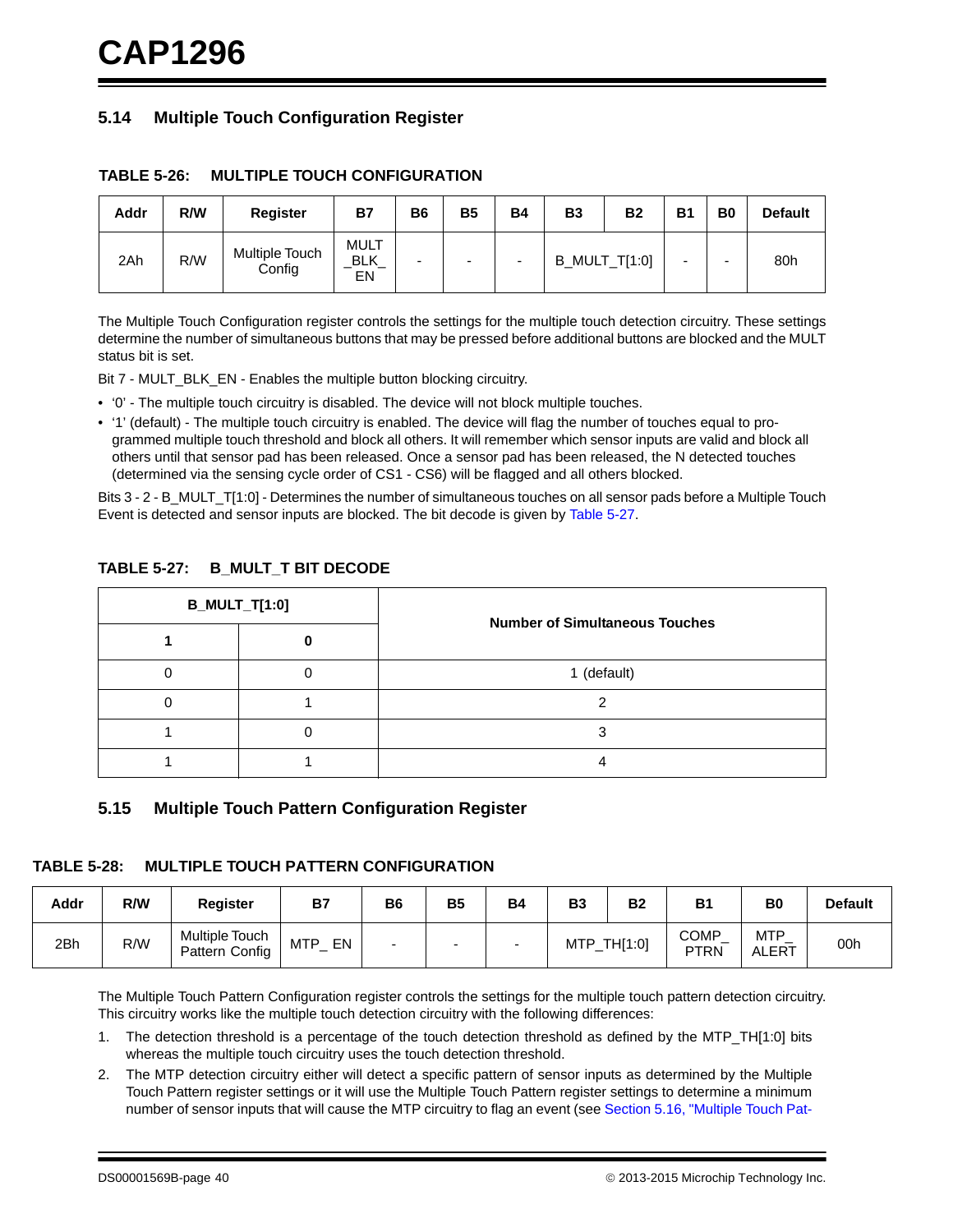[tern Register"](#page-40-0)). When using pattern recognition mode, if all of the sensor inputs set by the Multiple Touch Pattern register have a delta count greater than the MTP threshold or have their corresponding Noise Flag Status bits set, the MTP bit will be set. When using the absolute number mode, if the number of sensor inputs with thresholds above the MTP threshold or with Noise Flag Status bits set is equal to or greater than this number, the MTP bit will be set.

- 3. When an MTP event occurs, all touches are blocked and an interrupt is generated.
- 4. All sensor inputs will remain blocked so long as the requisite number of sensor inputs are above the MTP threshold or have Noise Flag Status bits set. Once this condition is removed, touch detection will be restored. Note that the MTP status bit is only cleared by writing a '0' to the INT bit once the condition has been removed.

Bit 7 - MTP\_EN - Enables the multiple touch pattern detection circuitry.

- '0' (default) The MTP detection circuitry is disabled.
- '1' The MTP detection circuitry is enabled.

Bits 3 - 2 - MTP\_TH[1:0] - Determine the MTP threshold, as shown in [Table 5-29.](#page-40-1) This threshold is a percentage of sensor input threshold (see [Section 5.19, "Sensor Input Threshold Registers"\)](#page-43-1) for inputs enabled in the Active state or of the standby threshold (see [Section 5.24, "Standby Threshold Register"](#page-47-2)) for inputs enabled in the Standby state.

| $MTP_TH[1:0]$ | <b>Threshold Divide Setting</b> |                 |
|---------------|---------------------------------|-----------------|
|               |                                 |                 |
| 0             |                                 | 12.5% (default) |
| ი             |                                 | 25%             |
|               |                                 | 37.5%           |
|               |                                 | 100%            |

## <span id="page-40-1"></span>**TABLE 5-29: MTP\_TH BIT DECODE**

Bit 1 - COMP\_PTRN - Determines whether the MTP detection circuitry will use the Multiple Touch Pattern register as a specific pattern of sensor inputs or as an absolute number of sensor inputs.

- '0' (default) The MTP detection circuitry will use the Multiple Touch Pattern register bit settings as an absolute minimum number of sensor inputs that must be above the threshold or have Noise Flag Status bits set. The number will be equal to the number of bits set in the register.
- '1' The MTP detection circuitry will use pattern recognition. Each bit set in the Multiple Touch Pattern register indicates a specific sensor input that must have a delta count greater than the MTP threshold or have a Noise Flag Status bit set. If the criteria are met, the MTP status bit will be set.

Bit 0 - MTP\_ALERT - Enables an interrupt if an MTP event occurs. In either condition, the MTP status bit will be set.

- '0' (default) If an MTP event occurs, the ALERT# pin is not asserted.
- '1' If an MTP event occurs, the ALERT# pin will be asserted.

## <span id="page-40-0"></span>**5.16 Multiple Touch Pattern Register**

### **TABLE 5-30: MULTIPLE TOUCH PATTERN REGISTER**

| Addr | R/W | <b>Register</b>              | <b>B7</b> | <b>B6</b> | <b>B5</b>          | <b>B4</b>          | <b>B3</b>          | <b>B2</b>          | <b>B1</b>          | B <sub>0</sub>                 | <b>Default</b> |
|------|-----|------------------------------|-----------|-----------|--------------------|--------------------|--------------------|--------------------|--------------------|--------------------------------|----------------|
| 2Dh  | R/W | Multiple<br>Touch<br>Pattern |           |           | CS6<br><b>PTRN</b> | CS5<br><b>PTRN</b> | CS4<br><b>PTRN</b> | CS3<br><b>PTRN</b> | CS2<br><b>PTRN</b> | CS <sub>1</sub><br><b>PTRN</b> | 3Fh            |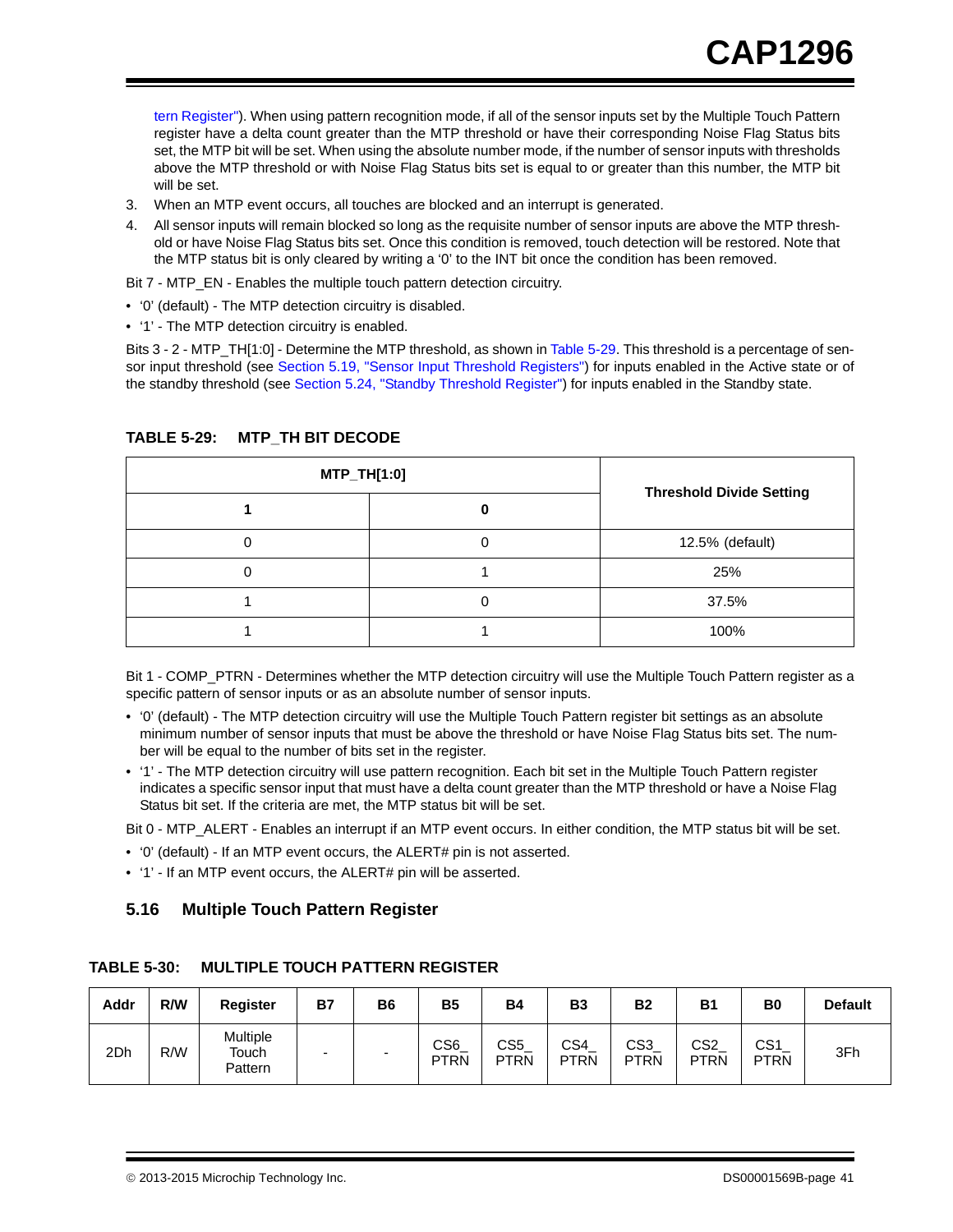The Multiple Touch Pattern register acts as a pattern to identify an expected sensor input profile for diagnostics or other significant events. There are two methods for how the Multiple Touch Pattern register is used: as specific sensor inputs or number of sensor input that must exceed the MTP threshold or have Noise Flag Status bits set. Which method is used is based on the COMP\_PTRN bit (see [Section 5.15](#page-39-2)). The methods are described below.

- 1. Specific Sensor Inputs: If, during a single sensing cycle, the specific sensor inputs above the MTP threshold or with Noise Flag Status bits set match those bits set in the Multiple Touch Pattern register, an MTP event is flagged.
- 2. Number of Sensor Inputs: If, during a single sensing cycle, the number of sensor inputs with a delta count above the MTP threshold or with Noise Flag Status bits set is equal to or greater than the number of pattern bits set, an MTP event is flagged.

For all bits in this register:

- '0' The specified sensor input is not considered a part of the pattern.
- '1' The specified sensor input is considered a part of the pattern, or the absolute number of sensor inputs that must have a delta count greater than the MTP threshold or have the Noise Flag Status bit set is increased by 1.

Bit 5 - CS6\_PTRN - Determines whether CS6 is considered as part of the Multiple Touch Pattern.

Bit 4 - CS5\_PTRN - Determines whether CS5 is considered as part of the Multiple Touch Pattern.

Bit 3 - CS4\_PTRN - Determines whether CS4 is considered as part of the Multiple Touch Pattern.

Bit 2 - CS3\_PTRN - Determines whether CS3 is considered as part of the Multiple Touch Pattern.

Bit 1 - CS2\_PTRN - Determines whether CS2 is considered as part of the Multiple Touch Pattern.

Bit 0 - CS1\_PTRN - Determines whether CS1 is considered as part of the Multiple Touch Pattern.

## <span id="page-41-1"></span><span id="page-41-0"></span>**5.17 Base Count Out of Limit Register**

## **TABLE 5-31: BASE COUNT OUT OF LIMIT REGISTER**

| Addr | R/W | <b>Register</b>                   | Β7 | B <sub>6</sub> | <b>B5</b> | <b>B4</b>        | <b>B3</b>        | <b>B2</b>        | B <sub>1</sub> | B <sub>0</sub> | <b>Default</b> |
|------|-----|-----------------------------------|----|----------------|-----------|------------------|------------------|------------------|----------------|----------------|----------------|
| 2Eh  | R   | <b>Base Count</b><br>Out of Limit |    |                | BC<br>OUT | <b>BC</b><br>OUT | <b>BC</b><br>OUT | ВC<br><b>OUT</b> | ВC<br>Ουτ      | ВC<br>OUT      | 00h            |

The Base Count Out of Limit Register indicates which sensor inputs have base counts out of limit (see [Section 4.4, "Sen](#page-16-3)[sor Input Calibration"\)](#page-16-3). When these bits are set, the BC\_OUT bit is set (see [Section 5.2, "Status Registers"\)](#page-27-1).

For all bits in this register:

• '0' - The base count for the specified sensor input is in the operating range.

• '1' - The base count of the specified sensor input is not in the operating range.

Bit 5 - BC\_OUT\_6 - Indicates whether CS6 has a base count out of limit.

Bit 4 - BC\_OUT\_5 - Indicates whether CS6 has a base count out of limit.

Bit 3 - BC\_OUT\_4 - Indicates whether CS6 has a base count out of limit.

Bit 2 - BC\_OUT\_3 - Indicates whether CS3 has a base count out of limit.

Bit 1 - BC\_OUT\_2 - Indicates whether CS2 has a base count out of limit.

Bit 0 - BC\_OUT\_1 - Indicates whether CS1 has a base count out of limit.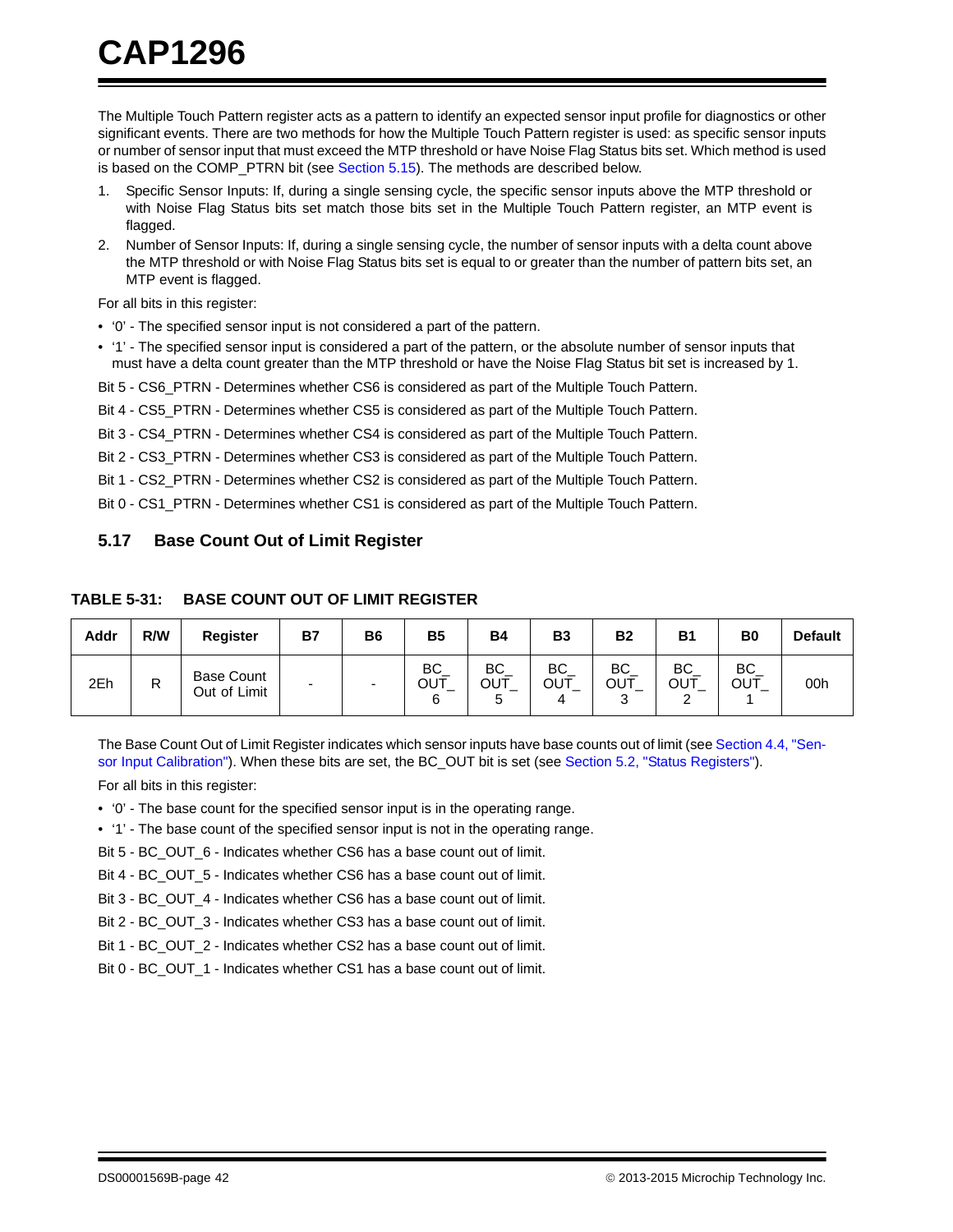## <span id="page-42-1"></span><span id="page-42-0"></span>**5.18 Recalibration Configuration Register**

| Addr | R/W | <b>Register</b>                | <b>B7</b>           | <b>B6</b>             | <b>B5</b>     | <b>B4</b> | <b>B3</b> | <b>B2</b> | <b>B1</b>    | B <sub>0</sub> | <b>Default</b> |
|------|-----|--------------------------------|---------------------|-----------------------|---------------|-----------|-----------|-----------|--------------|----------------|----------------|
| 2Fh  | R/W | Recalibration<br>Configuration | <b>BUT</b><br>LD TH | NO CLR<br><b>INTD</b> | NO CLR<br>NEG | NEG DELTA | CNT[1:0]  |           | CAL_CFG[2:0] |                | 8Ah            |

The Recalibration Configuration register controls some recalibration routine settings (see [Section 4.4, "Sensor Input](#page-16-3) [Calibration"](#page-16-3)) as well as advanced controls to program the Sensor Input Threshold register settings.

Bit 7 - BUT\_LD\_TH - Enables setting all Sensor Input Threshold registers by writing to the Sensor Input 1 Threshold register.

- '0' Each Sensor Input X Threshold register is updated individually.
- '1' (default) Writing the Sensor Input 1 Threshold register will automatically overwrite the Sensor Input Threshold registers for all sensor inputs (Sensor Input Threshold 1 through Sensor Input Threshold 6). The individual Sensor Input X Threshold registers (Sensor Input 2 Threshold through Sensor Input 6 Threshold) can be individually updated at any time.

Bit 6 - NO\_CLR\_INTD - Controls whether the accumulation of intermediate data is cleared if the noise status bit is set.

- '0' (default) The accumulation of intermediate data is cleared if the noise status bit is set.
- '1' The accumulation of intermediate data is not cleared if the noise status bit is set.

**APPLICATION NOTE:** Bits 5 and 6 should both be set to the same value. Either both should be set to '0' or both should be set to '1'.

Bit 5 - NO\_CLR\_NEG - Controls whether the consecutive negative delta counts counter is cleared if the noise status bit is set.

'0' (default) - The consecutive negative delta counts counter is cleared if the noise status bit is set.

'1' - The consecutive negative delta counts counter is not cleared if the noise status bit is set.

Bits 4 - 3 - NEG\_DELTA\_CNT[1:0] - Determines the number of negative delta counts necessary to trigger a digital recalibration (see [Section 4.4.2, "Negative Delta Count Recalibration"\)](#page-17-6), as shown in [Table 5-33.](#page-42-2)

| NEG_DELTA_CNT[1:0] | <b>Number of Consecutive Negative Delta Count Values</b> |  |  |  |  |  |
|--------------------|----------------------------------------------------------|--|--|--|--|--|
|                    |                                                          |  |  |  |  |  |
|                    |                                                          |  |  |  |  |  |
|                    | 16 (default)                                             |  |  |  |  |  |
|                    | 32                                                       |  |  |  |  |  |
|                    | None (disabled)                                          |  |  |  |  |  |

### <span id="page-42-2"></span>**TABLE 5-33: NEG\_DELTA\_CNT BIT DECODE**

Bits 2 - 0 - CAL\_CFG[2:0] - Determines the update time and number of samples of the automatic recalibration routine (see [Section 4.4.1, "Automatic Recalibration"\)](#page-17-5). The settings apply to all sensor inputs universally (though individual sensor inputs can be configured to support recalibration - see [Section 5.10.1](#page-36-1)).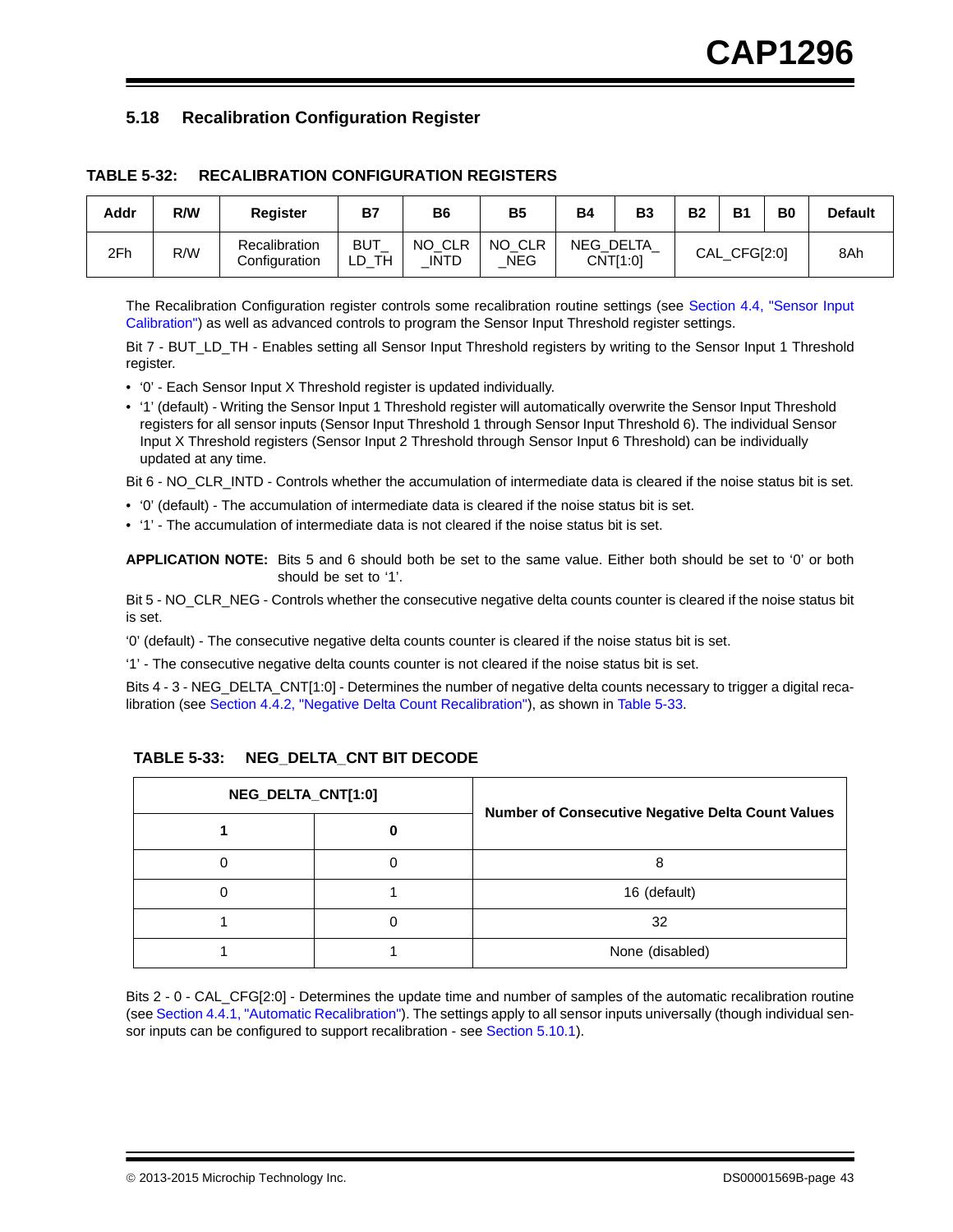|              | CAL_CFG[2:0] |          | <b>Recalibration Samples</b> | <b>Update Time (see</b> |  |  |
|--------------|--------------|----------|------------------------------|-------------------------|--|--|
| $\mathbf{2}$ |              | $\bf{0}$ | (see Note 5-1)               | Note 5-2)               |  |  |
| 0            | $\Omega$     | $\Omega$ | 16                           | 16                      |  |  |
| 0            | 0            |          | 32                           | 32                      |  |  |
| 0            |              | $\Omega$ | 64                           | 64 (default)            |  |  |
| 0            |              |          | 128                          | 128                     |  |  |
|              | $\Omega$     | $\Omega$ | 256                          | 256                     |  |  |
|              | $\Omega$     |          | 256                          | 1024                    |  |  |
|              |              | $\Omega$ | 256                          | 2048                    |  |  |
|              |              |          | 256                          | 4096                    |  |  |

## **TABLE 5-34: CAL\_CFG BIT DECODE**

- <span id="page-43-2"></span>**Note 5-1** Recalibration Samples refers to the number of samples that are measured and averaged before the Base Count is updated however does not control the base count update period.
- <span id="page-43-3"></span>**Note 5-2** Update Time refers to the amount of time (in sensing cycle periods) that elapses before the Base Count is updated. The time will depend upon the number of channels enabled, the averaging setting, and the programmed sensing cycle time.

## <span id="page-43-1"></span><span id="page-43-0"></span>**5.19 Sensor Input Threshold Registers**

| TABLE 5-35: SENSOR INPUT THRESHOLD REGISTERS |  |  |
|----------------------------------------------|--|--|
|----------------------------------------------|--|--|

| Addr            | R/W | Register                           | <b>B7</b> | <b>B6</b> | <b>B5</b> | <b>B4</b> | <b>B3</b> | <b>B2</b>      | <b>B1</b>      | B <sub>0</sub> | <b>Default</b> |
|-----------------|-----|------------------------------------|-----------|-----------|-----------|-----------|-----------|----------------|----------------|----------------|----------------|
| 30h             | R/W | Sensor Input 1<br><b>Threshold</b> |           | 64        | 32        | 16        | 8         | $\overline{4}$ | $\overline{2}$ | $\mathbf{1}$   | 40h            |
| 31h             | R/W | Sensor Input 2<br><b>Threshold</b> |           | 64        | 32        | 16        | 8         | 4              | $\overline{2}$ | $\mathbf{1}$   | 40h            |
| 32 <sub>h</sub> | R/W | Sensor Input 3<br>Threshold        |           | 64        | 32        | 16        | 8         | $\overline{4}$ | $\overline{2}$ | $\mathbf{1}$   | 40h            |
| 33h             | R/W | Sensor Input 4<br>Threshold        |           | 64        | 32        | 16        | 8         | $\overline{4}$ | $\overline{2}$ | $\mathbf{1}$   | 40h            |
| 34h             | R/W | Sensor Input 5<br>Threshold        |           | 64        | 32        | 16        | 8         | 4              | $\overline{2}$ | $\mathbf{1}$   | 40h            |
| 35h             | R/W | Sensor Input 6<br><b>Threshold</b> |           | 64        | 32        | 16        | 8         | $\overline{4}$ | $\overline{2}$ | $\mathbf{1}$   | 40h            |

The Sensor Input Threshold registers store the delta threshold that is used to determine if a touch has been detected. When a touch occurs, the input signal of the corresponding sensor pad changes due to the capacitance associated with a touch. If the sensor input change exceeds the threshold settings, a touch is detected.

When the BUT\_LD\_TH bit is set (see [Section 5.18](#page-42-1) - bit 7), writing data to the Sensor Input 1 Threshold register will update all of the Sensor Input Threshold registers (31h - 35h inclusive).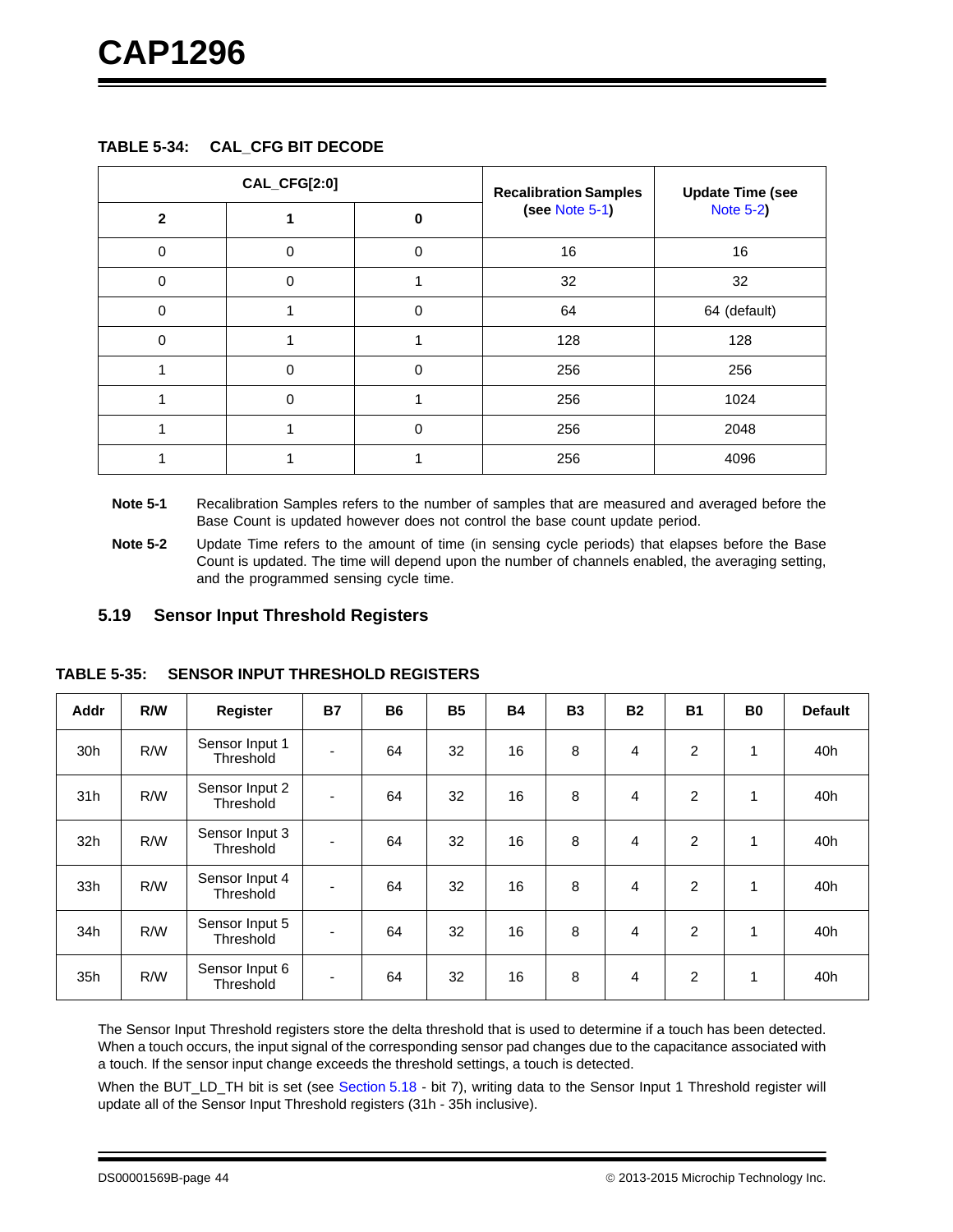## <span id="page-44-2"></span><span id="page-44-1"></span>**5.20 Sensor Input Noise Threshold Register**

| <b>SENSOR INPUT NOISE THRESHOLD REGISTER</b><br><b>TABLE 5-36:</b> |
|--------------------------------------------------------------------|
|--------------------------------------------------------------------|

| Addr | R/W | <b>Register</b>                 | Β7 | <b>B6</b> | <b>B5</b>                | <b>B4</b> | B <sub>3</sub> | <b>B2</b> | <b>B1</b>         | B <sub>0</sub> | <b>Default</b> |
|------|-----|---------------------------------|----|-----------|--------------------------|-----------|----------------|-----------|-------------------|----------------|----------------|
| 38h  | R/W | Sensor Input<br>Noise Threshold |    |           | $\overline{\phantom{a}}$ |           |                |           | CS_BN_TH<br>[1:0] |                | 01h            |

The Sensor Input Noise Threshold register controls the value of a secondary internal threshold to detect noise and improve the automatic recalibration routine. If a capacitive touch sensor input exceeds the Sensor Input Noise Threshold but does not exceed the sensor input threshold, it is determined to be caused by a noise spike. That sample is not used by the automatic recalibration routine. This feature can be disabled by setting the DIS\_DIG\_NOISE bit.

Bits 1-0 - CS1\_BN\_TH[1:0] - Controls the noise threshold for all capacitive touch sensor inputs, as shown in [Table 5-37.](#page-44-4) The threshold is proportional to the threshold setting.

| <b>CS_BN_TH[1:0]</b> |                                  |  |  |  |  |  |  |
|----------------------|----------------------------------|--|--|--|--|--|--|
|                      | <b>Percent Threshold Setting</b> |  |  |  |  |  |  |
|                      | 25%                              |  |  |  |  |  |  |
|                      | 37.5% (default)                  |  |  |  |  |  |  |
|                      | 50%                              |  |  |  |  |  |  |
|                      | 62.5%                            |  |  |  |  |  |  |

### <span id="page-44-4"></span>**TABLE 5-37: CSX\_BN\_TH BIT DECODE**

## <span id="page-44-3"></span><span id="page-44-0"></span>**5.21 Standby Channel Register**

### **TABLE 5-38: STANDBY CHANNEL REGISTER**

| Addr | R/W | <b>Register</b>    | <b>B7</b> | <b>B6</b> | <b>B5</b>          | <b>B4</b>          | B <sub>3</sub>                 | <b>B2</b>          | <b>B1</b>          | B0                             | <b>Default</b> |
|------|-----|--------------------|-----------|-----------|--------------------|--------------------|--------------------------------|--------------------|--------------------|--------------------------------|----------------|
| 40h  | R/W | Standby<br>Channel |           |           | CS6<br><b>STBY</b> | CS5<br><b>STBY</b> | CS <sub>4</sub><br><b>STBY</b> | CS3<br><b>STBY</b> | CS2<br><b>STBY</b> | CS <sub>1</sub><br><b>STBY</b> | 00h            |

The Standby Channel register controls which (if any) capacitive touch sensor inputs are enabled in Standby (see [Section](#page-16-5) [4.3.1.2, "Standby State Sensing Settings"](#page-16-5)).

For all bits in this register:

- '0' (default) The specified channel will not be monitored in Standby.
- '1' The specified channel will be monitored in Standby. It will use the standby threshold setting, and the standby averaging and sensitivity settings.

Bit 5 - CS6\_STBY - Controls whether the CS6 channel is enabled in Standby.

Bit 4 - CS5\_STBY - Controls whether the CS5 channel is enabled in Standby.

Bit 3 - CS4\_STBY - Controls whether the CS4 channel is enabled in Standby.

Bit 2 - CS3\_STBY - Controls whether the CS3 channel is enabled in Standby.

Bit 1 - CS2\_STBY - Controls whether the CS2 channel is enabled in Standby.

Bit 0 - CS1\_STBY - Controls whether the CS1 channel is enabled in Standby.

2013-2015 Microchip Technology Inc. DS00001569B-page 45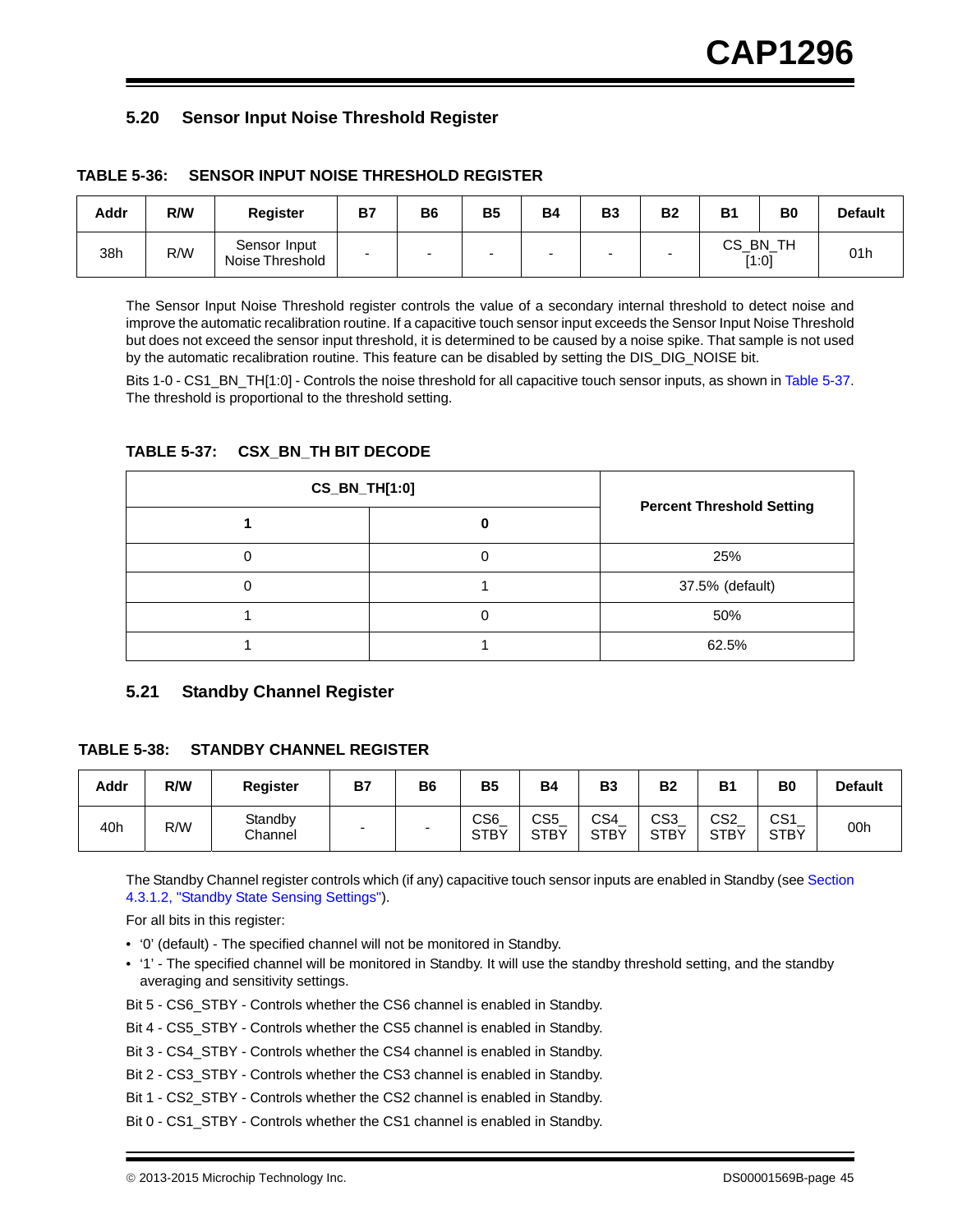## <span id="page-45-1"></span><span id="page-45-0"></span>**5.22 Standby Configuration Register**

## **TABLE 5-39: STANDBY CONFIGURATION REGISTER**

| Addr | R/W | <b>Register</b>          | <b>B7</b>                | <b>B6</b>         | <b>B5</b> | <b>B4</b> | B <sub>3</sub> | B <sub>2</sub>     | <b>B1</b>                                  | B <sub>0</sub> | <b>Default</b> |
|------|-----|--------------------------|--------------------------|-------------------|-----------|-----------|----------------|--------------------|--------------------------------------------|----------------|----------------|
| 41h  | R/W | Standby<br>Configuration | <b>AVG</b><br><b>SUM</b> | STBY<br>_AVG[2:0] |           |           | <b>STBY</b>    | _SAMP<br>TIME[1:0] | <b>STBY</b><br><b>TIME</b><br>CY.<br>[1:0] |                | 39h            |

The Standby Configuration register controls averaging and sensing cycle time for sensor inputs enabled in Standby. This register allows the user to change averaging and sample times on a limited number of sensor inputs in Standby and still maintain normal functionality in the Active state.

Bit 7 - AVG\_SUM - Determines whether the sensor inputs enabled in Standby will average the programmed number of samples or whether they will accumulate for the programmed number of samples.

- '0' (default) The Standby enabled sensor input delta count values will be based on the average of the programmed number of samples when compared against the threshold.
- '1' The Standby enabled sensor input delta count values will be based on the summation of the programmed number of samples when compared against the threshold. Caution should be used with this setting as a touch may overflow the delta count registers and may result in false readings.

Bits 6 - 4 - STBY\_AVG[2:0] - Determines the number of samples that are taken for all Standby enabled channels during the sensing cycle as shown in [Table 5-40](#page-45-2). All samples are taken consecutively on the same channel before the next channel is sampled and the result is averaged over the number of samples measured before updating the measured results.

|   | STBY_AVG[2:0] | Number Of Samples Taken Per |
|---|---------------|-----------------------------|
| 2 |               | <b>Measurement</b>          |
| ∩ |               |                             |
| O | O             | 2                           |
|   |               |                             |
| ∩ |               | 8 (default)                 |
|   | O             | 16                          |
|   |               | 32                          |
|   |               | 64                          |
|   |               | 128                         |

## <span id="page-45-2"></span>**TABLE 5-40: STBY\_AVG BIT DECODE**

Bit 3 - 2 - STBY\_SAMP\_TIME[1:0] - Determines the time to take a single sample for sensor inputs enabled in Standby as shown in [Table 5-41.](#page-46-2)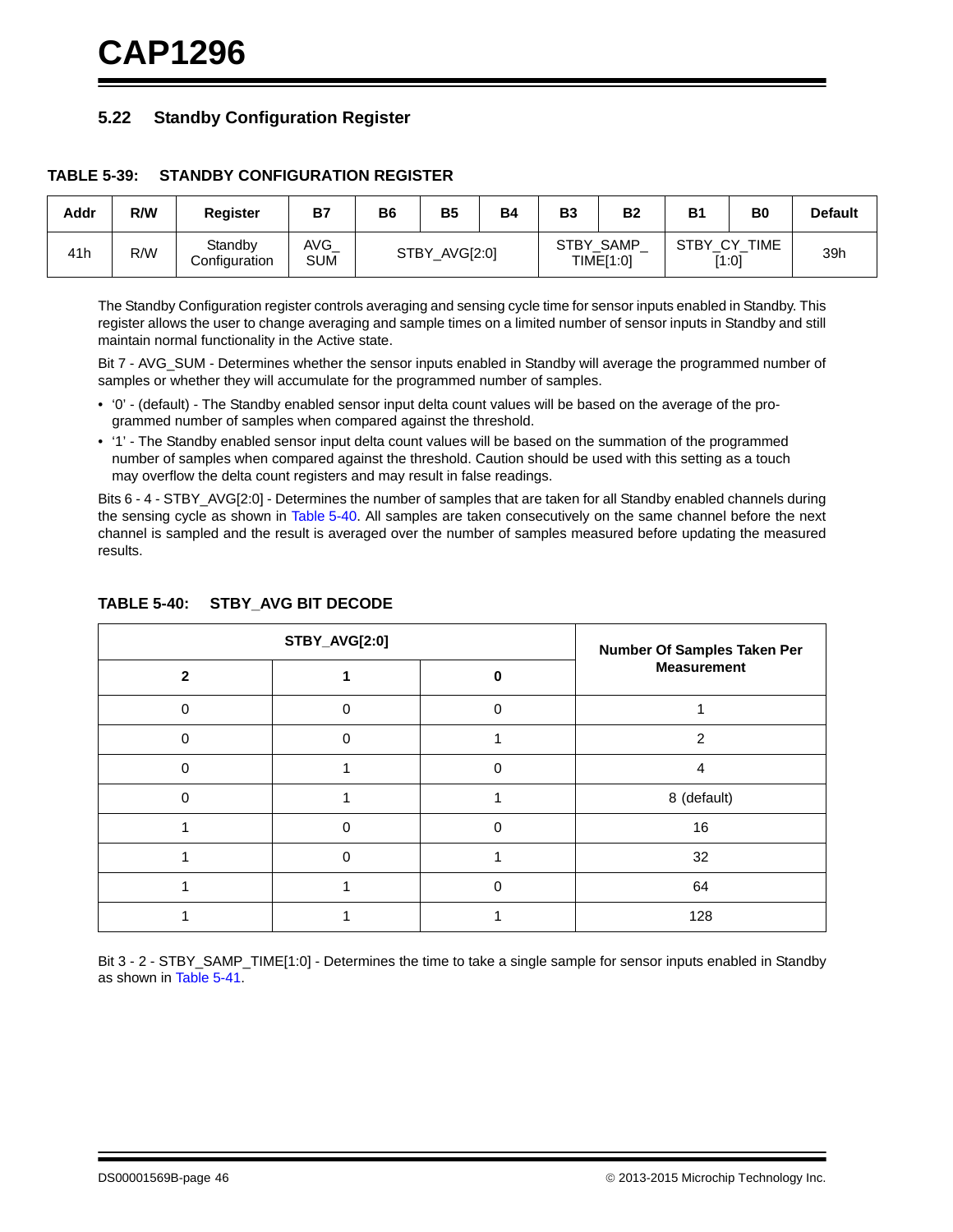<span id="page-46-2"></span>

| TABLE 5-41: STBY SAMP TIME BIT DECODE |  |  |  |  |  |
|---------------------------------------|--|--|--|--|--|
|---------------------------------------|--|--|--|--|--|

| STBY_SAMP_TIME[1:0] | <b>Sampling Time</b> |                  |
|---------------------|----------------------|------------------|
|                     | 0                    |                  |
|                     |                      | 320us            |
|                     |                      | 640us            |
|                     |                      | 1.28ms (default) |
|                     |                      | 2.56ms           |

Bits 1 - 0 - STBY\_CY\_TIME[2:0] - Determines the desired sensing cycle time for sensor inputs enabled during Standby, as shown in [Table 5-42](#page-46-3). This control is also used to determine programmed cycle time in the Combo state (see [Section](#page-16-2) [4.3.1.3, "Combo State Sensing Settings"](#page-16-2)). All enabled channels are sampled at the beginning of the sensing cycle. If additional time is remaining, the device is placed into a lower power state for the remainder of the sensing cycle.

## <span id="page-46-3"></span>**TABLE 5-42: STBY\_CY\_TIME BIT DECODE**

| STBY_CY_TIME[1:0] | <b>Programmed Sensing Cycle Time</b> |
|-------------------|--------------------------------------|
|                   |                                      |
|                   | 35 <sub>ms</sub>                     |
|                   | 70ms (default)                       |
|                   | 105ms                                |
|                   | 140 <sub>ms</sub>                    |

**APPLICATION NOTE:** The programmed sensing cycle time (STDBY\_CY\_TIME[1:0] is only maintained if the actual time to take the samples is less than the programmed cycle time. The STBY\_AVG[2:0] bits will take priority, so the sensing cycle time will be extended as necessary to accommodate the number of samples to be measured.

## <span id="page-46-1"></span><span id="page-46-0"></span>**5.23 Standby Sensitivity Register**

**TABLE 5-43: STANDBY SENSITIVITY REGISTER**

| <b>Addr</b> | R/W | <b>Register</b>        | <b>B7</b> | <b>B6</b> | <b>B5</b> | <b>B4</b> | B <sub>3</sub> | <b>B2</b> | B'              | B0 | <b>Default</b> |
|-------------|-----|------------------------|-----------|-----------|-----------|-----------|----------------|-----------|-----------------|----|----------------|
| 42h         | R/W | Standby<br>Sensitivity |           |           | $\sim$    |           |                |           | STBY_SENSE[2:0] |    | 02h            |

The Standby Sensitivity register controls the sensitivity for sensor inputs enabled in Standby.

Bits 2 - 0 - STBY\_SENSE[2:0] - Controls the sensitivity for sensor inputs that are enabled in Standby. The sensitivity settings act to scale the relative delta count value higher or lower based on the system parameters. A setting of 000b is the most sensitive while a setting of 111b is the least sensitive. At the more sensitive settings, touches are detected for a smaller delta capacitance corresponding to a "lighter" touch. These settings are more sensitive to noise, however, and a noisy environment may flag more false touches than higher sensitivity levels.

 <sup>2013-2015</sup> Microchip Technology Inc. DS00001569B-page 47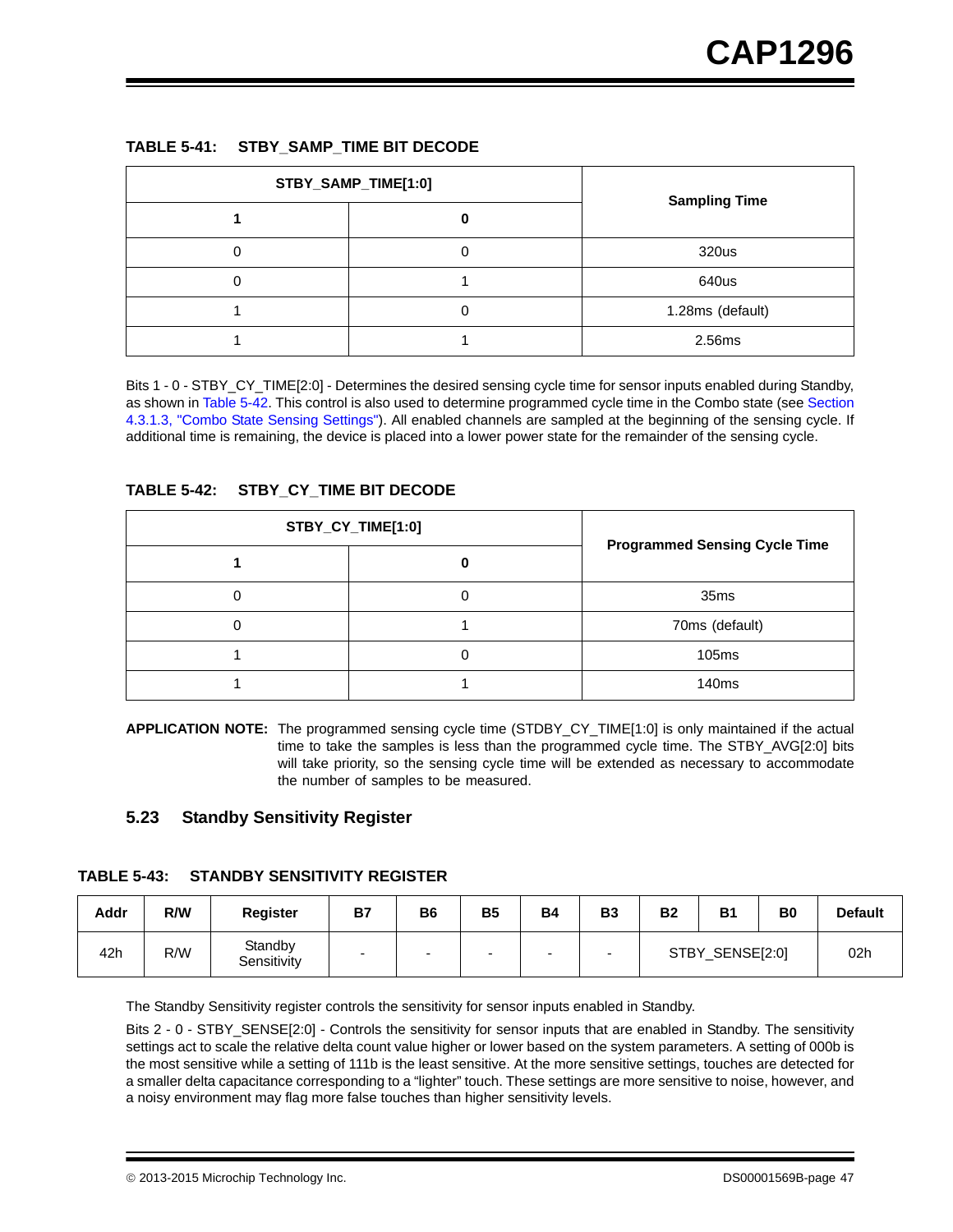**APPLICATION NOTE:** A value of 128x is the most sensitive setting available. At the most sensitivity settings, the MSB of the Delta Count register represents 64 out of ~25,000 which corresponds to a touch of approximately 0.25% of the base capacitance (or a  $\Delta C$  of 25fF from a 10pF base capacitance). Conversely a value of 1x is the least sensitive setting available. At these settings, the MSB of the Delta Count register corresponds to a delta count of 8192 counts out of ~25,000 which corresponds to a touch of approximately 33% of the base capacitance (or a  $\Delta C$  of 3.33pF from a 10pF base capacitance).

|          | STBY_SENSE[2:0] |   | <b>Sensitivity Multiplier</b> |  |  |  |  |
|----------|-----------------|---|-------------------------------|--|--|--|--|
| 2        |                 | 0 |                               |  |  |  |  |
| $\Omega$ | $\Omega$        |   | 128x (most sensitive)         |  |  |  |  |
| $\Omega$ | $\Omega$        |   | 64x                           |  |  |  |  |
| $\Omega$ |                 |   | 32x (default)                 |  |  |  |  |
| $\Omega$ |                 |   | 16x                           |  |  |  |  |
|          | $\Omega$        |   | 8x                            |  |  |  |  |
|          | $\Omega$        |   | 4x                            |  |  |  |  |
|          |                 | O | 2x                            |  |  |  |  |
|          |                 |   | 1x - (least sensitive)        |  |  |  |  |

## **TABLE 5-44: STBY\_SENSE BIT DECODE**

## <span id="page-47-2"></span><span id="page-47-0"></span>**5.24 Standby Threshold Register**

## **TABLE 5-45: STANDBY THRESHOLD REGISTER**

| Addr | R/W | Register             | <b>B7</b> | B <sub>6</sub> | <b>B5</b> | <b>B4</b> | B <sub>3</sub> | <b>B2</b> | B <sub>1</sub> | B0 | <b>Default</b> |
|------|-----|----------------------|-----------|----------------|-----------|-----------|----------------|-----------|----------------|----|----------------|
| 43h  | R/W | Standby<br>Threshold | -         | 64             | 32        | 16        | ∽<br>ุ         |           |                |    | 40h            |

The Standby Threshold register stores the delta threshold that is used to determine if a touch has been detected. When a touch occurs, the input signal of the corresponding sensor pad changes due to the capacitance associated with a touch. If the sensor input change exceeds the threshold settings, a touch is detected.

## <span id="page-47-3"></span><span id="page-47-1"></span>**5.25 Sensor Input Base Count Registers**

### **TABLE 5-46: SENSOR INPUT BASE COUNT REGISTERS**

| Addr | R/W | <b>Register</b>                     | <b>B7</b> | <b>B6</b> | <b>B5</b> | <b>B4</b> | <b>B3</b> | <b>B2</b> | <b>B1</b> | B <sub>0</sub> | <b>Default</b>   |
|------|-----|-------------------------------------|-----------|-----------|-----------|-----------|-----------|-----------|-----------|----------------|------------------|
| 50h  | R   | Sensor Input 1<br><b>Base Count</b> | 128       | 64        | 32        | 16        | 8         | 4         |           |                | C <sub>8</sub> h |
| 51h  | R   | Sensor Input 2<br><b>Base Count</b> | 128       | 64        | 32        | 16        | 8         | 4         | ົ         |                | C <sub>8</sub> h |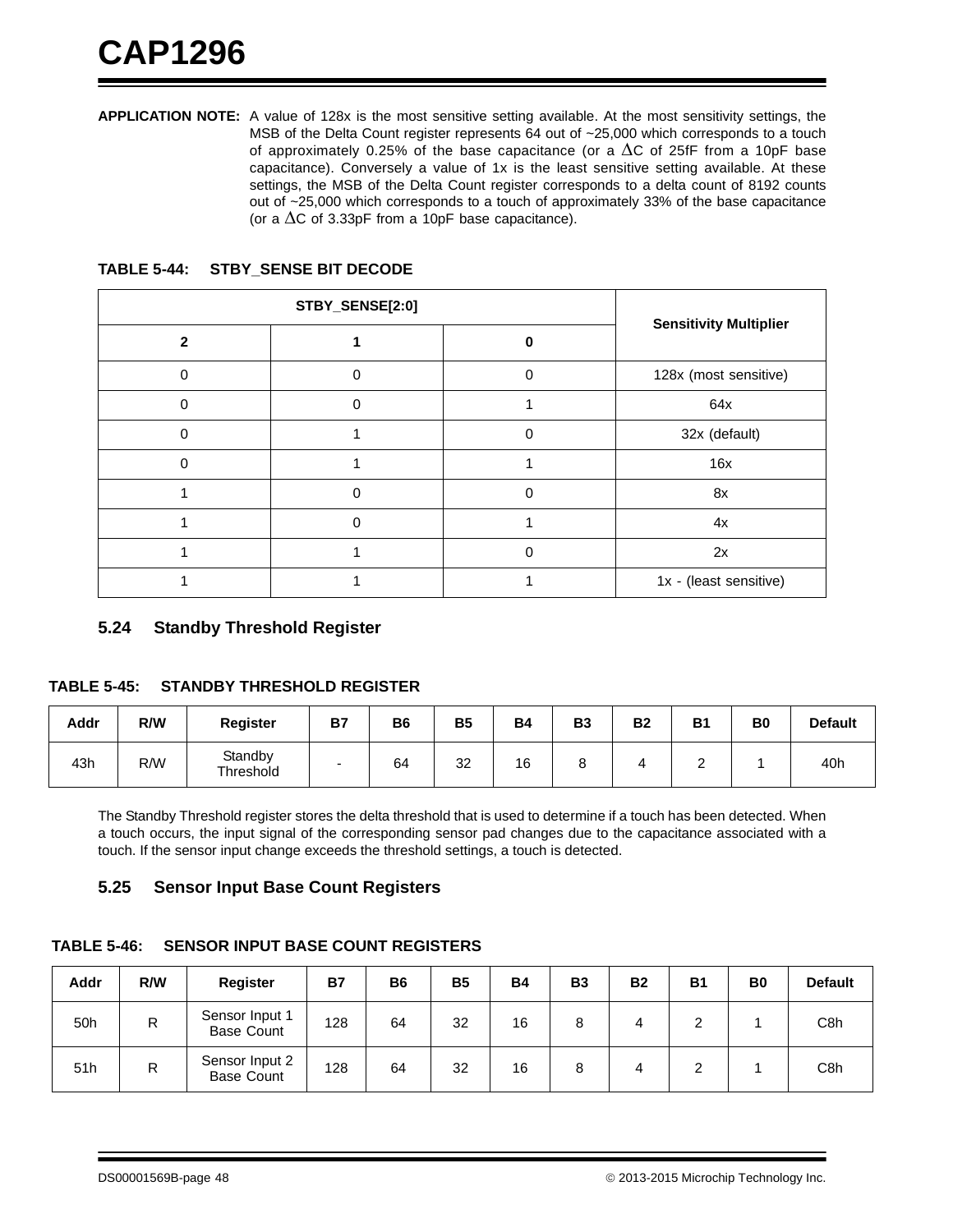| <b>Addr</b> | R/W          | <b>Register</b>                     | <b>B7</b> | <b>B6</b> | <b>B5</b> | <b>B4</b> | <b>B3</b> | <b>B2</b>      | <b>B1</b>      | B <sub>0</sub> | <b>Default</b>   |
|-------------|--------------|-------------------------------------|-----------|-----------|-----------|-----------|-----------|----------------|----------------|----------------|------------------|
| 52h         | $\mathsf{R}$ | Sensor Input 3<br><b>Base Count</b> | 128       | 64        | 32        | 16        | 8         | $\overline{4}$ | 2              | и              | C8h              |
| 53h         | $\mathsf{R}$ | Sensor Input 4<br><b>Base Count</b> | 128       | 64        | 32        | 16        | 8         | 4              | $\overline{2}$ |                | C <sub>8</sub> h |
| 54h         | $\mathsf{R}$ | Sensor Input 5<br><b>Base Count</b> | 128       | 64        | 32        | 16        | 8         | 4              | 2              |                | C <sub>8</sub> h |
| 55h         | $\mathsf{R}$ | Sensor Input 6<br><b>Base Count</b> | 128       | 64        | 32        | 16        | 8         | 4              | 2              |                | C <sub>8</sub> h |

**TABLE 5-46: SENSOR INPUT BASE COUNT REGISTERS (CONTINUED)**

The Sensor Input Base Count registers store the calibrated "not touched" input value from the capacitive touch sensor inputs. These registers are periodically updated by the calibration and recalibration routines.

The routine uses an internal adder to add the current count value for each reading to the sum of the previous readings until sample size has been reached. At this point, the upper 16 bits are taken and used as the Sensor Input Base Count. The internal adder is then reset and the recalibration routine continues.

The data presented is determined by the BASE\_SHIFT[3:0] bits (see [Section 5.5\)](#page-29-1).

## <span id="page-48-1"></span><span id="page-48-0"></span>**5.26 Power Button Register**

### **TABLE 5-47: POWER BUTTON REGISTER**

| Addr | r/w | Register     | D7<br>י כ | B <sub>6</sub> | <b>B5</b> | <b>B4</b> | <b>B3</b> | Β2                            | B <sub>1</sub> | B0  | <b>Default</b> |
|------|-----|--------------|-----------|----------------|-----------|-----------|-----------|-------------------------------|----------------|-----|----------------|
| 60h  | R/W | Power Button | -         |                |           |           |           | <b>PWR</b><br><b>BTNI2:01</b> |                | 00h |                |

The Power Button Register indicates the sensor input that has been designated as the power button (see [Section 4.6,](#page-18-2) ["Power Button"](#page-18-2)).

Bits 2 - 0 - PWR\_BTN[2:0] - When the power button feature is enabled, this control indicates the sensor input to be used as the power button. The decode is shown in [Table 5-48.](#page-48-2)

#### <span id="page-48-2"></span>**TABLE 5-48: PWR\_BTN BIT DECODE**

| <b>PWR_BTN[2:0]</b> |                                                |
|---------------------|------------------------------------------------|
|                     | <b>Sensor Input Designated as Power Button</b> |
|                     | CS <sub>1</sub>                                |
|                     | CS <sub>2</sub>                                |
|                     | CS <sub>3</sub>                                |
|                     | CS <sub>4</sub>                                |
|                     | CS <sub>5</sub>                                |
|                     | CS <sub>6</sub>                                |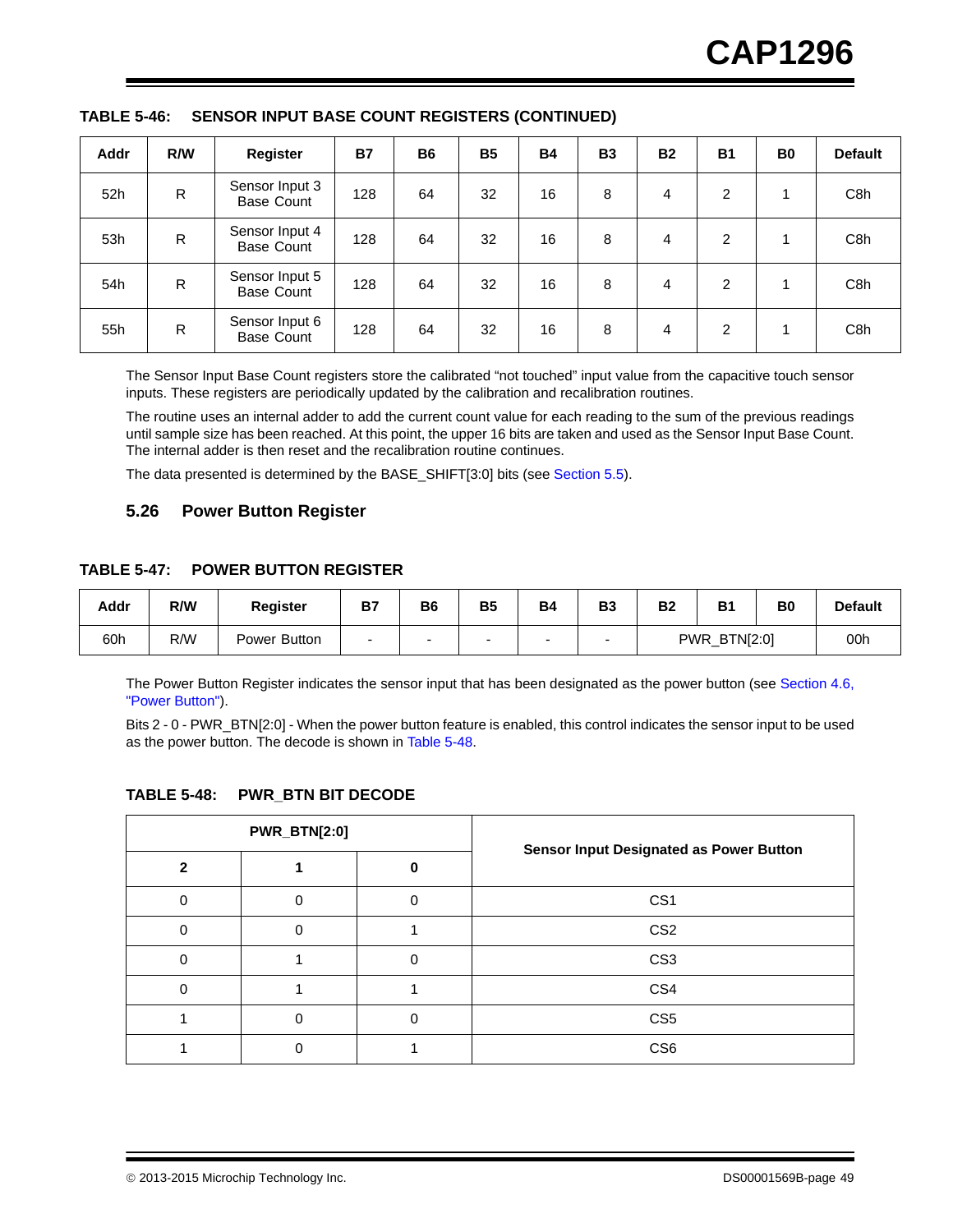## <span id="page-49-2"></span><span id="page-49-0"></span>**5.27 Power Button Configuration Register**

## **TABLE 5-49: POWER BUTTON CONFIGURATION REGISTER**

| Addr | R/W | <b>Register</b>               | <b>B7</b> | B <sub>6</sub>                  | <b>B5</b> | <b>B4</b>  | <b>B3</b> | <b>B2</b>        | <b>B1</b> | B <sub>0</sub> | <b>Default</b> |
|------|-----|-------------------------------|-----------|---------------------------------|-----------|------------|-----------|------------------|-----------|----------------|----------------|
| 61h  | R/W | Power Button<br>Configuration | -         | <b>STBY</b><br><b>PWR</b><br>EN | STBY_PWR_ | TIME [1:0] |           | <b>PWR</b><br>EN | PWR       | _TIME [1:0]    | 22h            |

The Power Button Configuration Register controls the length of time that the designated power button must indicate a touch before an interrupt is generated and the power status indicator is set (see [Section 4.6, "Power Button"](#page-18-2)).

Bit 6 - STBY\_PWR\_EN - Enables the power button feature in the Standby state.

• '0' (default) - The Standby power button circuitry is disabled.

• '1' - The Standby power button circuitry is enabled.

Bits 5 - 4 - STBY\_PWR\_TIME[1:0] - Determines the overall time, as shown in [Table 5-50](#page-49-3), that the power button must be held in the Standby state, in order for an interrupt to be generated and the PWR bit to be set.

Bit 2 - PWR\_EN - Enables the power button feature in the Active state.

- '0' (default) The power button circuitry is disabled in the Active state.
- '1' -The power button circuitry is enabled in the Active state.

Bits 1 - 0 - PWR\_TIME[1:0] - Determines the overall time, as shown in [Table 5-50,](#page-49-3) that the power button must be held in the Active state, in order for an interrupt to be generated and the PWR bit to be set.

| PWR_TIME[1:0] / STBY_PWR_TIME[1:0] | <b>Power Button Touch Hold Time</b> |
|------------------------------------|-------------------------------------|
|                                    |                                     |
|                                    | 280ms                               |
|                                    | 560ms                               |
|                                    | 1.12 sec (default)                  |
|                                    | $2.24$ sec                          |

## <span id="page-49-3"></span>**TABLE 5-50: POWER BUTTON TIME BITS DECODE**

## <span id="page-49-1"></span>**5.28 Sensor Input Calibration Registers**

### **TABLE 5-51: SENSOR INPUT CALIBRATION REGISTERS**

| Addr             | Register                      | R/W          | <b>B7</b> | <b>B6</b>         | <b>B5</b>          | <b>B4</b> | B <sub>3</sub>    | <b>B2</b> | <b>B1</b>         | B <sub>0</sub>    | <b>Default</b> |
|------------------|-------------------------------|--------------|-----------|-------------------|--------------------|-----------|-------------------|-----------|-------------------|-------------------|----------------|
| B <sub>1</sub> h | Sensor Input 1<br>Calibration | R            | CAL1 9    | CAL1 <sub>8</sub> | CAL1 7             | CAL1 6    | CAL1 <sub>5</sub> | CAL1 4    | CAL1 <sub>3</sub> | CAL1 <sub>2</sub> | 00h            |
| B <sub>2</sub> h | Sensor Input 2<br>Calibration | $\mathsf{R}$ | CAL2 9    | CAL2 8            | CAL2 7             | CAL2 6    | CAL2 5            | CAL2 4    | CAL2 3            | CAL2 <sub>2</sub> | 00h            |
| B <sub>3</sub> h | Sensor Input 3<br>Calibration | $\mathsf{R}$ | CAL3 9    | CAL3 8            | CAL <sub>3</sub> 7 | CAL3 6    | CAL3 5            | CAL3 4    | CAL3 3            | CAL3 2            | 00h            |
| B <sub>4</sub> h | Sensor Input 4<br>Calibration | R            | CAL4 9    | CAL4 8            | CAL4 7             | CAL4 6    | CAL4 5            | CAL4 4    | CAL4 3            | CAL4 2            | 00h            |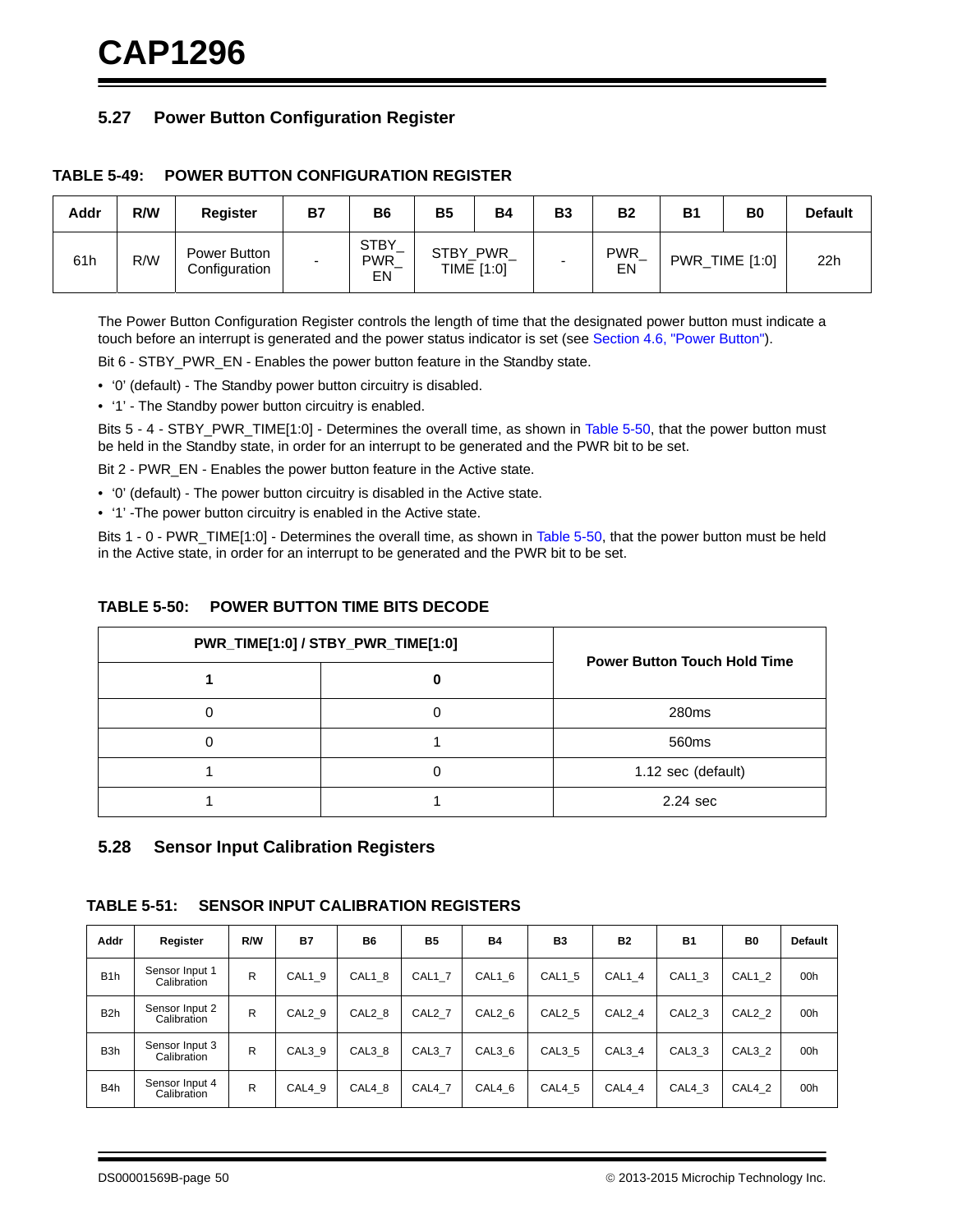| Addr             | Register                        | R/W          | <b>B7</b>      | <b>B6</b>                | <b>B5</b> | <b>B4</b>                | <b>B3</b> | <b>B2</b> | <b>B1</b> | B <sub>0</sub>    | <b>Default</b> |
|------------------|---------------------------------|--------------|----------------|--------------------------|-----------|--------------------------|-----------|-----------|-----------|-------------------|----------------|
| B <sub>5</sub> h | Sensor Input 5<br>Calibration   | R            | CAL5 9         | CAL5 8                   | CAL5 7    | CAL5 6                   | CAL5 5    | CAL5 4    | CAL5 3    | CAL5 2            | 00h            |
| B <sub>6</sub> h | Sensor Input 6<br>Calibration   | $\mathsf{R}$ | CAL6 9         | CAL6 8                   | CAL6 7    | CAL6 6                   | CAL6 5    | CAL6 4    | CAL6 3    | CAL6 <sub>2</sub> | 00h            |
| B <sub>9</sub> h | Sensor Input<br>Calibration LSB | R            | CAL4 1         | CAL4 0                   | CAL3 1    | CAL3 0                   | CAL2 1    | CAL2 0    | CAL1 1    | CAL1 0            | 00h            |
| <b>BAh</b>       | Sensor Input<br>Calibration LSB | R            | $\blacksquare$ | $\overline{\phantom{0}}$ | ۰         | $\overline{\phantom{0}}$ | CAL6_1    | CAL6 0    | CAL5 1    | CAL5 0            | 00h            |

**TABLE 5-51: SENSOR INPUT CALIBRATION REGISTERS (CONTINUED)**

The Sensor Input Calibration registers hold the 10-bit value that represents the last calibration value. The value represents the capacitance applied to the internal sensing circuits to balance the capacitance of the sensor input pad. Min-imum (000h) and maximum (3FFh) values indicate analog calibration failure (see [Section 4.4, "Sensor Input](#page-16-3) [Calibration"](#page-16-3)).

## <span id="page-50-2"></span><span id="page-50-0"></span>**5.29 Calibration Sensitivity Configuration Registers**

| TABLE 5-52: CALIBRATION SENSITIVITY CONFIGURATION REGISTERS |
|-------------------------------------------------------------|
|-------------------------------------------------------------|

| Addr | <b>Register</b>                        | R/W | <b>B7</b> | <b>B6</b>    | <b>B5</b> | <b>B4</b>    | <b>B3</b> | <b>B2</b>    | <b>B1</b> | B <sub>0</sub> | <b>Default</b> |
|------|----------------------------------------|-----|-----------|--------------|-----------|--------------|-----------|--------------|-----------|----------------|----------------|
| 80h  | Calibration<br>Sensitivity<br>Config 1 | R/W |           | CALSEN4[1:0] |           | CALSEN3[1:0] |           | CALSEN2[1:0] |           | CALSEN1[1:0]   | 00h            |
| 81h  | Calibration<br>Sensitivity<br>Config 2 | R/W | -         |              |           |              |           | CALSEN6[1:0] |           | CALSEN5[1:0]   | 00h            |

CALSENx[1:0] - Controls the gain used by the calibration routine to enable sensor inputs to be more sensitive for prox-imity detection. Gain is based on capacitance touch pad capacitance ranges, as shown in [Table 5-53.](#page-50-1) Since each sensor input can have a different pad capacitance, each sensor input has a control.

## <span id="page-50-1"></span>**TABLE 5-53: CALSENX BIT DECODE**

| CALSENx[1:0] | Gain | <b>Capacitive Touch Pad Capacitance</b> |
|--------------|------|-----------------------------------------|
|              |      | Range                                   |
|              |      | 5-50pF (default)                        |
|              |      | $0-25pF$                                |
|              | 4    | $0 - 12.5pF$                            |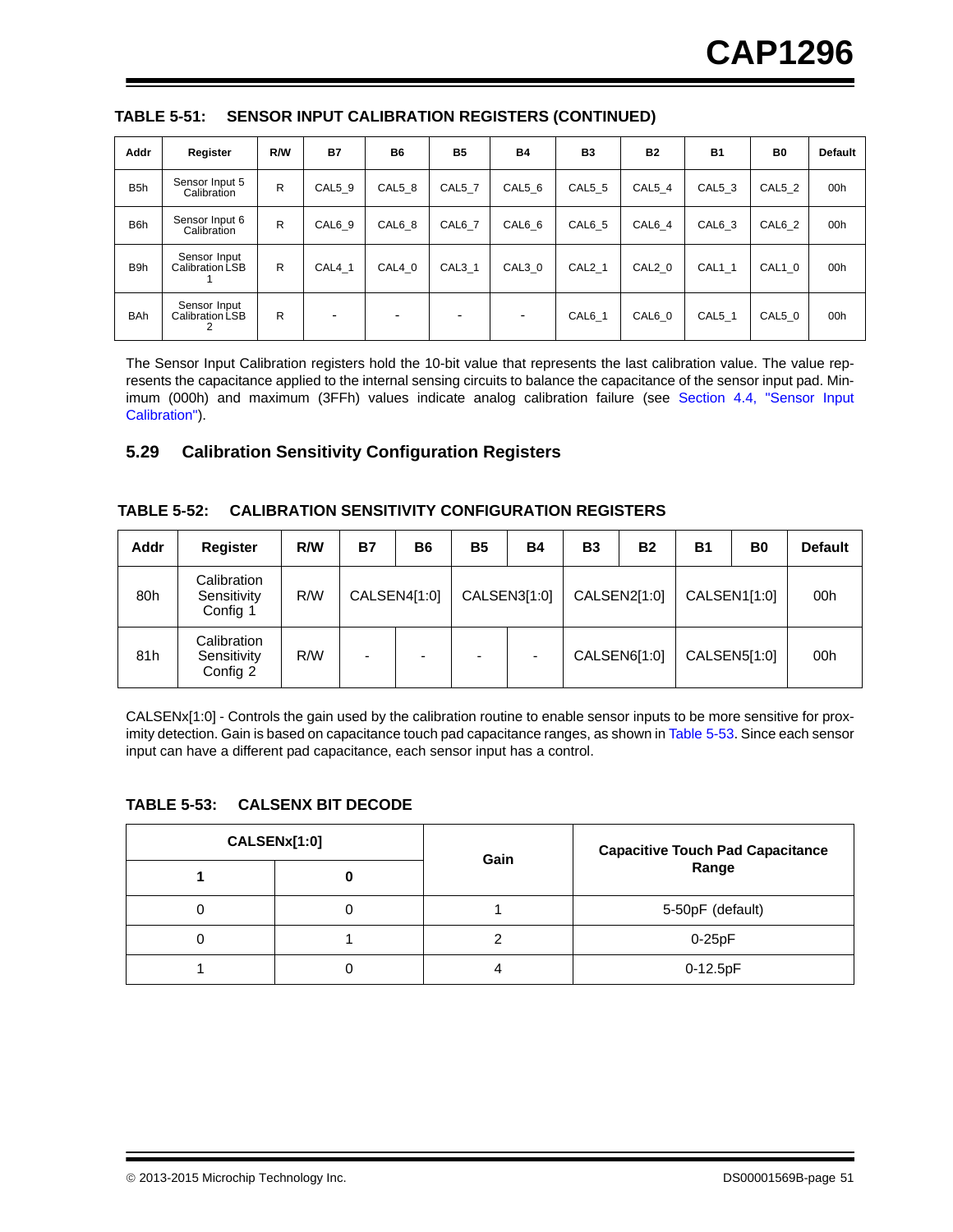## <span id="page-51-2"></span><span id="page-51-0"></span>**5.30 Product ID Register**

## **TABLE 5-54: PRODUCT ID REGISTER**

| Addr       | R/W | <b>Register</b>         | <b>B7</b> | B6 | <b>B5</b> | <b>B4</b> | <b>B3</b> | <b>B2</b> | <b>B1</b> | B <sub>0</sub> | <b>Default</b> |
|------------|-----|-------------------------|-----------|----|-----------|-----------|-----------|-----------|-----------|----------------|----------------|
| <b>FDh</b> |     | Product ID<br>CAP1296-1 |           |    |           |           |           |           |           |                | 69h            |

The Product ID register stores a unique 8-bit value that identifies the device.

## **5.31 Manufacturer ID Register**

## **TABLE 5-55: VENDOR ID REGISTER**

| Addr | R/W | <b>Register</b> | <b>B7</b> | B <sub>6</sub> | <b>B5</b> | <b>B4</b> | B <sub>3</sub> | <b>B2</b> | <b>B1</b> | B <sub>0</sub> | <b>Default</b> |
|------|-----|-----------------|-----------|----------------|-----------|-----------|----------------|-----------|-----------|----------------|----------------|
| FEh  |     | Manufacturer ID | ∼         |                |           |           |                |           |           |                | 5Dh            |

<span id="page-51-3"></span>The Vendor ID register stores an 8-bit value that represents MCHP.

## <span id="page-51-1"></span>**5.32 Revision Register**

## **TABLE 5-56: REVISION REGISTER**

| Addr | R/W | <b>Register</b> | <b>B7</b> | B6 | <b>B5</b> | <b>B4</b> | <b>B3</b> | <b>B2</b> | <b>B1</b> | B <sub>0</sub> | <b>Default</b> |
|------|-----|-----------------|-----------|----|-----------|-----------|-----------|-----------|-----------|----------------|----------------|
| FFh  |     | Revision        |           |    |           |           |           |           |           | ີ              | 00h            |

The Revision register stores an 8-bit value that represents the part revision.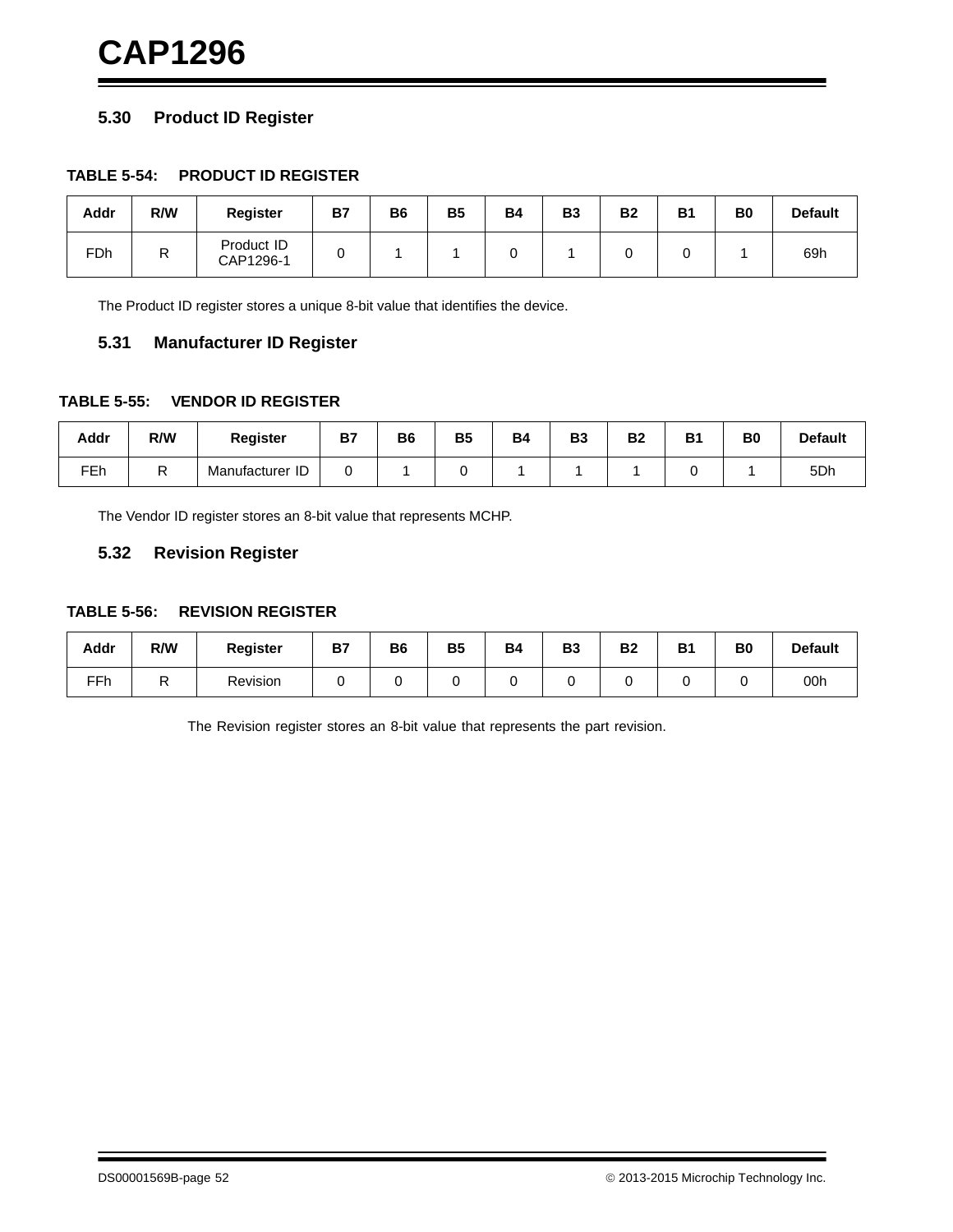## **6.0 PACKAGE INFORMATION**

## **6.1 CAP1296 Package Drawings**



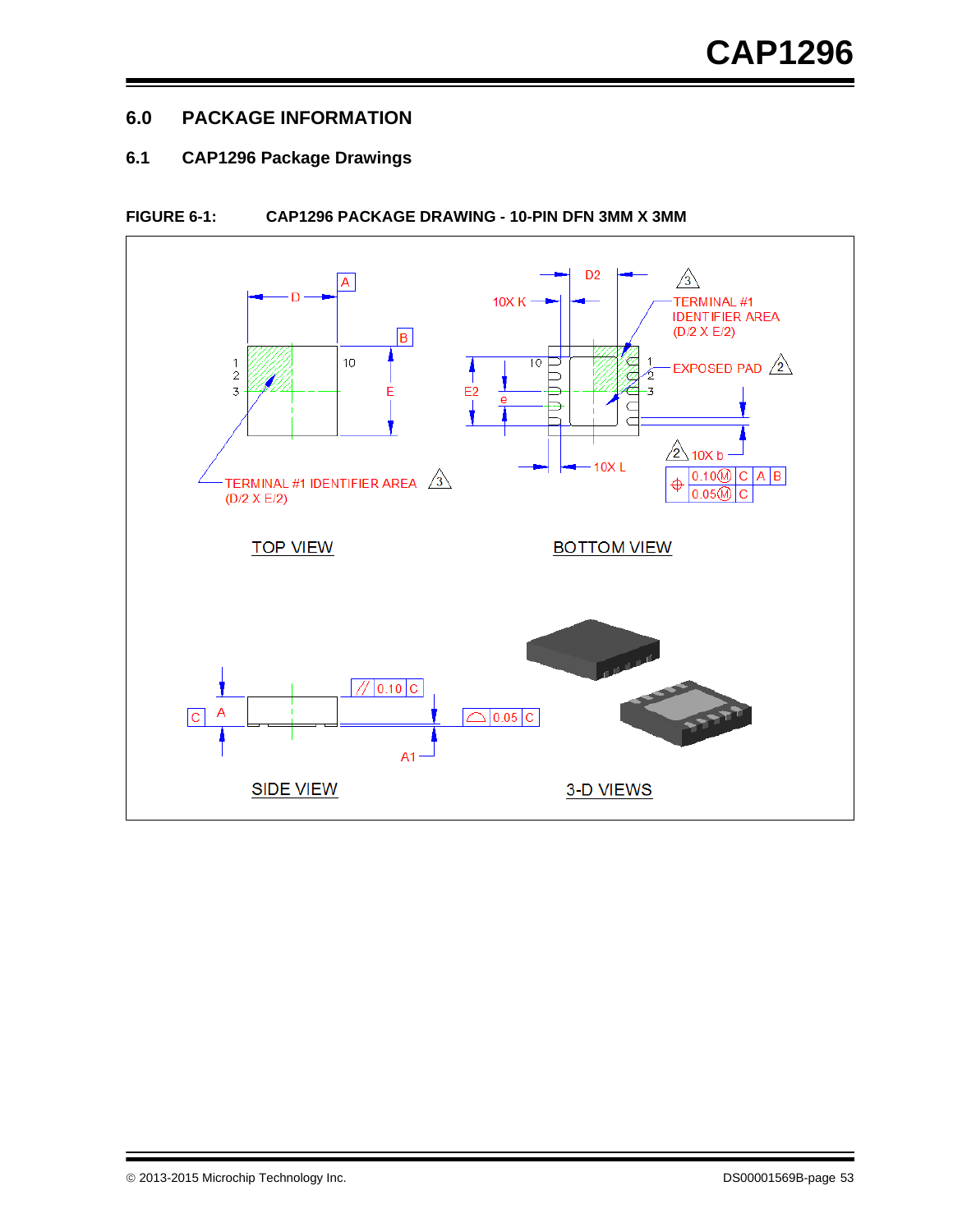## **FIGURE 6-2: CAP1296 PACKAGE DIMENSIONS - 10-PIN DFN 3MM X 3MM**

|                |            |            | <b>COMMON DIMENSIONS</b> |             |                               |
|----------------|------------|------------|--------------------------|-------------|-------------------------------|
| <b>SYMBOL</b>  | <b>MIN</b> | <b>NOM</b> | <b>MAX</b>               | <b>NOTE</b> | <b>REMARK</b>                 |
| A              | 0.80       | 0.85       | 0.90                     |             | <b>OVERALL PACKAGE HEIGHT</b> |
| A1             | 0          | 0.02       | 0.05                     |             | <b>STANDOFF</b>               |
| D/F            | 2.90       | 3.00       | 3.10                     | ٠           | <b>X/Y BODY SIZE</b>          |
| D <sub>2</sub> | 1.50       | 1.60       | 1.70                     | 2           | X EXPOSED PAD SIZE            |
| E <sub>2</sub> | 2.20       | 2.30       | 2.40                     | 2           | Y EXPOSED PAD SIZE            |
| T.             | 0.35       | 0.40       | 0.45                     | ٠           | <b>TERMINAL LENGTH</b>        |
| b              | 0.18       | 0.25       | 0.30                     | 2           | <b>TERMINAL WIDTH</b>         |
| κ              | 0.25       | 0.30       |                          | ۰           | TERMINAL TO PAD DISTANCE      |
| е              |            | $0.50$ BSC |                          |             | <b>TERMINAL PITCH</b>         |

#### **NOTES:**

1. ALL DIMENSIONS ARE IN MILLIMETERS.

2. UNILATERAL COPLANARITY ZONE APPLIES TO THE EXPOSED PAD, AS WELL AS THE TERMINALS. DIMENSIONS "b" APPLIES TO PLATED TERMINALS AND IT IS MEASURED BETWEEN 0.15 AND 0.30 mm FROM THE TERMINAL TIP.

3. DETAILS OF TERMINAL #1 IDENTIFIER ARE OPTIONAL BUT MUST BE LOCATED WITHIN THE AREA INDICATED.

**FIGURE 6-3: CAP1296 PCB LAND PATTERN AND STENCIL - 10-PIN DFN 3MM X 3MM**

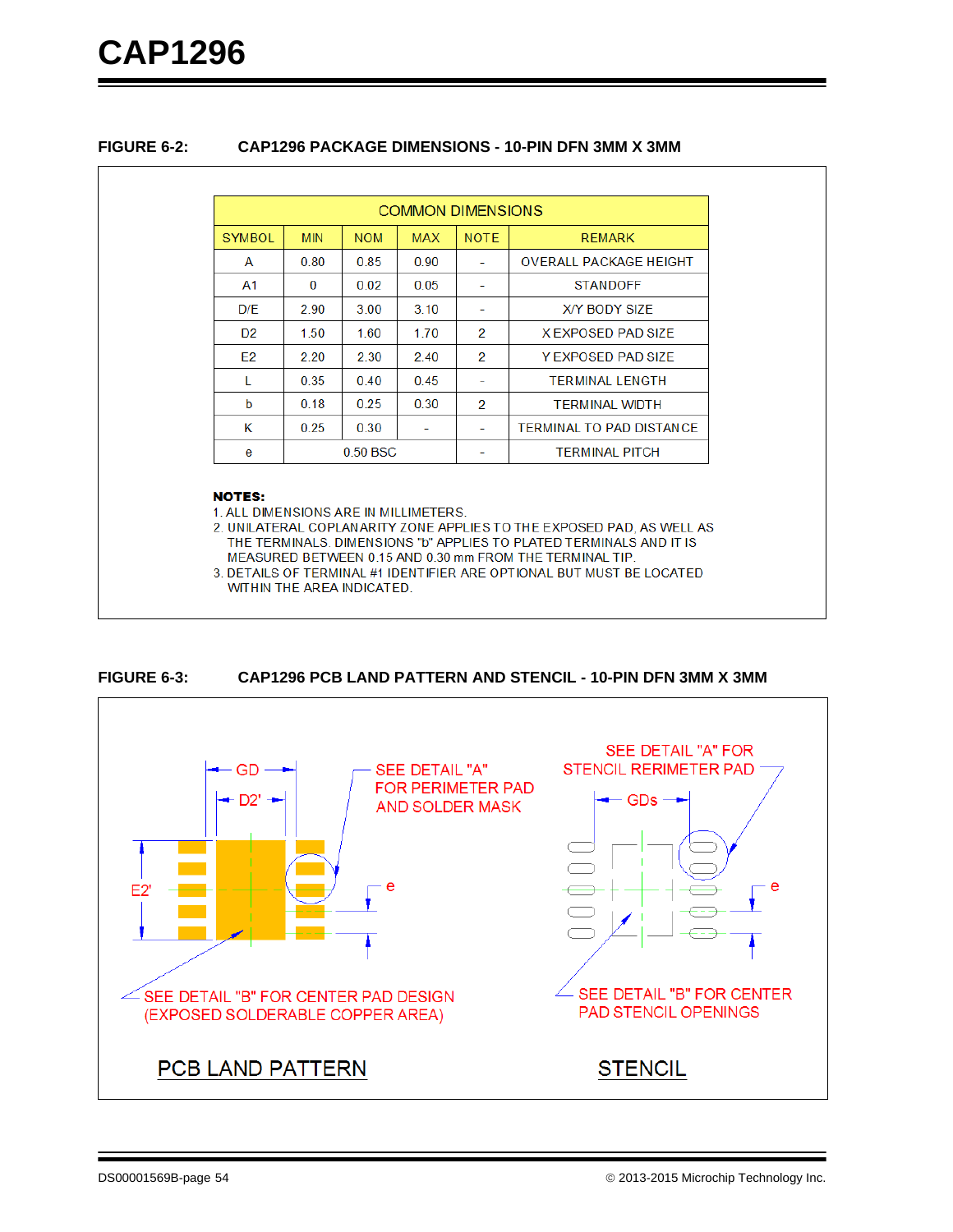

**FIGURE 6-4: CAP1296 PCB DETAIL A - 10-PIN DFN 3MM X 3MM**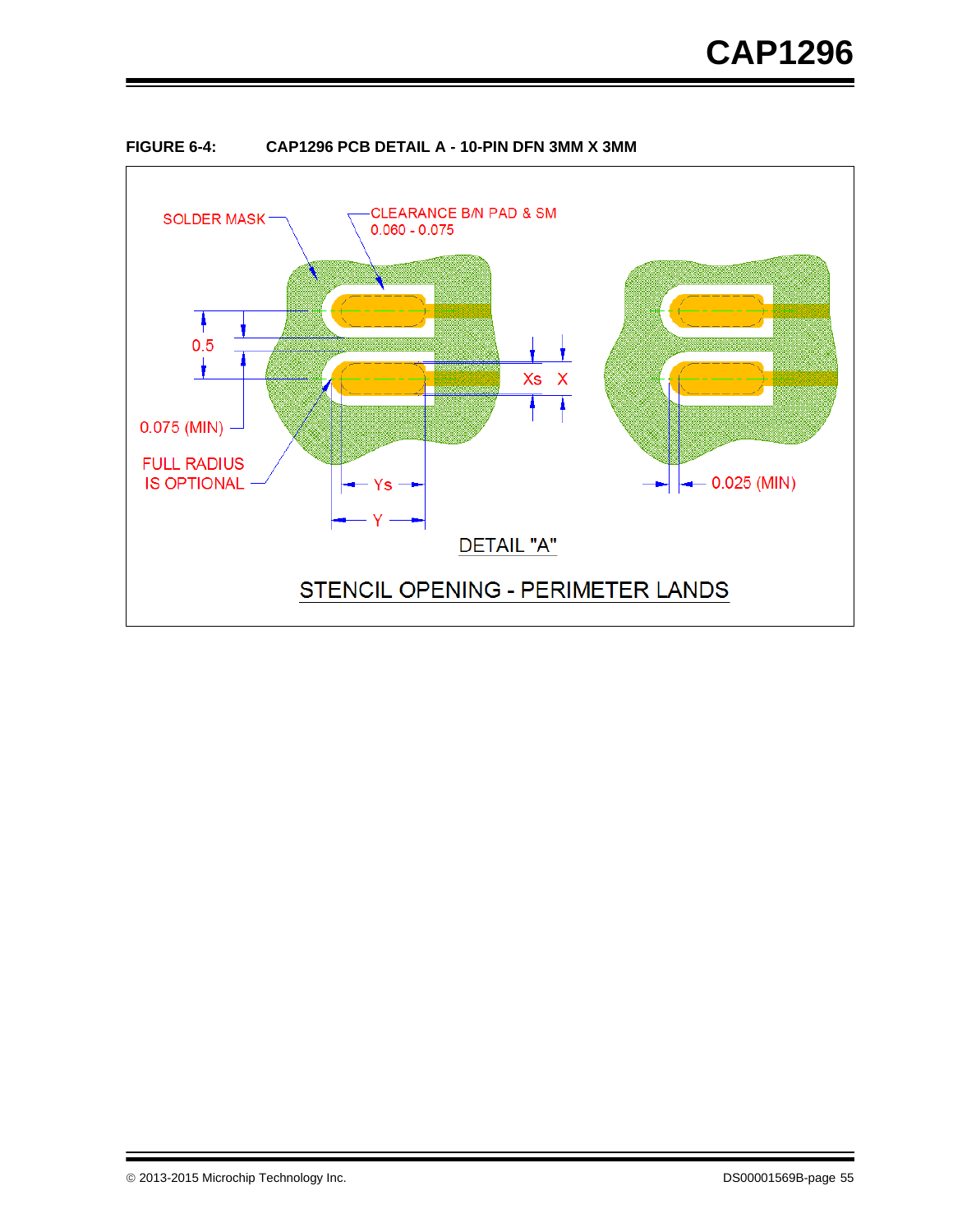

## **FIGURE 6-5: CAP1296 PCB DETAIL B - 10-PIN DFN 3MM X 3MM**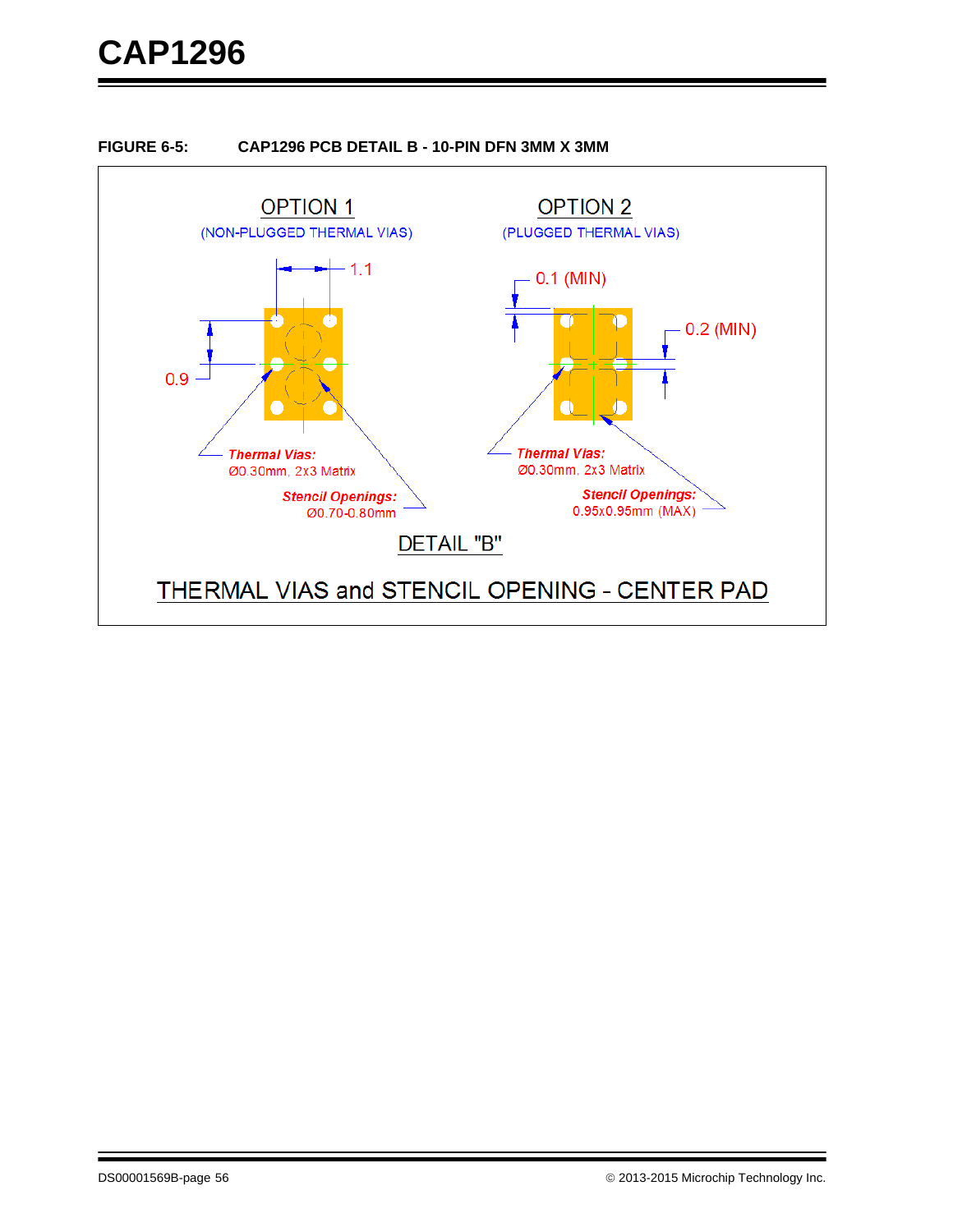| <b>FIGURE 6-6:</b> | CAP1296 LAND DIMENSIONS - 10-PIN DFN 3MM X 3MM |  |
|--------------------|------------------------------------------------|--|
|                    |                                                |  |

| <b>LAND PATTERN DIMENSIONS</b> |            |            |            |  |  |  |  |  |  |
|--------------------------------|------------|------------|------------|--|--|--|--|--|--|
| <b>SYMBOL</b>                  | <b>MIN</b> | <b>NOM</b> | <b>MAX</b> |  |  |  |  |  |  |
| GD                             | 2.10       | ٠          | 2.20       |  |  |  |  |  |  |
| <b>GDs</b>                     | 2.20       |            |            |  |  |  |  |  |  |
| D2'                            |            | 1.60       | 1.60       |  |  |  |  |  |  |
| E2'                            |            | 2.30       |            |  |  |  |  |  |  |
| Pad: X                         |            | 0.28       | 0.28       |  |  |  |  |  |  |
| Stencil: Xs                    |            | 0.23       | 0.25       |  |  |  |  |  |  |
| Pad: Y                         |            | 0.69       | 0.69       |  |  |  |  |  |  |
| Stencil: Ys                    |            | 0.62       | 0.64       |  |  |  |  |  |  |
| e                              |            | 0.50       |            |  |  |  |  |  |  |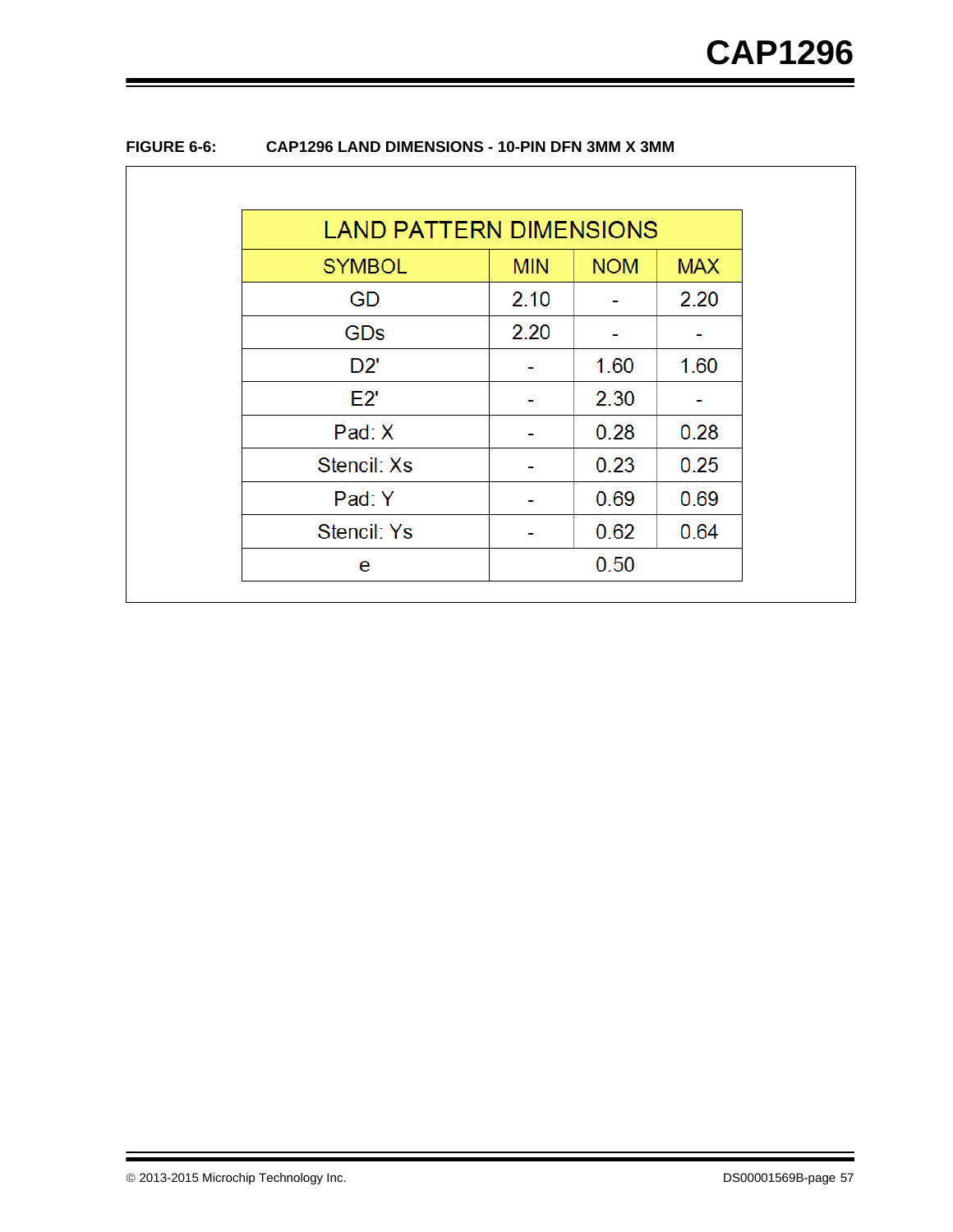## **FIGURE 6-7: CAP1296 14-LEAD PLASTIC SMALL OUTLINE, NARROW, 3.90 MM BODY (SOIC)**

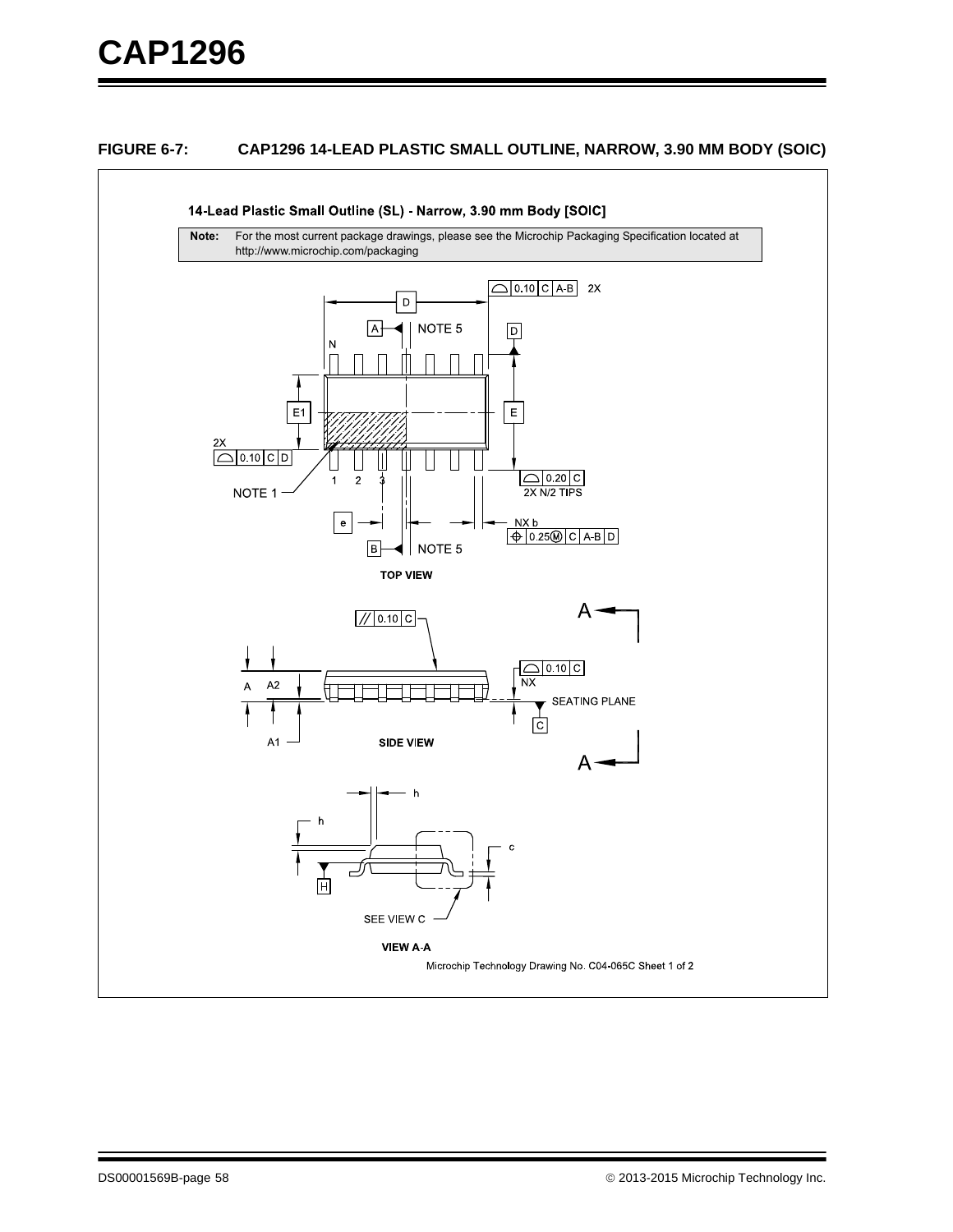#### **FIGURE 6-7: CAP1296 14-LEAD PLASTIC SMALL OUTLINE, NARROW, 3.90 MM BODY (SOIC)**

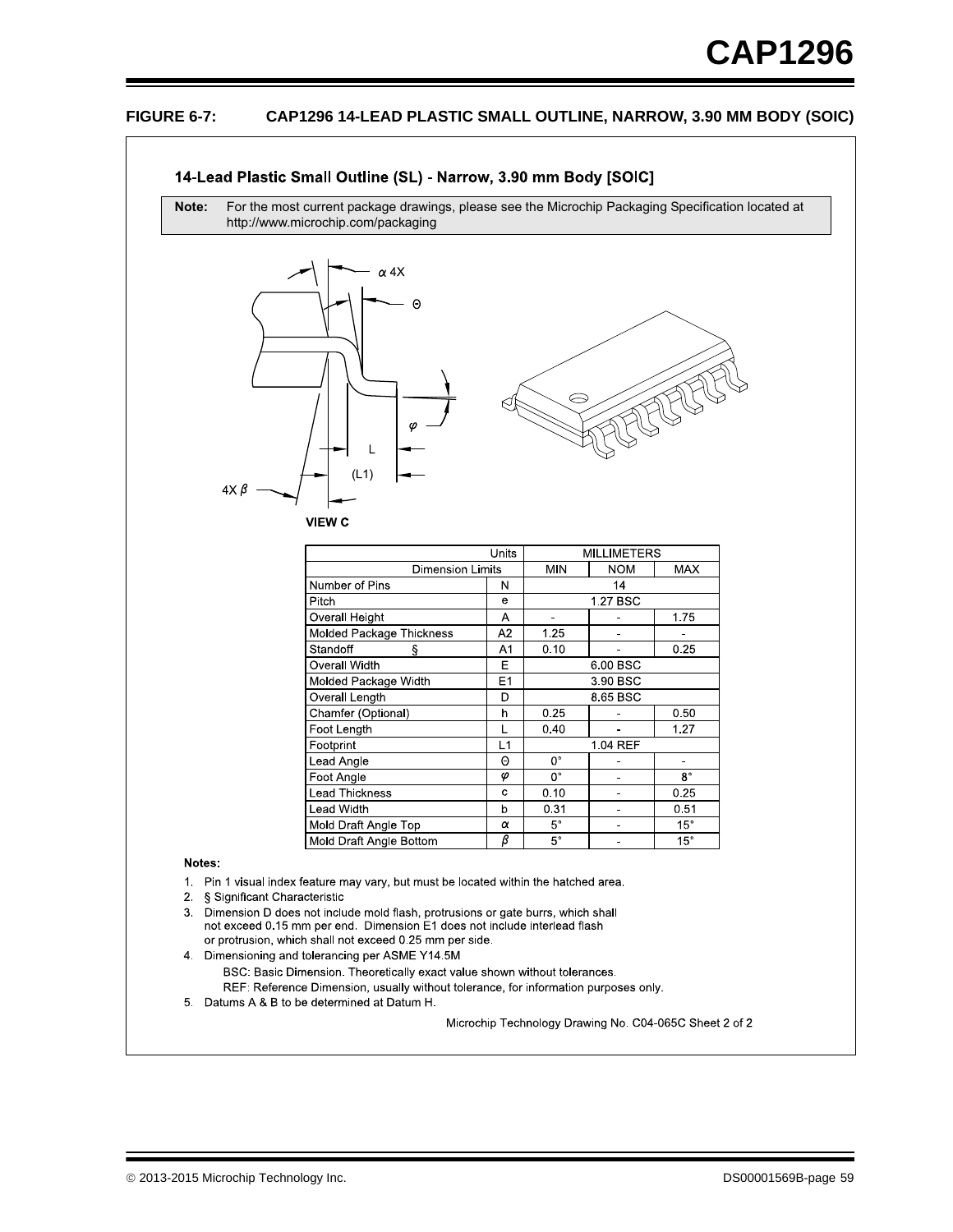## **CAP1296**

## **FIGURE 6-7: CAP1296 14-LEAD PLASTIC SMALL OUTLINE, NARROW, 3.90 MM BODY (SOIC)**

## 14-Lead Plastic Small Outline (SL) - Narrow, 3.90 mm Body [SOIC]

Note: Fo r the most current package drawings, please see the Microchip Packaging Specification located at http://www.microchip.com/packaging



## RECOMMENDED LAND PATTERN

| <b>Units</b>               |    | <b>MILLIMETERS</b> |            |            |
|----------------------------|----|--------------------|------------|------------|
| Dimension Limits           |    | MIN                | <b>NOM</b> | <b>MAX</b> |
| <b>Contact Pitch</b>       | Ε  |                    | 1.27 BSC   |            |
| <b>Contact Pad Spacing</b> | C  |                    | 5.40       |            |
| <b>Contact Pad Width</b>   |    |                    |            | 0.60       |
| Contact Pad Length         |    |                    |            | 1.50       |
| Distance Between Pads      | Gx | 0.67               |            |            |
| l Distance Between Pads    |    | 3.90               |            |            |

Notes:

1. Dimensioning and tolerancing per ASME Y14.5M

BSC: Basic Dimension. Theoretically exact value shown without tolerances.

Microchip Technology Drawing No. C04-2065A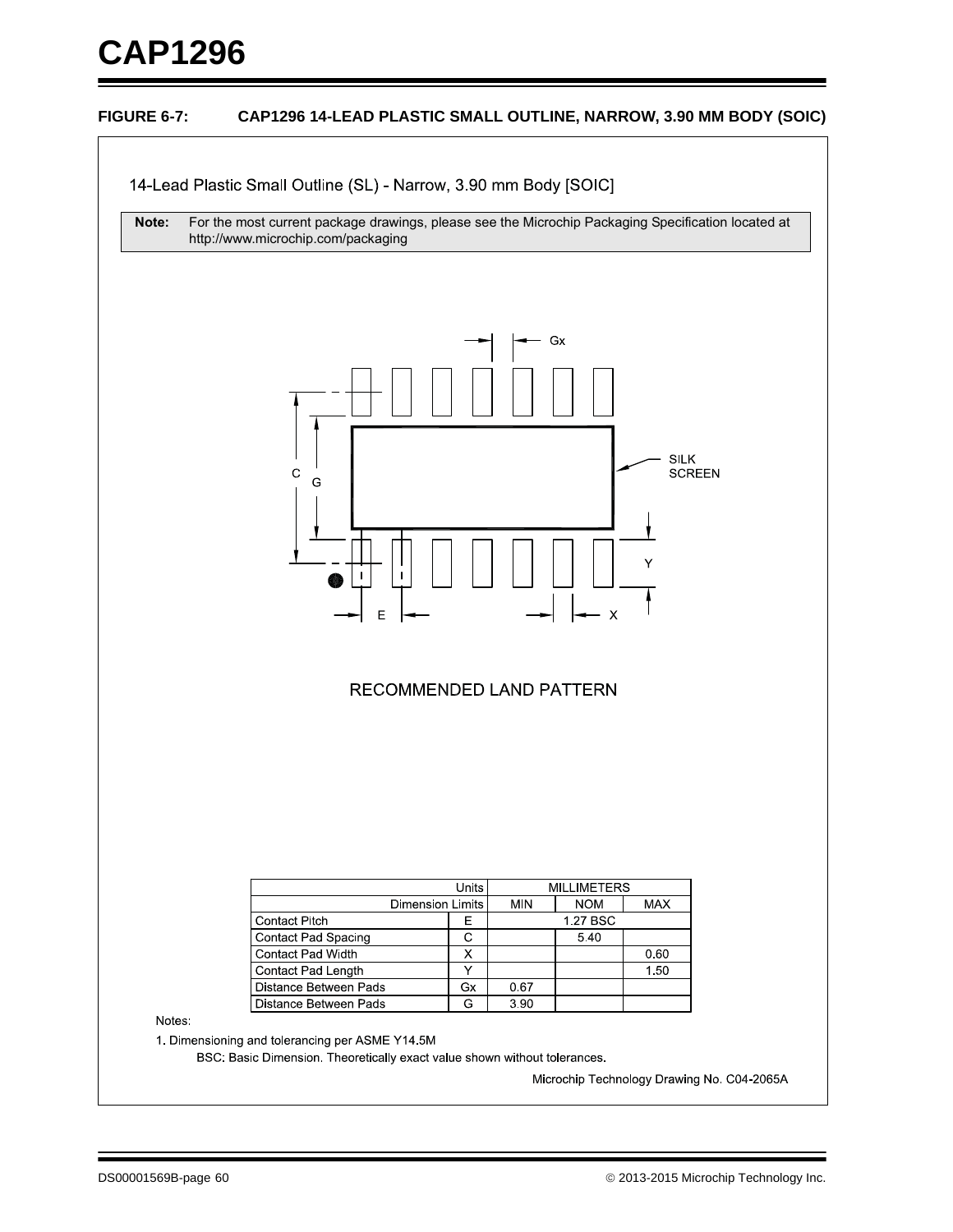## **CAP1296**



#### **FIGURE 6-8: CAP1296 PACKAGE MARKING**

2013-2015 Microchip Technology Inc. DS00001569B-page 61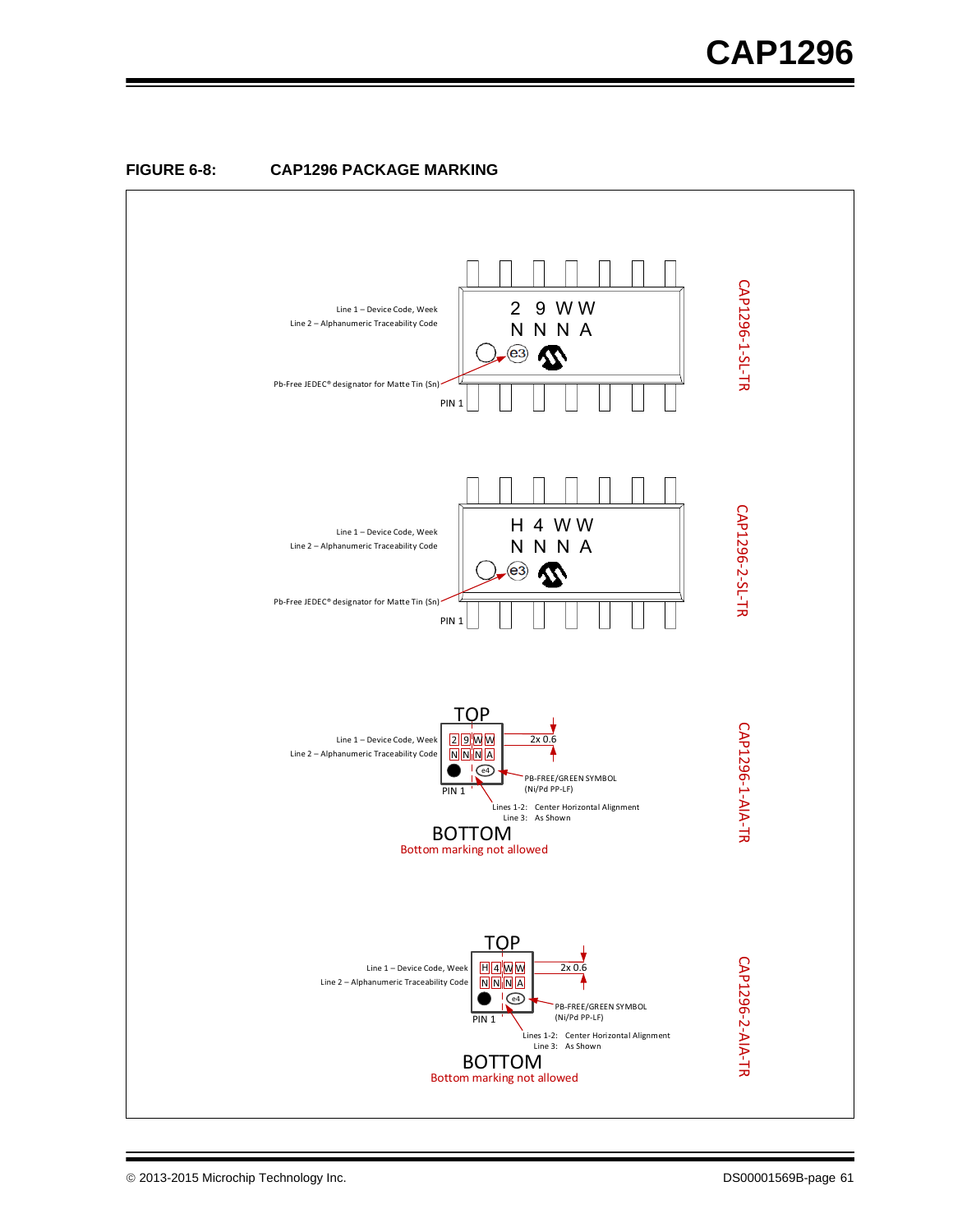## **APPENDIX A: DEVICE DELTA**

## **A.1 Delta from CAP1106 to CAP1296**

The CAP1296 is pin- and register-compatible with the CAP1106, with the exception of the ALT\_POL bit.

- 1. Revision ID set to 00h.
- 2. Added Power Button feature (see [Section 4.6, "Power Button"](#page-18-2)).
- 3. Added ACAL\_FAIL bit to flag analog calibration failures (see [Section 5.2, "Status Registers"\)](#page-27-0) and ACAL\_FAIL\_INT bit to control analog calibration failure interrupts (see [Section 5.6, "Configuration](#page-30-0) [Registers"](#page-30-0)).
- 4. Added BC\_OUT bit to flag calibration failures regarding base counts out of limit (see [Section 5.2,](#page-27-0) ["Status Registers"\)](#page-27-0) and BC\_OUT\_RECAL and BC\_OUT\_INT bit to control base count out of limit behavior and interrupts (see [Section 5.6, "Configuration Registers"](#page-30-0)). Added Base Count Out of Limit Register to indicate which sensor inputs have base counts outside the operating range (see [Section 5.17, "Base Count Out of Limit Register"](#page-41-0)).
- 5. New Combo state has been added which allows some sensors programmed to use the Active state settings and other sensors programmed to use the Standby state settings to function at the same time (see [Section 4.3.1.3, "Combo State Sensing Settings"](#page-16-2)).
- 6. Added an option for a signal guard that is overloaded with the CS2 pin. This signal guard is configured to power a ground shield for improved signal in certain applications (see [Section 4.5.1,](#page-18-4) ["Signal Guard"\)](#page-18-4).
- 7. Increased supply voltage range for 5V operation.
- 8. Increased operating temperature range from 0°C 85°C to -40°C to 125°C.
- 9. Removed ALERT pin configuration (ALT\_POL bit).
- 10. Register additions are shown in [Table A-1, "Register Delta".](#page-61-0)

| <b>Address</b> | <b>Register Delta</b>                                                                    | <b>Delta</b>                                                                                                                             | <b>Default</b>  |
|----------------|------------------------------------------------------------------------------------------|------------------------------------------------------------------------------------------------------------------------------------------|-----------------|
| 00h<br>Page 26 | Added bits - Main<br><b>Control Register</b>                                             | Added C_GAIN[1:0] and COMBO bits.<br>Changed function of GAIN[1:0] bits if<br>COMBO bit is set.                                          | 00h             |
| 02h<br>Page 28 | Added bits - General<br><b>Status Register</b>                                           | Added bit 4 PWR for new Power Button<br>feature. Added bit 5 ACAL FAIL to<br>indicate analog calibration failure. Added<br>bit 6 BC OUT. | 00h             |
| 26h<br>Page 37 | <b>Renamed Calibration</b><br>Activate and Status<br>Register and added<br>functionality | In addition to forcing a calibration, the<br>register also indicates the status of<br>calibration for each sensor input.                 | 00 <sub>h</sub> |
| 29h<br>Page 39 | New - Signal Guard<br>Enable Register                                                    | new register for Signal Guard feature                                                                                                    | 00h             |
| 2Eh<br>Page 42 | New - Base Count Out<br>of Limit Register                                                | new register for calibration status                                                                                                      | 00h             |
| 44h<br>Page 31 | Added and removed<br>bits - Configuration 2<br>Register                                  | Added bit 1 ACAL FAIL INT. Added bit 4<br>BC_OUT_INT. Changed bit 6 from<br>ALT_POL to BC_OUT_RECAL.                                     | 40h             |

## <span id="page-61-0"></span>**TABLE A-1: REGISTER DELTA**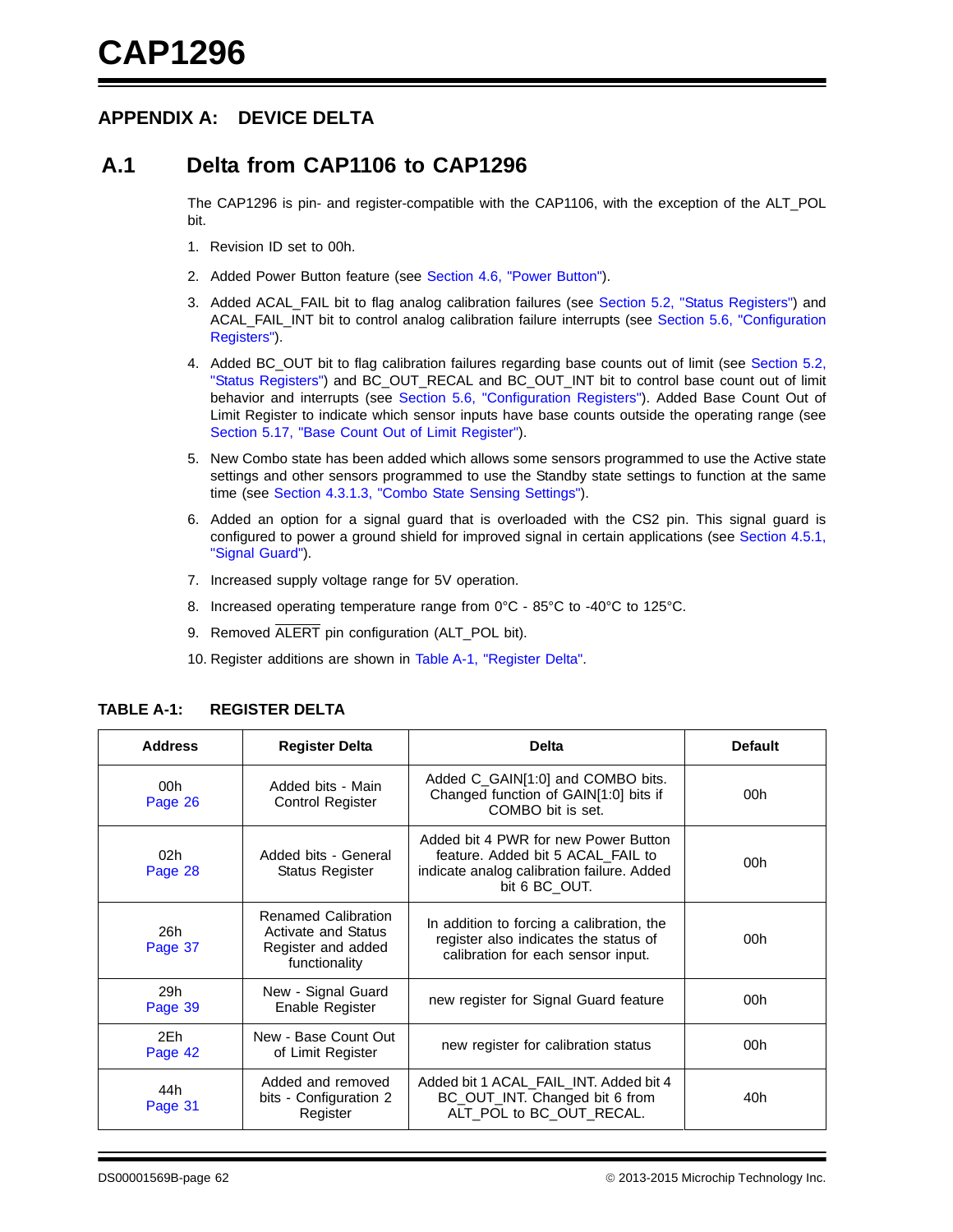| <b>Address</b>             | <b>Register Delta</b>                               | <b>Delta</b>                                                    | <b>Default</b> |
|----------------------------|-----------------------------------------------------|-----------------------------------------------------------------|----------------|
| 60h<br>Page 49             | New - Power Button<br>Register                      | new register for Power Button feature                           | 00h            |
| 61h<br>Page 50             | New - Power Button<br><b>Configuration Register</b> | new register for configuring the Power<br><b>Button feature</b> | 00h            |
| 80h<br>Page 51             | Added - Calibration<br>Sensitivity Config 1         | new register for proximity                                      | 00h            |
| 81h<br>Page 51             | Added - Calibration<br>Sensitivity Config 2         | new register for proximity                                      | 00h            |
| FD <sub>h</sub><br>Page 52 | Changed - Product ID                                | New product ID for CAP1296                                      | 69h            |
| FF <sub>h</sub><br>Page 52 | Changed - Revision<br>Register                      | Revision changed.                                               | 00h            |

## **TABLE A-1: REGISTER DELTA (CONTINUED)**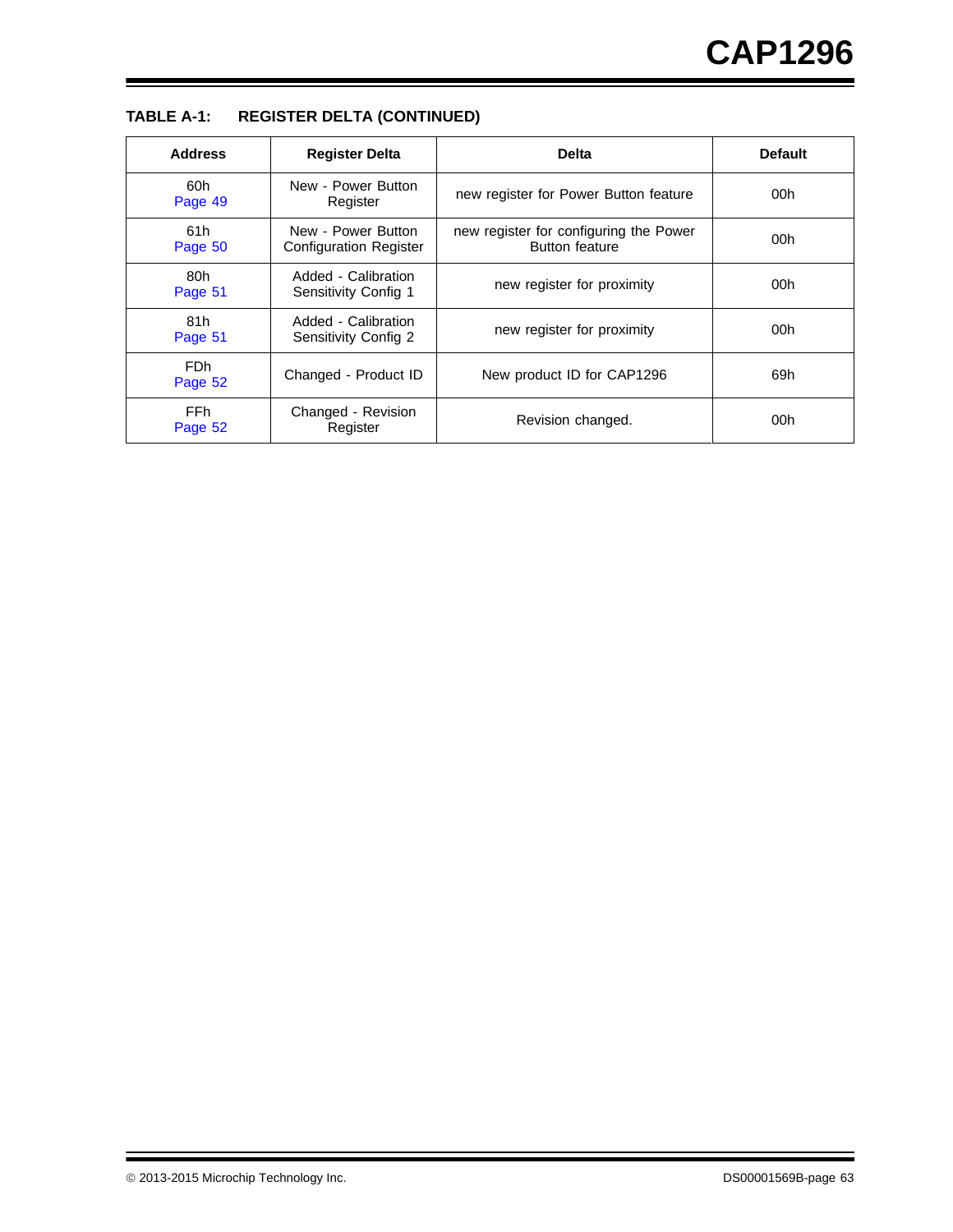## **7.0 REVISION HISTORY**

## **TABLE 7-1: REVISION HISTORY**

| <b>Revision Level and Date</b>                                     | <b>Section/Figure/Entry</b> | <b>Correction</b>                                                                                       |
|--------------------------------------------------------------------|-----------------------------|---------------------------------------------------------------------------------------------------------|
| DS00001569B (11-17-15)                                             |                             | Added 14-lead SOIC packages, SOIC pinout<br>diagrams, package marking.<br>Updated ordering information. |
| CAP1296 Revision A replaces the previous SMSC version Revision 1.0 |                             |                                                                                                         |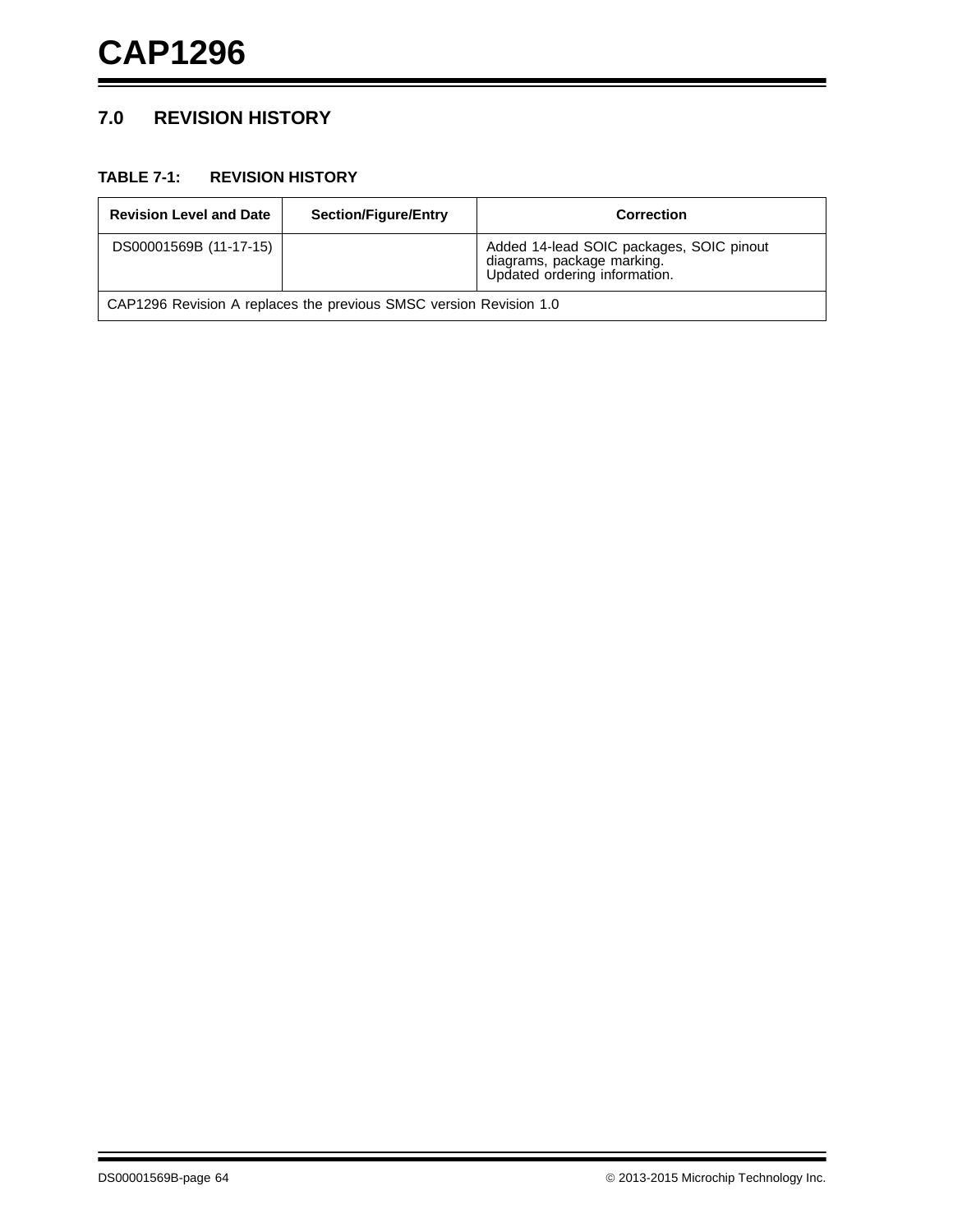## <span id="page-64-0"></span>**THE MICROCHIP WEB SITE**

[Microchip provides online support via our WWW site at w](http://www.microchip.com)ww.microchip.com. This web site is used as a means to make files and information easily available to customers. Accessible by using your favorite Internet browser, the web site contains the following information:

- **Product Support** Data sheets and errata, application notes and sample programs, design resources, user's guides and hardware support documents, latest software releases and archived software
- **General Technical Support** Frequently Asked Questions (FAQ), technical support requests, online discussion groups, Microchip consultant program member listing
- **Business of Microchip** Product selector and ordering guides, latest Microchip press releases, listing of seminars and events, listings of Microchip sales offices, distributors and factory representatives

## <span id="page-64-1"></span>**CUSTOMER CHANGE NOTIFICATION SERVICE**

Microchip's customer notification service helps keep customers current on Microchip products. Subscribers will receive e-mail notification whenever there are changes, updates, revisions or errata related to a specified product family or development tool of interest.

[To register, access the Microchip web site at](http://www.microchip.com) www.microchip.com. Under "Support", click on "Customer Change Notification" and follow the registration instructions.

## <span id="page-64-2"></span>**CUSTOMER SUPPORT**

Users of Microchip products can receive assistance through several channels:

- Distributor or Representative
- Local Sales Office
- Field Application Engineer (FAE)
- Technical Support

Customers should contact their distributor, representative or field application engineer (FAE) for support. Local sales offices are also available to help customers. A listing of sales offices and locations is included in the back of this document.

[Technical support is available through the web site at:](http://www.microchip.com) http://www.microchip.com/support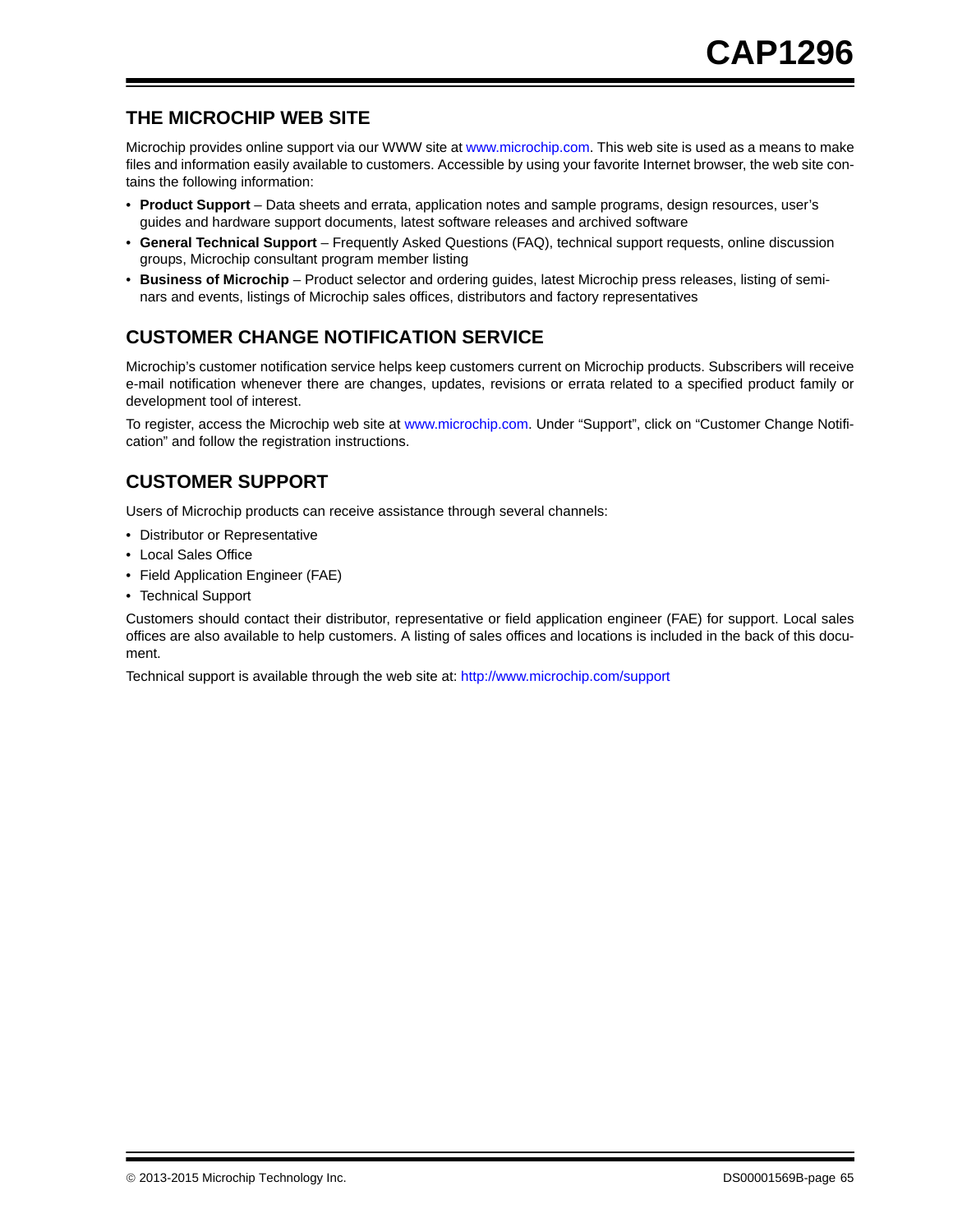## <span id="page-65-0"></span>**PRODUCT IDENTIFICATION SYSTEM**

To order or obtain information, e.g., on pricing or delivery, refer to the factory or the listed sales office.

| <u>PART NO.</u><br><b>Device</b>          | <u>[X]</u><br>xх<br>TXX1<br><b>Tape and Reel</b><br><b>Address</b><br>Package<br>Option<br>Option | Examples:<br>CAP1296-1-AIA-TR<br>a)<br>0b0101_000[r/w] Address<br>10-pin DFN package                                                                                                                                                                                                       |
|-------------------------------------------|---------------------------------------------------------------------------------------------------|--------------------------------------------------------------------------------------------------------------------------------------------------------------------------------------------------------------------------------------------------------------------------------------------|
| Device:<br><b>Tape and Reel</b><br>Option | CAP1296<br>Tape and Reel<br><b>TR</b>                                                             | b)<br>CAP1296-2-SL-TR<br>0b0101_001[r/w] Address<br>14-pin SOIC package                                                                                                                                                                                                                    |
| Package: <sup>(2)</sup>                   | 10-pin DFN<br>AIA<br><b>SL</b><br>14-pin SOIC                                                     | Note 1:<br>Tape and Reel identifier only appears in the<br>catalog part number description. This iden-                                                                                                                                                                                     |
|                                           |                                                                                                   | tifier is used for ordering purposes and is<br>not printed on the device package. Check<br>with your Microchip Sales Office for pack-<br>age availability with the Tape and Reel<br>option.<br>For other small form-factor package avail-<br>2:<br>ability and marking information, please |
|                                           |                                                                                                   | visit www.microchip.com/packaging or<br>contact your local sales office.                                                                                                                                                                                                                   |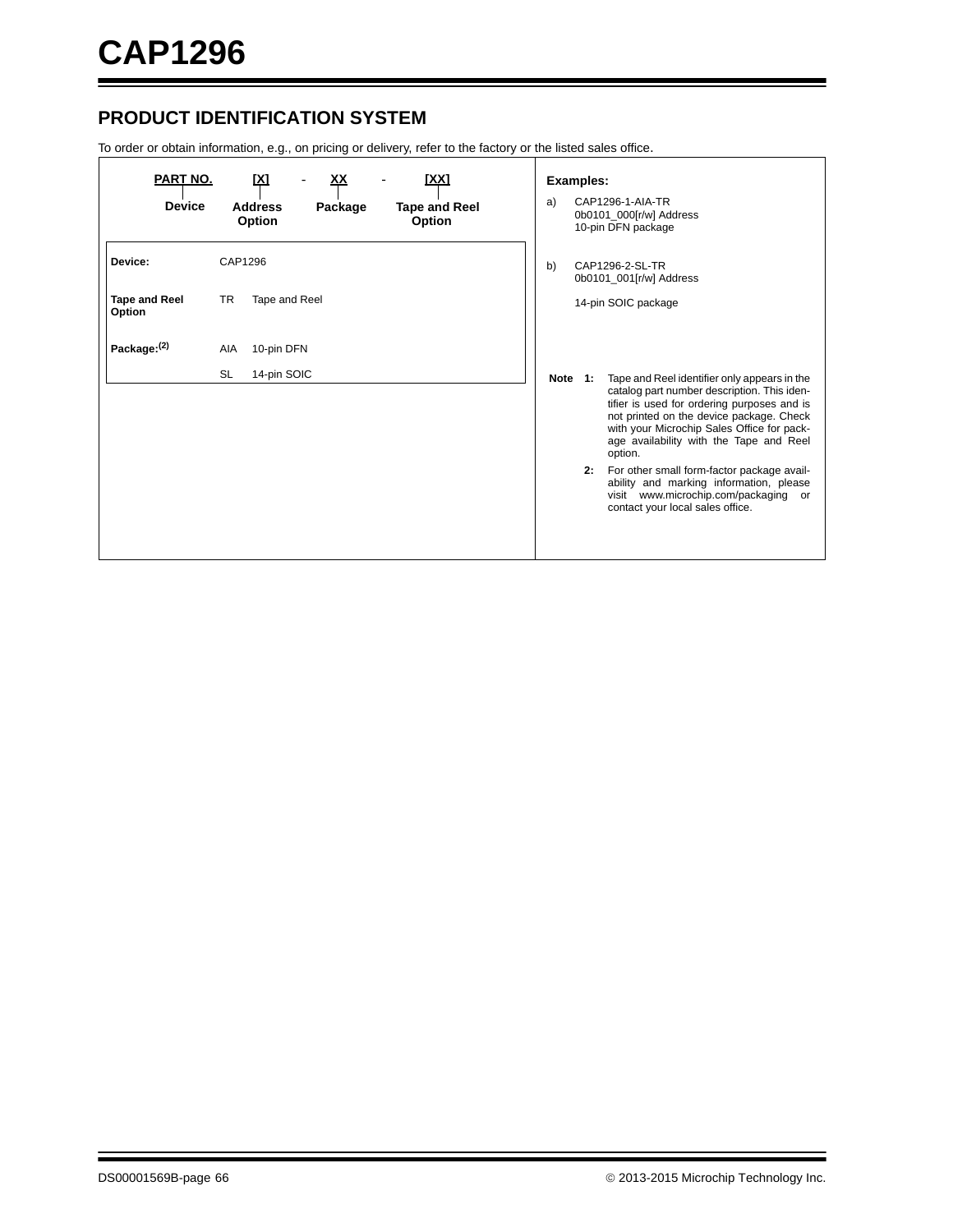#### **Note the following details of the code protection feature on Microchip devices:**

- Microchip products meet the specification contained in their particular Microchip Data Sheet.
- Microchip believes that its family of products is one of the most secure families of its kind on the market today, when used in the intended manner and under normal conditions.
- There are dishonest and possibly illegal methods used to breach the code protection feature. All of these methods, to our knowledge, require using the Microchip products in a manner outside the operating specifications contained in Microchip's Data Sheets. Most likely, the person doing so is engaged in theft of intellectual property.
- Microchip is willing to work with the customer who is concerned about the integrity of their code.
- Neither Microchip nor any other semiconductor manufacturer can guarantee the security of their code. Code protection does not mean that we are guaranteeing the product as "unbreakable."

Code protection is constantly evolving. We at Microchip are committed to continuously improving the code protection features of our products. Attempts to break Microchip's code protection feature may be a violation of the Digital Millennium Copyright Act. If such acts allow unauthorized access to your software or other copyrighted work, you may have a right to sue for relief under that Act.

Information contained in this publication regarding device applications and the like is provided only for your convenience and may be superseded by updates. It is your responsibility to ensure that your application meets with your specifications. MICROCHIP MAKES NO REPRESENTATIONS OR WARRANTIES OF ANY KIND WHETHER EXPRESS OR IMPLIED, WRITTEN OR ORAL, STATUTORY OR OTHERWISE, RELATED TO THE INFORMATION, INCLUDING BUT NOT LIMITED TO ITS CONDITION, QUALITY, PERFORMANCE, MERCHANTABILITY OR FITNESS FOR PURPOSE**.** Microchip disclaims all liability arising from this information and its use. Use of Microchip devices in life support and/or safety applications is entirely at the buyer's risk, and the buyer agrees to defend, indemnify and hold harmless Microchip from any and all damages, claims, suits, or expenses resulting from such use. No licenses are conveyed, implicitly or otherwise, under any Microchip intellectual property rights unless otherwise stated.

#### **Trademarks**

The Microchip name and logo, the Microchip logo, dsPIC, FlashFlex, flexPWR, JukeBlox, KEELOQ, KEELOQ logo, Kleer, LANCheck, MediaLB, MOST, MOST logo, MPLAB, OptoLyzer, PIC, PICSTART, PIC<sup>32</sup> logo, RightTouch, SpyNIC, SST, SST Logo, SuperFlash and UNI/O are registered trademarks of Microchip Technology Incorporated in the U.S.A. and other countries.

The Embedded Control Solutions Company and mTouch are registered trademarks of Microchip Technology Incorporated in the U.S.A.

Analog-for-the-Digital Age, BodyCom, chipKIT, chipKIT logo, CodeGuard, dsPICDEM, dsPICDEM.net, ECAN, In-Circuit Serial Programming, ICSP, Inter-Chip Connectivity, KleerNet, KleerNet logo, MiWi, MPASM, MPF, MPLAB Certified logo, MPLIB, MPLINK, MultiTRAK, NetDetach, Omniscient Code Generation, PICDEM, PICDEM.net, PICkit, PICtail, RightTouch logo, REAL ICE, SQI, Serial Quad I/O, Total Endurance, TSHARC, USBCheck, VariSense, ViewSpan, WiperLock, Wireless DNA, and ZENA are trademarks of Microchip Technology Incorporated in the U.S.A. and other countries.

SQTP is a service mark of Microchip Technology Incorporated in the U.S.A.

Silicon Storage Technology is a registered trademark of Microchip Technology Inc. in other countries.

GestIC is a registered trademark of Microchip Technology Germany II GmbH & Co. KG, a subsidiary of Microchip Technology Inc., in other countries.

All other trademarks mentioned herein are property of their respective companies.

© 2013-2015, Microchip Technology Incorporated, Printed in the U.S.A., All Rights Reserved.

ISBN: 9781632779984

## **QUALITY MANAGEMENT SYSTEM CERTIFIED BY DNV**  $=$  **ISO/TS** 16949 $=$

*Microchip received ISO/TS-16949:2009 certification for its worldwide headquarters, design and wafer fabrication facilities in Chandler and Tempe, Arizona; Gresham, Oregon and design centers in California and India. The Company's quality system processes and procedures are for its PIC® MCUs and dsPIC® DSCs, KEELOQ® code hopping devices, Serial EEPROMs, microperipherals, nonvolatile memory and analog products. In addition, Microchip's quality system for the design and manufacture of development systems is ISO 9001:2000 certified.*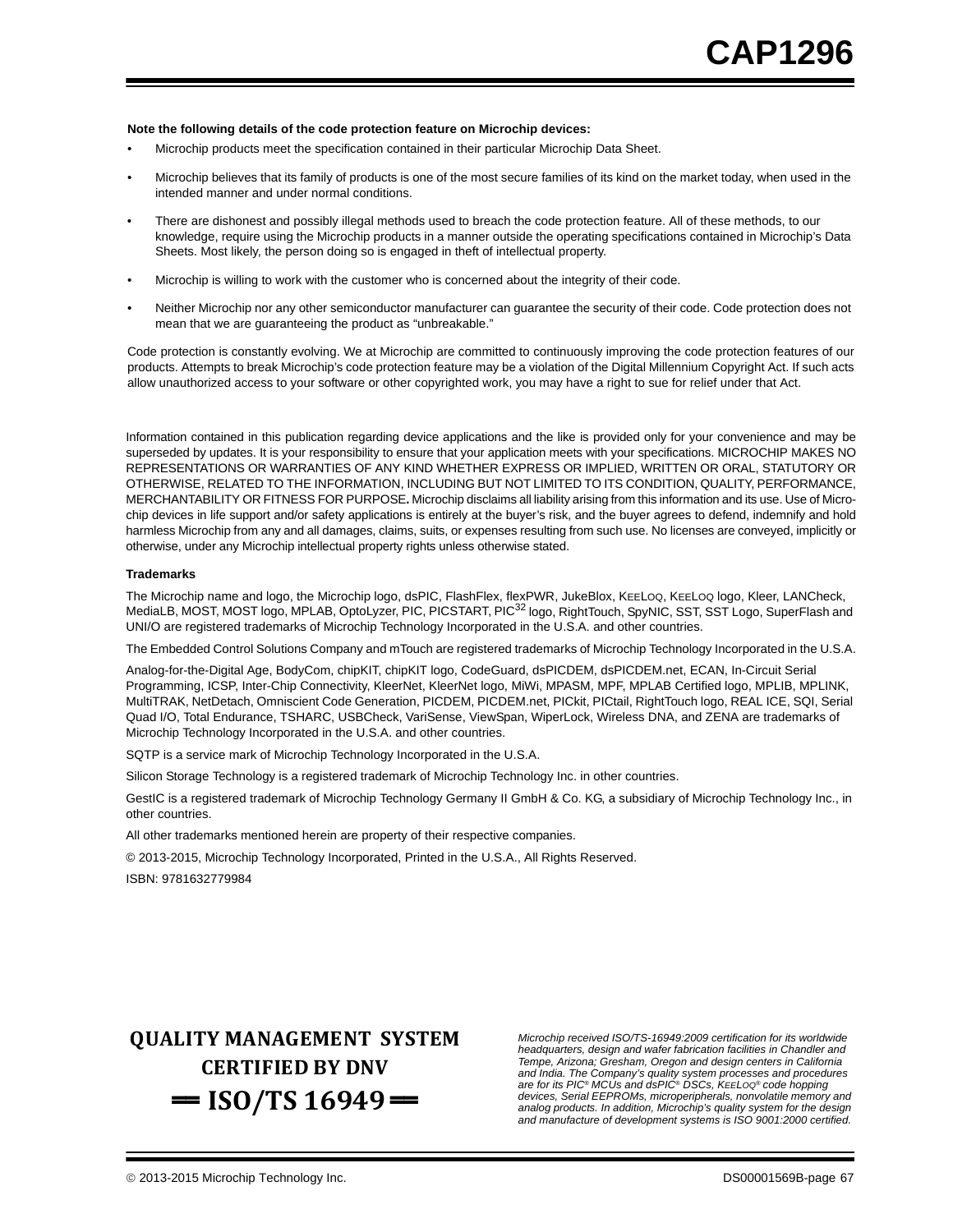

## **Worldwide Sales and Service**

#### **AMERICAS**

**Corporate Office** 2355 West Chandler Blvd. Chandler, AZ 85224-6199 Tel: 480-792-7200 Fax: 480-792-7277 Technical Support: [http://www.microchip.com/](http://support.microchip.com) support

Web Address: www.microchip.com

**Atlanta** Duluth, GA Tel: 678-957-9614 Fax: 678-957-1455

**Austin, TX** Tel: 512-257-3370

**Boston** Westborough, MA Tel: 774-760-0087 Fax: 774-760-0088

**Chicago** Itasca, IL Tel: 630-285-0071 Fax: 630-285-0075

**Cleveland** Independence, OH Tel: 216-447-0464 Fax: 216-447-0643

**Dallas** Addison, TX Tel: 972-818-7423 Fax: 972-818-2924

**Detroit** Novi, MI Tel: 248-848-4000

**Houston, TX**  Tel: 281-894-5983

**Indianapolis** Noblesville, IN Tel: 317-773-8323 Fax: 317-773-5453

**Los Angeles** Mission Viejo, CA Tel: 949-462-9523 Fax: 949-462-9608

**New York, NY**  Tel: 631-435-6000

**San Jose, CA**  Tel: 408-735-9110

**Canada - Toronto** Tel: 905-673-0699 Fax: 905-673-6509

#### **ASIA/PACIFIC**

**Asia Pacific Office** Suites 3707-14, 37th Floor Tower 6, The Gateway Harbour City, Kowloon

**Hong Kong** Tel: 852-2943-5100 Fax: 852-2401-3431

**Australia - Sydney** Tel: 61-2-9868-6733 Fax: 61-2-9868-6755

**China - Beijing** Tel: 86-10-8569-7000 Fax: 86-10-8528-2104

**China - Chengdu** Tel: 86-28-8665-5511 Fax: 86-28-8665-7889

**China - Chongqing** Tel: 86-23-8980-9588 Fax: 86-23-8980-9500

**China - Dongguan** Tel: 86-769-8702-9880

**China - Hangzhou** Tel: 86-571-8792-8115 Fax: 86-571-8792-8116

**China - Hong Kong SAR** Tel: 852-2943-5100 Fax: 852-2401-3431

**China - Nanjing** Tel: 86-25-8473-2460 Fax: 86-25-8473-2470

**China - Qingdao** Tel: 86-532-8502-7355 Fax: 86-532-8502-7205

**China - Shanghai** Tel: 86-21-5407-5533 Fax: 86-21-5407-5066

**China - Shenyang** Tel: 86-24-2334-2829 Fax: 86-24-2334-2393

**China - Shenzhen** Tel: 86-755-8864-2200 Fax: 86-755-8203-1760 **China - Wuhan**

Tel: 86-27-5980-5300 Fax: 86-27-5980-5118

**China - Xian** Tel: 86-29-8833-7252 Fax: 86-29-8833-7256

## **ASIA/PACIFIC**

**China - Xiamen** Tel: 86-592-2388138 Fax: 86-592-2388130

**China - Zhuhai** Tel: 86-756-3210040 Fax: 86-756-3210049

**India - Bangalore** Tel: 91-80-3090-4444 Fax: 91-80-3090-4123

**India - New Delhi** Tel: 91-11-4160-8631 Fax: 91-11-4160-8632

**India - Pune** Tel: 91-20-3019-1500

**Japan - Osaka** Tel: 81-6-6152-7160 Fax: 81-6-6152-9310

**Japan - Tokyo** Tel: 81-3-6880- 3770 Fax: 81-3-6880-3771

**Korea - Daegu** Tel: 82-53-744-4301 Fax: 82-53-744-4302

**Korea - Seoul** Tel: 82-2-554-7200 Fax: 82-2-558-5932 or 82-2-558-5934

**Malaysia - Kuala Lumpur** Tel: 60-3-6201-9857 Fax: 60-3-6201-9859

**Malaysia - Penang** Tel: 60-4-227-8870 Fax: 60-4-227-4068

**Philippines - Manila** Tel: 63-2-634-9065 Fax: 63-2-634-9069

**Singapore** Tel: 65-6334-8870 Fax: 65-6334-8850

**Taiwan - Hsin Chu** Tel: 886-3-5778-366 Fax: 886-3-5770-955

**Taiwan - Kaohsiung** Tel: 886-7-213-7828

**Taiwan - Taipei** Tel: 886-2-2508-8600 Fax: 886-2-2508-0102

**Thailand - Bangkok** Tel: 66-2-694-1351 Fax: 66-2-694-1350

#### **EUROPE**

**Austria - Wels** Tel: 43-7242-2244-39 Fax: 43-7242-2244-393

**Denmark - Copenhagen** Tel: 45-4450-2828 Fax: 45-4485-2829

**France - Paris** Tel: 33-1-69-53-63-20 Fax: 33-1-69-30-90-79

**Germany - Dusseldorf** Tel: 49-2129-3766400

**Germany - Karlsruhe** Tel: 49-721-625370

**Germany - Munich** Tel: 49-89-627-144-0 Fax: 49-89-627-144-44

**Italy - Milan**  Tel: 39-0331-742611 Fax: 39-0331-466781

**Italy - Venice** Tel: 39-049-7625286

**Netherlands - Drunen** Tel: 31-416-690399 Fax: 31-416-690340

**Poland - Warsaw** Tel: 48-22-3325737

**Spain - Madrid** Tel: 34-91-708-08-90 Fax: 34-91-708-08-91

**Sweden - Stockholm** Tel: 46-8-5090-4654

**UK - Wokingham** Tel: 44-118-921-5800 Fax: 44-118-921-5820